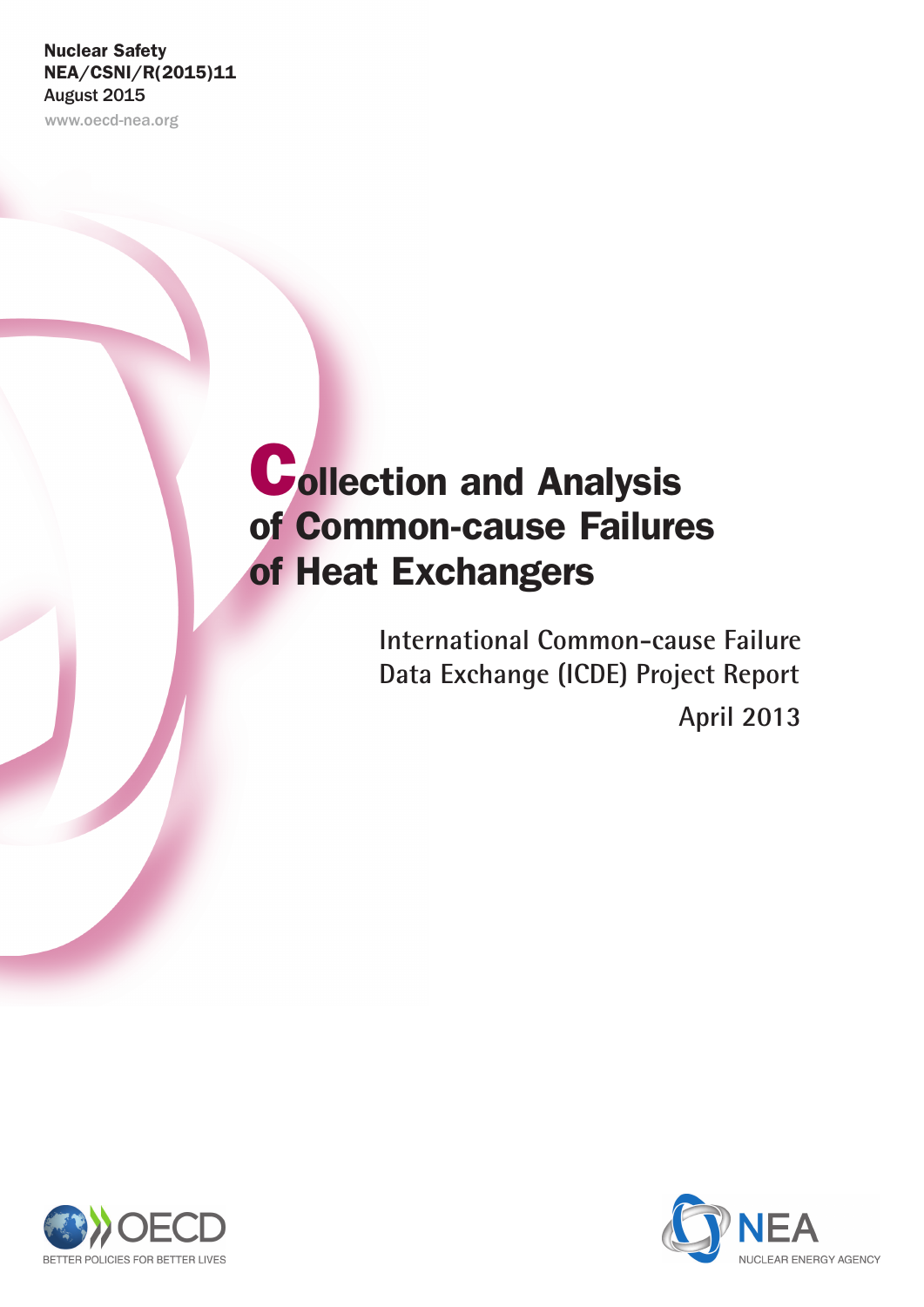### **Unclassified NEA/CSNI/R(2015)11**



**Unclassified**

NEA/CSNI/R(2015)11

NEA/CSNI/R(2015)11<br>Unclassified

Organisation de Coopération et de Développement Économiques Organisation for Economic Co-operation and Development

### **NUCLEAR ENERGY AGENCY COMMITTEE ON THE SAFETY OF NUCLEAR INSTALLATIONS**

\_\_\_\_\_\_\_\_\_\_\_\_\_\_\_\_\_\_\_\_\_\_\_\_\_\_\_\_\_\_\_\_\_\_\_\_\_\_\_\_\_\_\_\_\_\_\_\_\_\_\_\_\_\_\_\_\_\_\_\_\_\_\_\_\_\_\_\_\_\_\_\_\_\_\_\_\_\_\_\_\_\_\_\_\_\_\_\_\_\_\_

**English text only**

## **ICDE Project Report**

**Collection and Analysis of Common-cause Failures of Heat Exchangers**

**April 2013**

**Complete document available on OLIS in its original format** *This document and any map included herein are without prejudice to the status of or sovereignty over any territory, to the delimitation of international frontiers and boundaries and to the name of any territory, city or area.*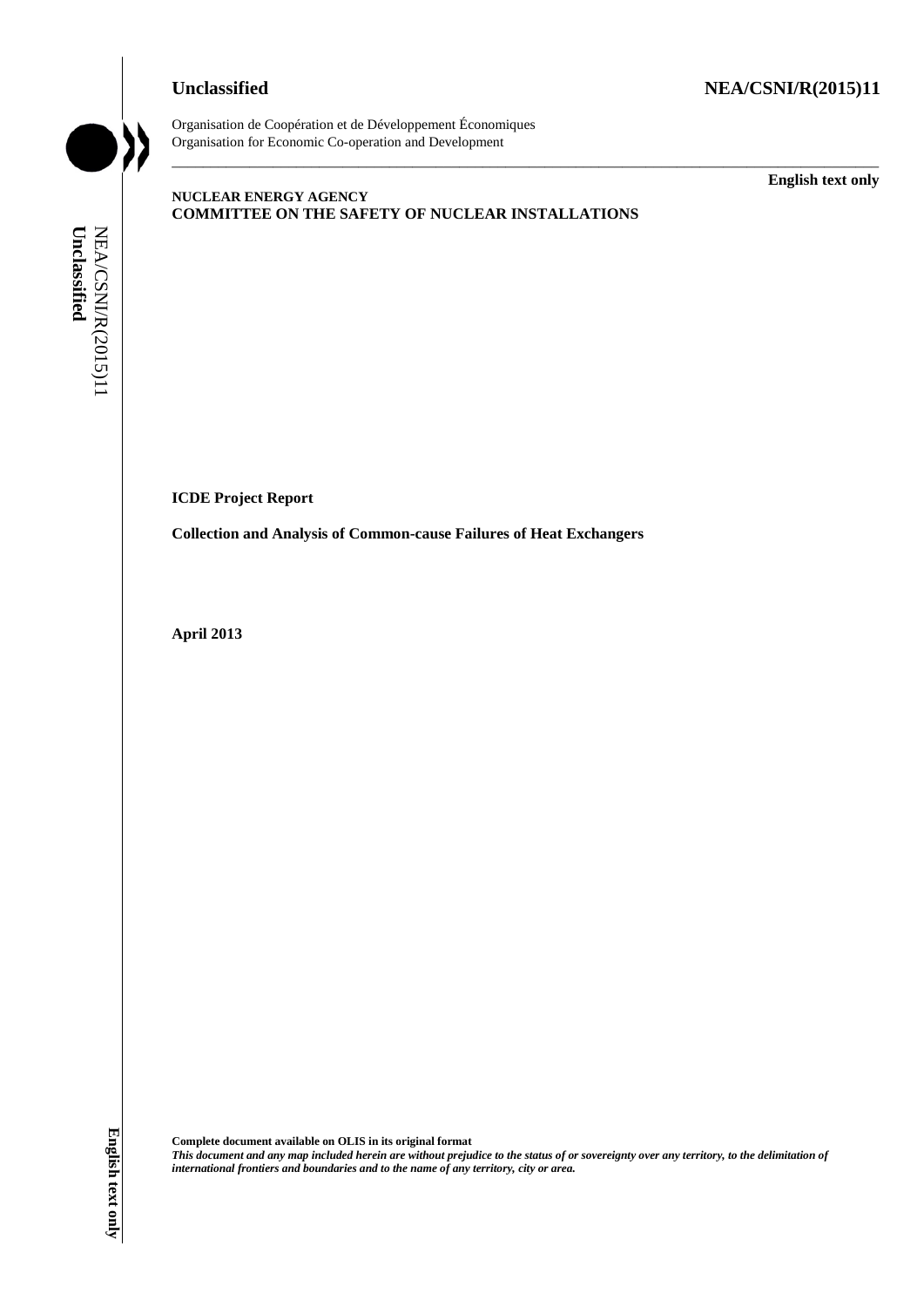### **ORGANISATION FOR ECONOMIC CO-OPERATION AND DEVELOPMENT**

The OECD is a unique forum where the governments of 34 democracies work together to address the economic, social and environmental challenges of globalisation. The OECD is also at the forefront of efforts to understand and to help governments respond to new developments and concerns, such as corporate governance, the information economy and the challenges of an ageing population. The Organisation provides a setting where governments can compare policy experiences, seek answers to common problems, identify good practice and work to co-ordinate domestic and international policies.

The OECD member countries are: Australia, Austria, Belgium, Canada, Chile, the Czech Republic, Denmark, Estonia, Finland, France, Germany, Greece, Hungary, Iceland, Ireland, Israel, Italy, Japan, Luxembourg, Mexico, the Netherlands, New Zealand, Norway, Poland, Portugal, the Republic of Korea, the Slovak Republic, Slovenia, Spain, Sweden, Switzerland, Turkey, the United Kingdom and the United States. The European Commission takes part in the work of the OECD.

OECD Publishing disseminates widely the results of the Organisation's statistics gathering and research on economic, social and environmental issues, as well as the conventions, guidelines and standards agreed by its members.

### **NUCLEAR ENERGY AGENCY**

The OECD Nuclear Energy Agency (NEA) was established on 1 February 1958. Current NEA membership consists of 31 countries: Australia, Austria, Belgium, Canada, the Czech Republic, Denmark, Finland, France, Germany, Greece, Hungary, Iceland, Ireland, Italy, Japan, Luxembourg, Mexico, the Netherlands, Norway, Poland, Portugal, the Republic of Korea, the Russian Federation, the Slovak Republic, Slovenia, Spain, Sweden, Switzerland, Turkey, the United Kingdom and the United States. The European Commission also takes part in the work of the Agency.

The mission of the NEA is:

- to assist its member countries in maintaining and further developing, through international co-operation, the scientific, technological and legal bases required for a safe, environmentally friendly and economical use of nuclear energy for peaceful purposes;
- to provide authoritative assessments and to forge common understandings on key issues, as input to government decisions on nuclear energy policy and to broader OECD policy analyses in areas such as energy and sustainable development.

Specific areas of competence of the NEA include the safety and regulation of nuclear activities, radioactive waste management, radiological protection, nuclear science, economic and technical analyses of the nuclear fuel cycle, nuclear law and liability, and public information.

The NEA Data Bank provides nuclear data and computer program services for participating countries. In these and related tasks, the NEA works in close collaboration with the International Atomic Energy Agency in Vienna, with which it has a Co-operation Agreement, as well as with other international organisations in the nuclear field.

This document and any map included herein are without prejudice to the status of or sovereignty over any territory, to the delimitation of international frontiers and boundaries and to the name of any territory, city or area.

Corrigenda to OECD publications may be found online at: *www.oecd.org/publishing/corrigenda*.

**© OECD 2015**

You can copy, download or print OECD content for your own use, and you can include excerpts from OECD publications, databases and multimedia products in your own documents, presentations, blogs, websites and teaching materials, provided that suitable acknowledgment of the OECD as source and copyright owner is given. All requests for public or commercial use and translation rights should be submitted to *rights@oecd.org*. Requests for permission to photocopy portions of this material for public or commercial use shall be addressed directly to the Copyright Clearance Center (CCC) at *info@copyright.com*  or the Centre français d'exploitation du droit de copie (CFC) *contact@cfcopies.com*.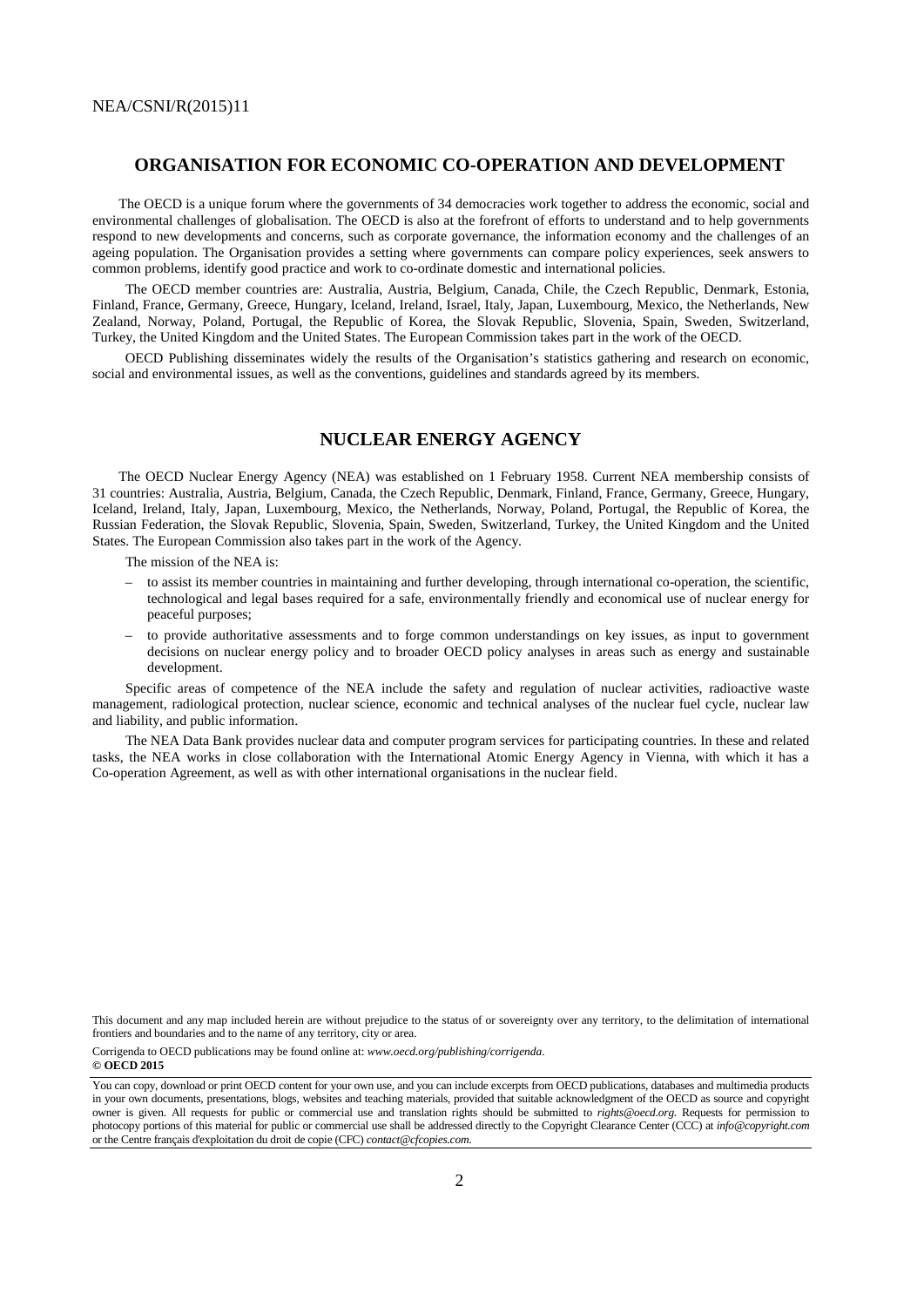### **THE COMMITTEE ON THE SAFETY OF NUCLEAR INSTALLATIONS**

The NEA Committee on the Safety of Nuclear Installations (CSNI) is an international committee made up of senior scientists and engineers with broad responsibilities for safety technology and research programmes, as well as representatives from regulatory authorities. It was created in 1973 to develop and co-ordinate the activities of the NEA concerning the technical aspects of the design, construction and operation of nuclear installations insofar as they affect the safety of such installations.

The committee's purpose is to foster international co-operation in nuclear safety among NEA member countries. The main tasks of the CSNI are to exchange technical information and to promote collaboration between research, development, engineering and regulatory organisations; to review operating experience and the state of knowledge on selected topics of nuclear safety technology and safety assessment; to initiate and conduct programmes to overcome discrepancies, develop improvements and reach consensus on technical issues; and to promote the co-ordination of work that serves to maintain competence in nuclear safety matters, including the establishment of joint undertakings.

The priority of the committee is on the safety of nuclear installations and the design and construction of new reactors and installations. For advanced reactor designs, the committee provides a forum for improving safety-related knowledge and a vehicle for joint research.

In implementing its programme, the CSNI establishes co-operative mechanisms with the NEA's Committee on Nuclear Regulatory Activities (CNRA), which is responsible for the Agency's programme concerning the regulation, licensing and inspection of nuclear installations with regard to safety. It also cooperates with the other NEA Standing Technical Committees as well as with key international organisations such as the International Atomic Energy Agency (IAEA) on matters of common interest.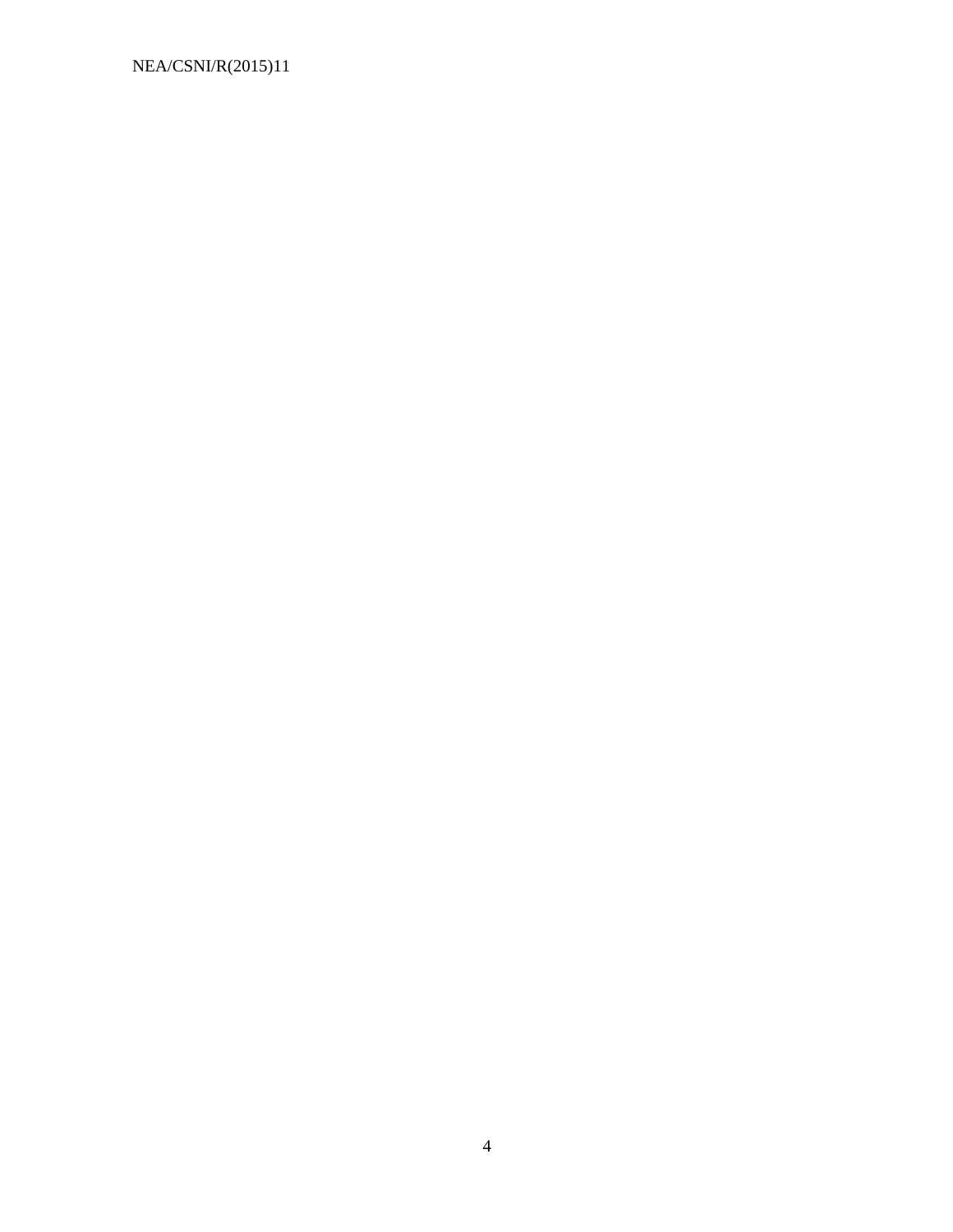#### **PREFACE**

The purpose of the International Common-cause Data Exchange (ICDE) Project is to allow multiple countries to collaborate and exchange Common Cause Failure (CCF) data to enhance the quality of risk analyses that include CCF modelling. Because CCF events are typically rare events, most countries do not experience enough CCF events to perform meaningful analyses. Data combined from several countries, however, yields sufficient data for more rigorous analyses.

The objectives of the ICDE Project are to:

- a) Collect and analyse Common-cause failure (CCF) events over the long term so as to better understand such events, their causes, and their prevention;
- b) Generate qualitative insights into the root causes of CCF events which can then be used to derive approaches or mechanisms for their prevention or for mitigating their consequences;
- c) Establish a mechanism for the efficient feedback of experience gained in connection with CCF phenomena, including the development of defences against their occurrence, such as indicators for risk based inspections;
- d) Generate quantitative insights and record event attributes to facilitate quantification of CCF frequencies in member countries; and
- e) Use the ICDE data to estimate CCF parameters.

The qualitative insights gained from the analysis of CCF events are made available by reports that are distributed openly. It is not the aim of those reports to provide direct access to the CCF raw data recorded in the ICDE data bank. The confidentiality of the data is a prerequisite of operating the project. The ICDE database is accessible only to those members of the ICDE Project Working Group who have actually contributed data to the data bank.

Database requirements are specified by the members of the ICDE Steering Group and are fixed in the ICDE coding guidelines. It is assumed that the data will be used by the members in the context of PSA/PRA reviews and application.

### **ACKNOWLEDGEMENTS**

The following people have significantly contributed to the preparation of this report by their personal effort: Gunnar Johansson (ES-Konsult), Wolfgang Werner (SAC), Albert Kreuser (GRS), and in addition, the ICDE Steering Group and the people with whom they liaise in all participating countries are recognised as important contributors to the success of this study. Axel Breest has been the administrative NEA officer and contributed to finalising the report.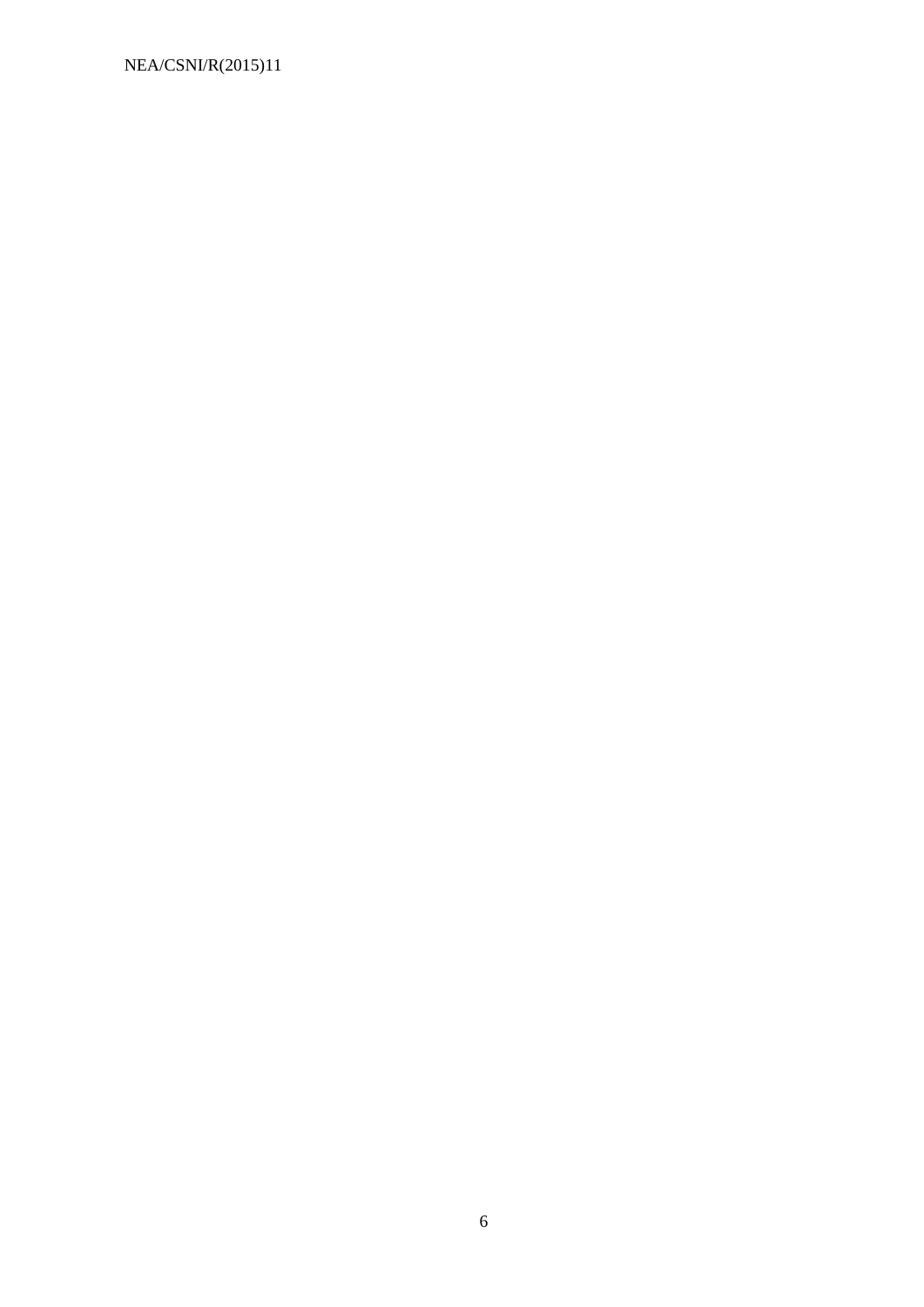### <span id="page-7-0"></span>**LIST OF ABBREVIATIONS AND ACRONYMS**

| <b>BWR</b>  | <b>Boiling Water Reactor</b>                                                      |
|-------------|-----------------------------------------------------------------------------------|
| <b>CCCG</b> | <b>Common Cause Component Group</b>                                               |
| <b>CCF</b>  | <b>Common Cause Failure</b>                                                       |
| <b>GCR</b>  | Gas Cooled Reactor (graphite or heavy water moderated), includes Magnox AGR, HTGR |
|             | and HWGCR                                                                         |
| HE          | Heat Exchanger                                                                    |
| HT-         | General Failure mode - Failure of heat transfer                                   |
| <b>ICDE</b> | International Common Cause Failure Data Exchange                                  |
| I&C         | <b>Instrumentation and Control</b>                                                |
| <b>NPP</b>  | <b>Nuclear Power Plant</b>                                                        |
| <b>OA</b>   | <b>Operating Agent</b>                                                            |
| <b>OP</b>   | <b>Observed Population</b>                                                        |
| <b>NPP</b>  | <b>Nuclear Power Plant</b>                                                        |
| <b>PHWR</b> | Heavy Water moderated, Pressure tube Reactor                                      |
| <b>PRA</b>  | Probabilistic Risk Assessment                                                     |
| <b>PSA</b>  | Probabilistic Safety Assessment                                                   |
| <b>PWR</b>  | <b>Pressurised Water Reactor</b>                                                  |
| <b>TS</b>   | <b>Technical Specifications</b>                                                   |

### <span id="page-7-1"></span>**ORGANISATIONS**

| <b>AECB</b> | Atomic Energy Control Board (Canada)                            |
|-------------|-----------------------------------------------------------------|
| <b>CNSC</b> | Canadian Nuclear Safety Commission (Canada)                     |
| <b>CSN</b>  | Consejo de Seguridad Nuclear (Spain)                            |
| <b>CSNI</b> | Committee on the Safety of Nuclear Installations                |
| <b>GRS</b>  | Gesellschaft für Anlagen- und Reaktorsicherheit (Germany)       |
| <b>HSK</b>  | Hauptabteilung für die Sicherheit der Kernanlagen (Switzerland) |
| <b>ENSI</b> | Eidgenössisches Nuklearsicherheitsinspektorat /                 |
|             | Swiss Federal Nuclear Safety Inspectorate (Switzerland)         |
| <b>IRSN</b> | Institut de Radioprotection et de Sûreté Nucléaire (France)     |
| <b>JNES</b> | Japan Nuclear Energy Safety Organisation (Japan)                |
|             |                                                                 |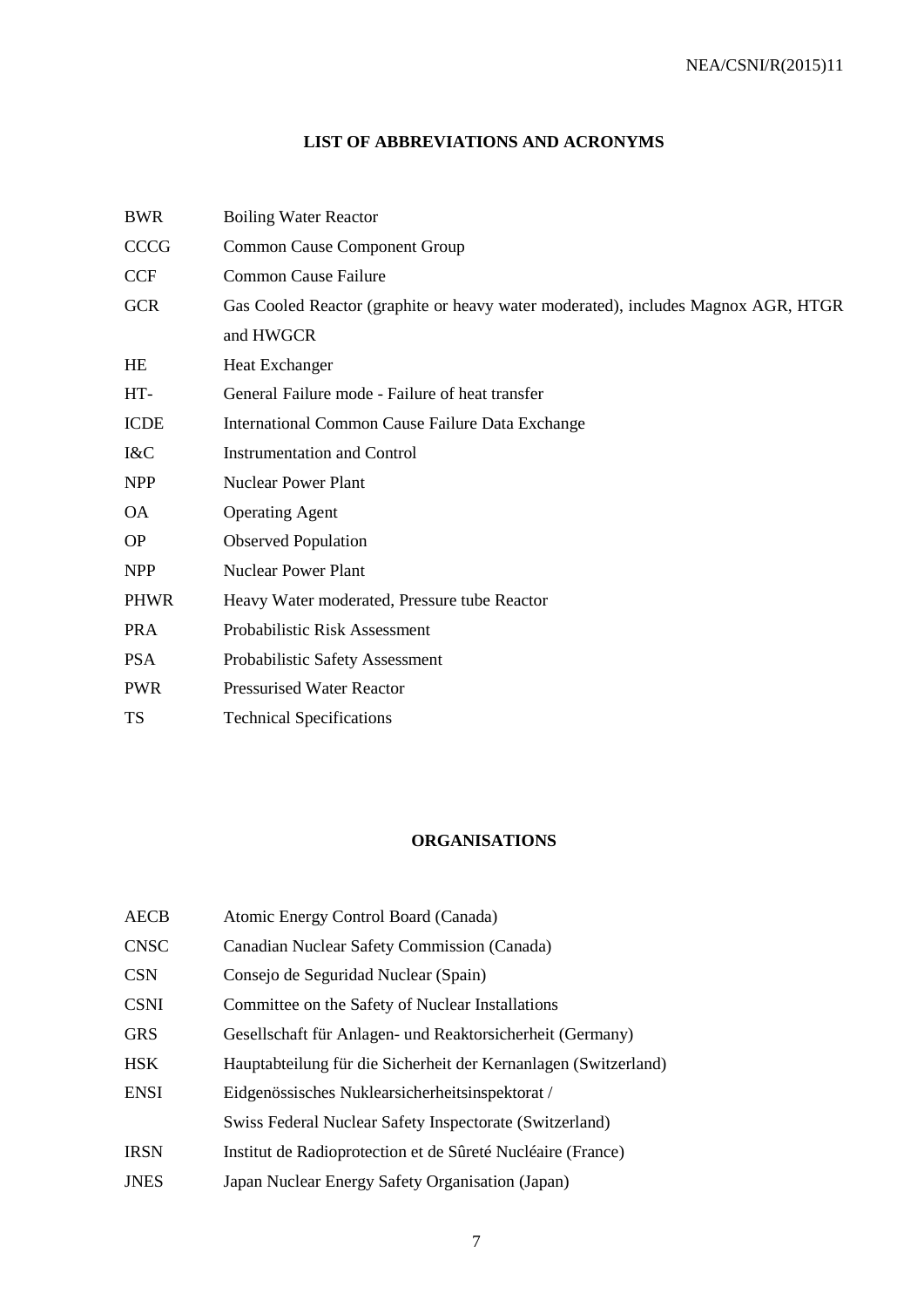| <b>KAERI</b> | Korea Atomic Energy Research Institute (Republic of Korea) |
|--------------|------------------------------------------------------------|
| <b>NEA</b>   | Nuclear Energy Agency                                      |
| NII          | Nuclear Installations Inspectorate (UK)                    |
| <b>NRC</b>   | <b>Nuclear Regulatory Commission (USA)</b>                 |
| <b>OECD</b>  | Organisation for Economic Co-operation and Development     |
| <b>SKI</b>   | Sweden Nuclear Inspectorate (Sweden), see SSM              |
| <b>SSM</b>   | <b>Swedish Radiation Safety Authority</b>                  |
| <b>STUK</b>  | Finish Centre for Radiation and Nuclear Safety (Finland)   |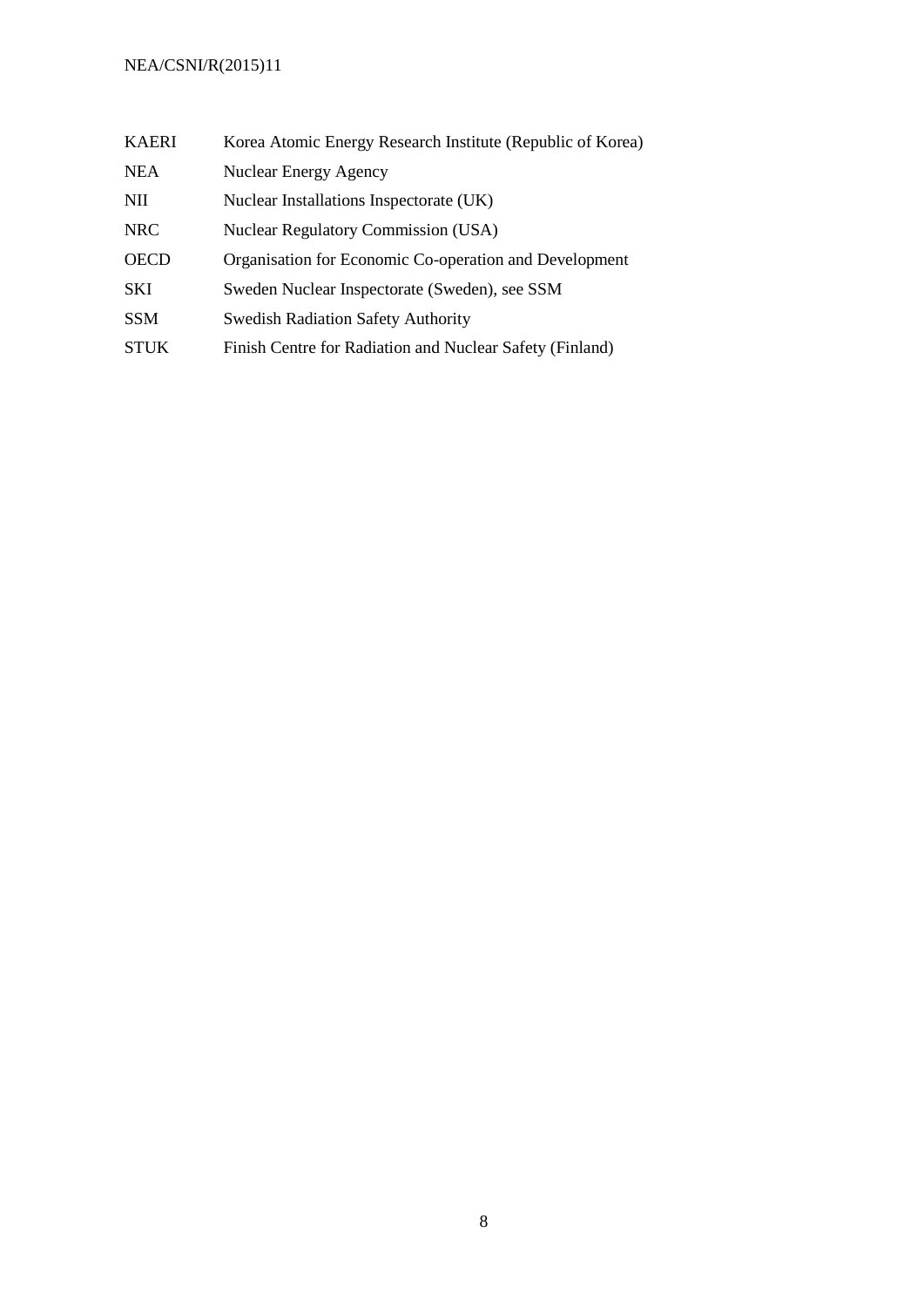### **GLOSSARY**

- <span id="page-9-0"></span>• **Common Cause Event**: A dependent failure in which two or more component fault states exist simultaneously, or within a short time interval, and are a direct result of a shared cause.
- **Complete failure**. The component has completely failed and will not perform its function. For example, if the cause prevented a pump from starting, the pump has completely failed and impairment would be complete. If the description is vague this code is assigned in order to be conservative.
- **Component**: An element of plant hardware designed to provide a particular function.
- **Component Boundary:** The component boundary encompasses the set of piece parts that are considered to form the component.
- **Coupling Factor/Mechanism**: The coupling factor field describes the mechanism that ties multiple impairments together and identifies the influences that created the conditions for multiple components to be affected.
- **Defence**: Any operational, maintenance, and design measures taken to diminish the probability and/or consequences of common-cause failures.
- **Exposed Population (EP)**: A set of similar or identical components actually having been exposed to the specific common causal mechanism in an actually observed CCF event.
- **Failure**: The component is not capable of performing its specified operation according to a success criterion.
- **Failure Cause Categories**: List of potential deficiencies in operation and in design, construction and manufacturing which rendered possible a CCF event to occur.
- **Failure Mechanism**: The history describing the events and influences leading to a given failure.
- **Failure Mode**: The failure mode describes the function the components failed to perform.
- **Failure Symptom**: An observed deviation from the normal condition or state of a component, indicating degradation or loss of the ability to perform its mission.
- **Failure Symptom Aspects**: Are component-type-specific observed faults or deviant conditions which have led to the CCF event. They are derived from the event description
- **Failure Symptom Categories**: Are component-type-specific groupings of similar failure symptom aspects.
- **Degraded:** The component is capable of performing the major portion of the safety function, but parts of it are degraded. For example, high bearing temperatures on a pump will not completely disable a pump, but it increases the potential for failing within the duration of its mission.
- **ICDE Event:** Impairment 1) of two or more components (with respect to performing a specific function) that exists over a relevant time interval 2) and is the direct result of a shared cause.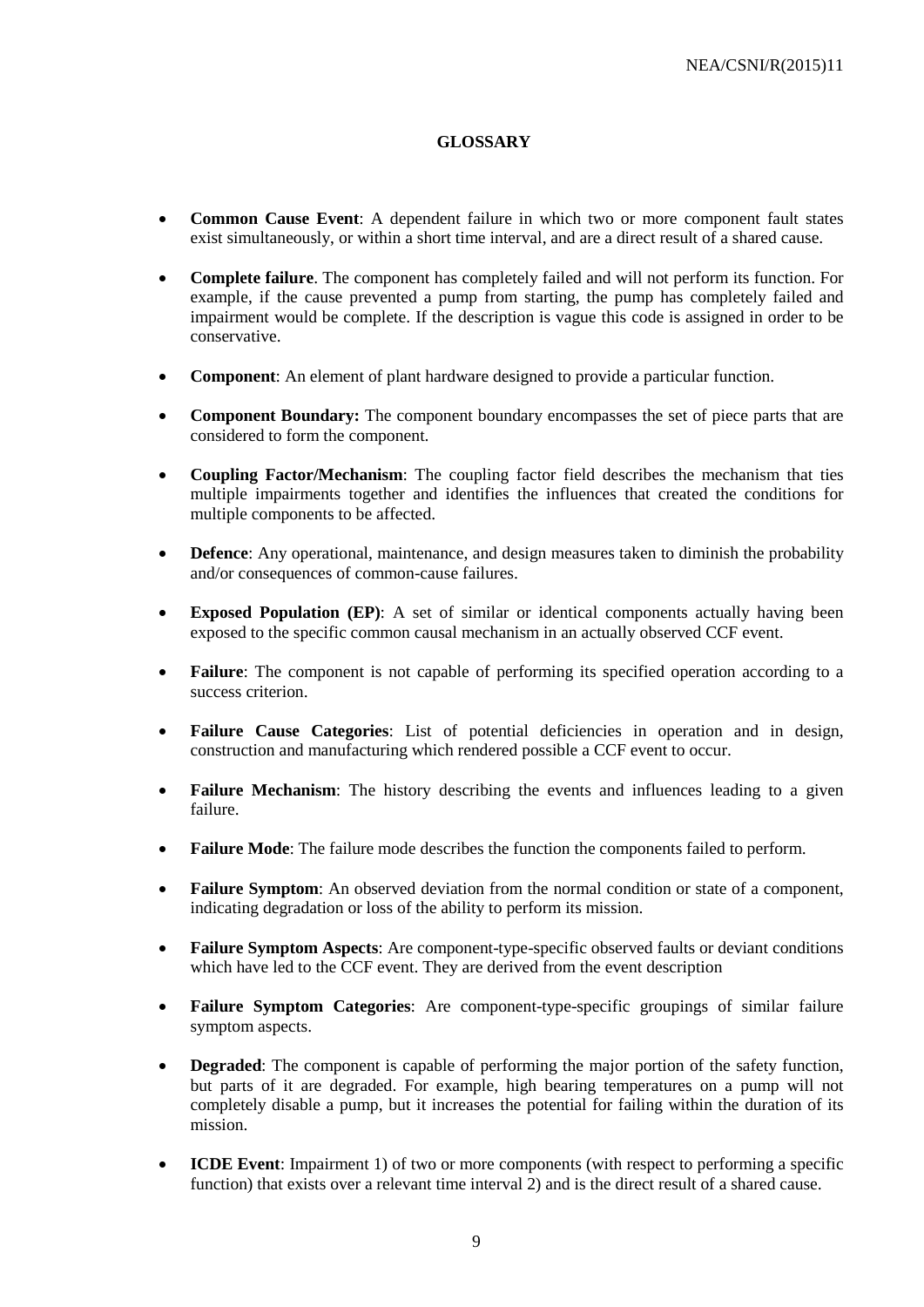- **Incipient**: The component is capable of performing the safety function, but parts of it are in a state that - if not corrected — would lead to a degraded state. For example, a pump-packing leak, that does not prevent the pump from performing its function, but could develop to a significant leak.
- **Observed Population (OP):** A set of similar or identical components that are considered to have a potential for failure due to a common cause. A specific OP contains a fixed number of components. Sets of similar OPs form the statistical basis for calculating common cause failure rates or probabilities.
- **Root Cause**: The most basic reason for a component failure, which, if corrected, could prevent recurrence. The identified root cause may vary depending on the particular defensive strategy adopted against the failure mechanism.
- **Shared-Cause Factor**: The shared cause factor allows the analyst to express his degree of confidence about the multiple impairments resulting from the same cause.
- **Timing Factor**: This is a measure of the "simultaneity" of multiple impairments. This can be viewed as an indication of the strength-of-coupling in synchronising failure times.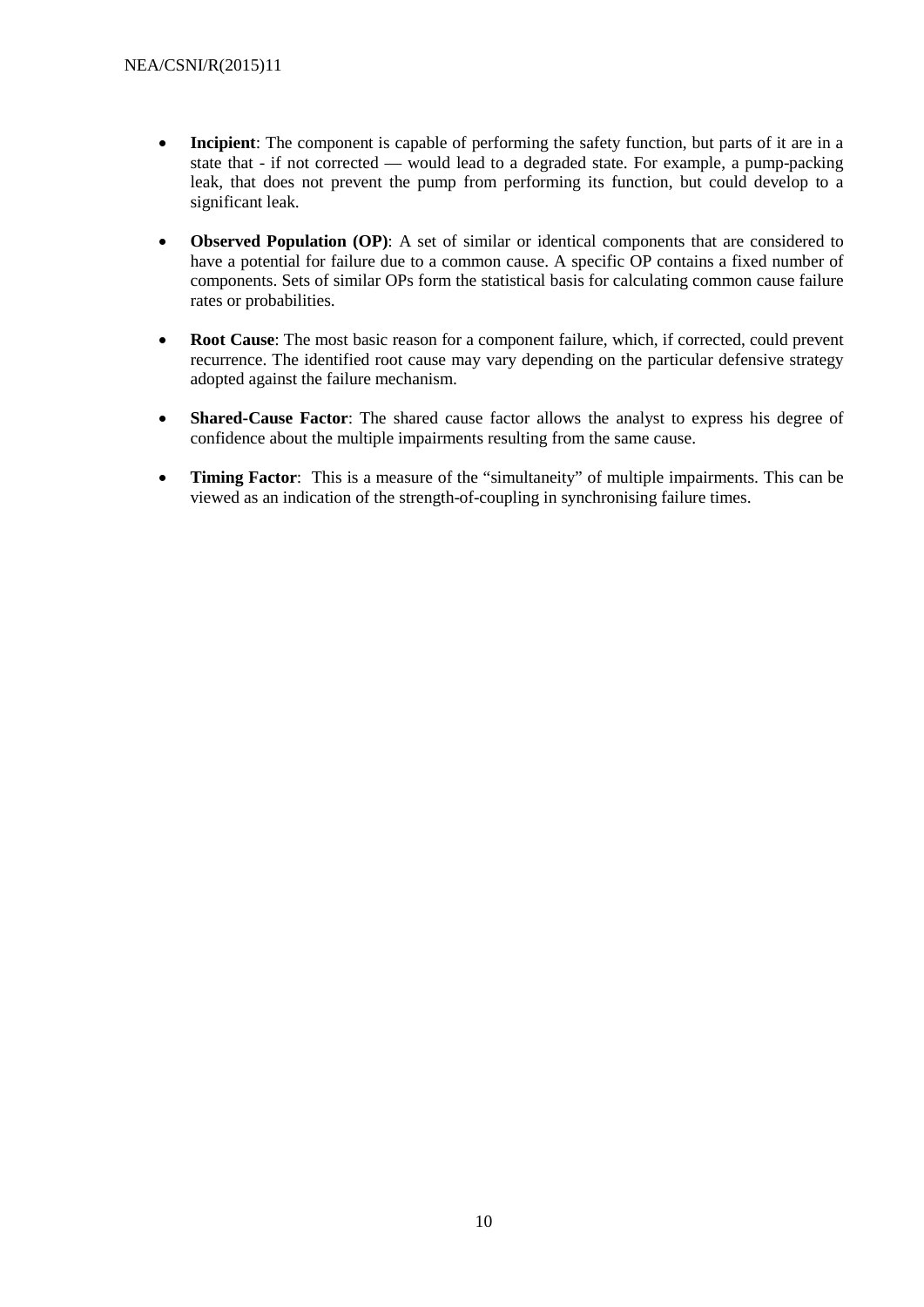### **TABLE OF CONTENTS**

| 2.1<br>2.2<br>2.3<br>2.4<br>2.5<br>2.6<br>2.7 |  |
|-----------------------------------------------|--|
|                                               |  |
|                                               |  |
| 4.1<br>4.2<br>4.3<br>4.4<br>4.5               |  |
|                                               |  |
| 5.1<br>5.2                                    |  |
|                                               |  |
| 6.1<br>6.2<br>6.3                             |  |
|                                               |  |
| 7.2<br>7.3<br>7.4<br>7.5                      |  |
|                                               |  |
|                                               |  |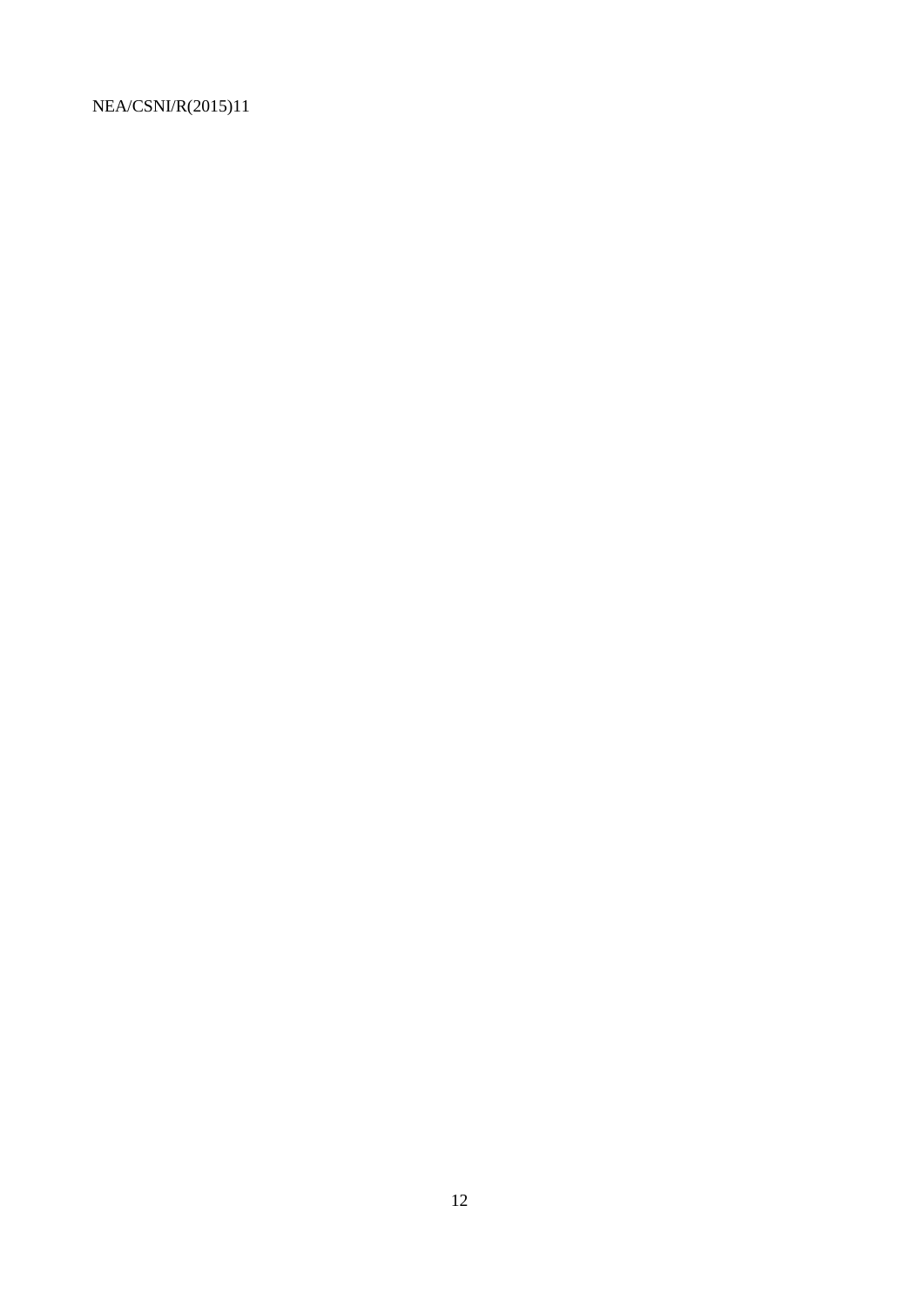#### **EXECUTIVE SUMMARY**

<span id="page-13-0"></span>Common-cause failure (CCF) events can significantly impact the availability of safety systems of nuclear power plants. For this reason, the International Common Cause Failure Data Exchange (ICDE) project was initiated by several countries in 1994. In 1997, CSNI formally approved the carrying out of this project within the NEA framework. The project has successfully operated six consecutive terms, with the current term being 2011-2014.

The objectives of the ICDE are to a) collect and analyse CCF events over the long term so as to better understand such events, their causes, and their prevention; b) to generate qualitative insights into the root causes of CCF events which can then be used to derive approaches or mechanisms for their prevention or for mitigating their consequences; c) to establish a mechanism for the efficient feedback of experience gained in connection with CCF phenomena, including the development of defences against their occurrence such as indicators for risk based inspections; d) to generate quantitative insights and record event attributes to facilitate quantification of CCF frequencies in member countries; and e) to use the ICDE data to estimate CCF parameters. The ICDE Project aims to include all possible events of interest, comprising complete, partial, and incipient CCF events, called "ICDE events". The ICDE events are defined as "Impairment of two or more components with respect to performing a specific function that exists over a relevant time interval and is the direct result of a shared cause."

The ICDE Project has furthermore established a principle that it shares the engineering insights of its analyses through the NEA Committee on Safety of Nuclear Installations (CSNI) by writing public reports of the analysis results of each component.

This report documents a study performed on a set of ICDE events related to heat exchangers. The events studied here had been collected in the ICDE database. Organisations from Canada, Germany, Japan, Spain, Sweden and the United States contributed to the exchange. The ICDE Project is the only international effort where large amounts of data from different countries are collected and analysed to draw conclusions about common cause failures.

Forty-six (46) ICDE events, exhibiting at least some degree of dependency, and spanning a period from 1987 through 2007, were examined in the study. The database contains general statistical information about event attributes like impairment of the components in the observed populations, root cause, coupling factor, detection methods and corrective actions taken. The events contained in the ICDE database were analysed with respect to failure modes, degree of impairment, failure symptoms, failure causes, and technical fault aspects.

The top failure mode relevant from a PSA point of perspective is the failure mode HT-General (Failure of heat transfer) representing 100% of the events.

**Degree of impairment**: 4 of the events  $(8,7%)$  are complete CCFs (all redundant components had failed in a short time interval and for the same cause) while 1 event is defined as partial CCF (at least two, but not all completely failed components). The majority of the events (78%) have low impairment vectors, i.e. less than two components that have completely failed. Because of the small number of complete CCFs, the statistical significance of any result concerning complete CCFs should be handled carefully.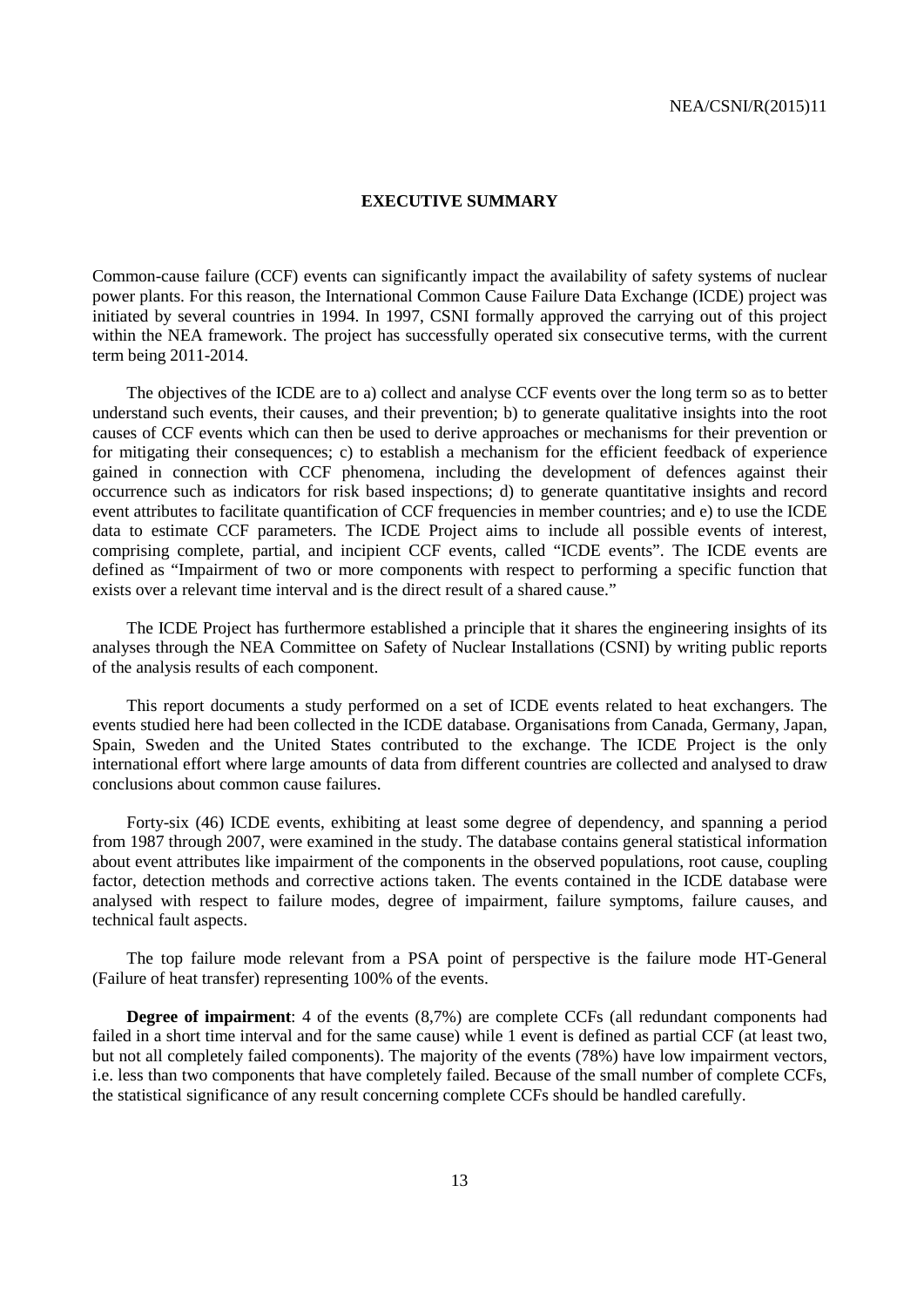Dominant **root causes** were "abnormal environmental stress", "procedure inadequacy" and "design, manufacture or construction inadequacy", accounting for in total 37 events (83% of the events) with 1/3 in each of these root cause classes.

The **coupling factors** are strongly dominated by "environmental internal" (28%). However, if coupling factors are combined into top-level categories of environmental, hardware and operational, there is no dominant group.

**Detection modes**: 26 events (57%) were detected during test and maintenance activities, i.e. the equipment failure was discovered during the performance of a scheduled test or during maintenance activities. Only 7 events (15%) were revealed by demand events. Furthermore, 3 of the 4 complete CCFs were revealed by "test during operation". These results imply that the employed procedures and practices for detecting common-cause failures have been effective.

Concerning **corrective actions**, design related actions make up only 23% of the corrective actions, although "deficiencies in design, hardware and manufacturing" were involved in 65% of the events.

The identification of the relationship of **failure symptom categories** and **failure cause categories** was based on the verbal event descriptions and further engineering analysis for all of the ICDE events.

Heat exchangers are passive components operated in different systems and environmental conditions. In the majority of the events, dependencies occur in systems with an aggressive environment affecting heat exchanger internals as tubes, plates, chambers in multiple trains and components. Observed failures have also lead to leaks and impeded flow due to corrosions (corrosion, erosion) and dirt accumulation (pitting, fouling). There are also direct human/operator related faults causing dependencies of heat exchanger trains, e.g. by faulty alignment of valve configuration and wrong maintenance procedures and/or –practices.

The dominating failure symptom category is failure of heat transfer due to "clogging or blockage (no or reduced flow)", accounting for 54% of the events, followed by "internal leakage" accounting for 41% of the events.

The **failure symptom aspect analysis** reveals that there are two strong manifestations: "Foreign objects impede flow" and "Dirt accumulation or fouling impedes flow", which represents 72 % of the events in failure symptom category "clogging or blockage".

Deficiencies in design, construction and manufacturing contribute 65% of the failure causes, the majority due to failure cause category "Deficiency in design of hardware". The other 35% of failure causes are deficiency in operation, mainly due to failure cause category "Deficient procedures for maintenance and/or testing". Among the four complete CCFs, 3 of 4 were due to deficiencies in design, construction and manufacturing.

The study shows that there are several test interval lengths practiced in the member countries.

A more frequent testing and –maintenance practice would be a powerful approach to reduce events with high severity, e.g. as shorter test intervals, more frequent cleaning, faster change of degraded heat exchangers, improved instrumentation of in/out flows and water temperatures, improved maintenance and/or testing instructions.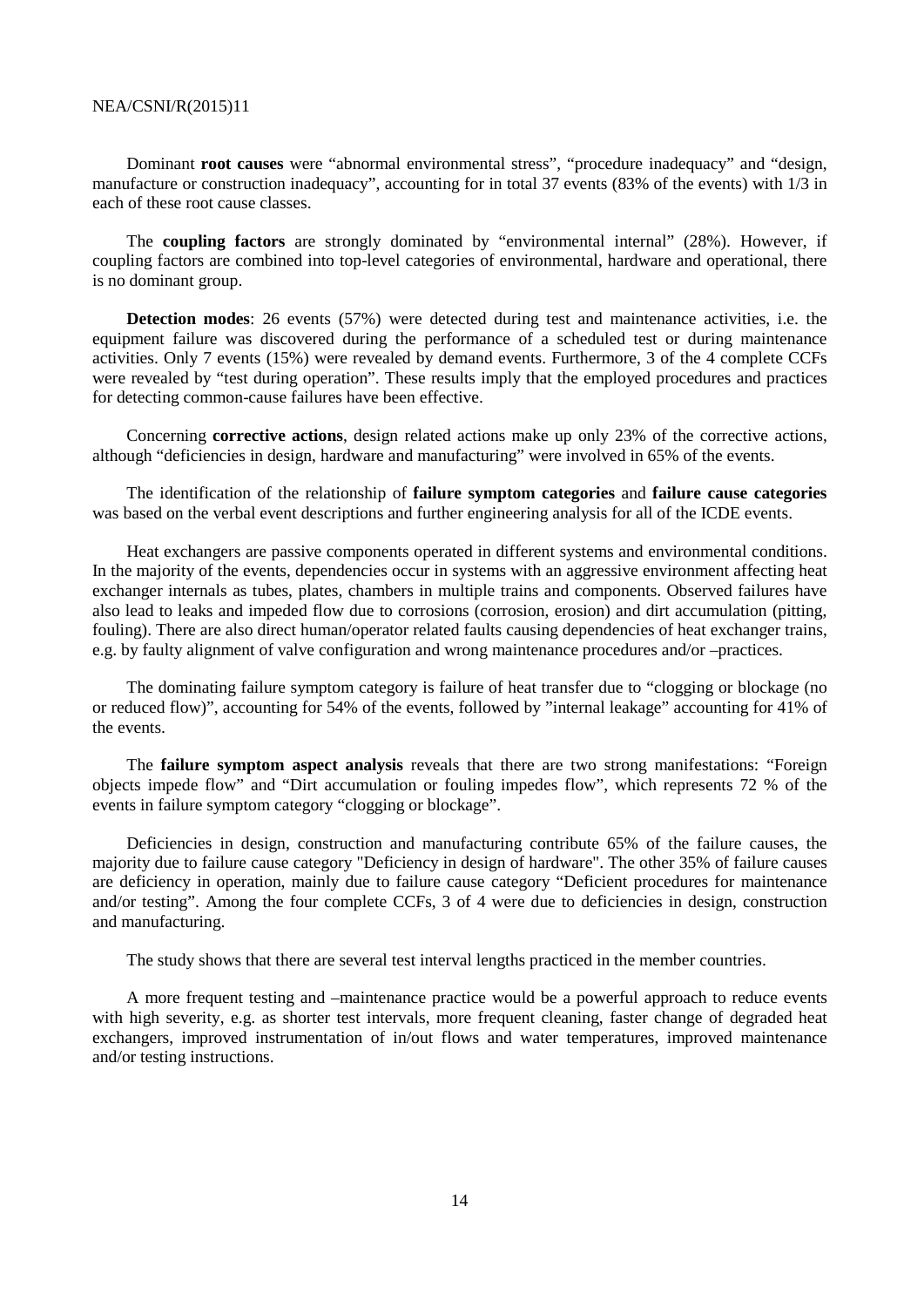### **1. INTRODUCTION**

<span id="page-15-0"></span>This report presents an overview of the exchange of common cause failure (CCF) data of heat exchangers (HE) among several countries. The objectives of this report are:

- To describe the data profile in the ICDE database for HE and to develop qualitative insights in the nature of the reported events, expressed by root causes, coupling factors, and corrective actions; and
- To develop the failure mechanisms and phenomena involved in the events, their relationship to the root causes, and possibilities for improvement.

The ICDE Project was organised to exchange CCF data among countries. A brief description of the project, its objectives, and the participating countries, is given in Section 2. Section 3 presents the definition of common cause failure and the ICDE event definitions. Section 4 presents a description of the component, and Section 5 summarises the coding guidelines for this component. Sections 6 and 7 contain the results of the study. Section 8 contains the summary and conclusions of the study.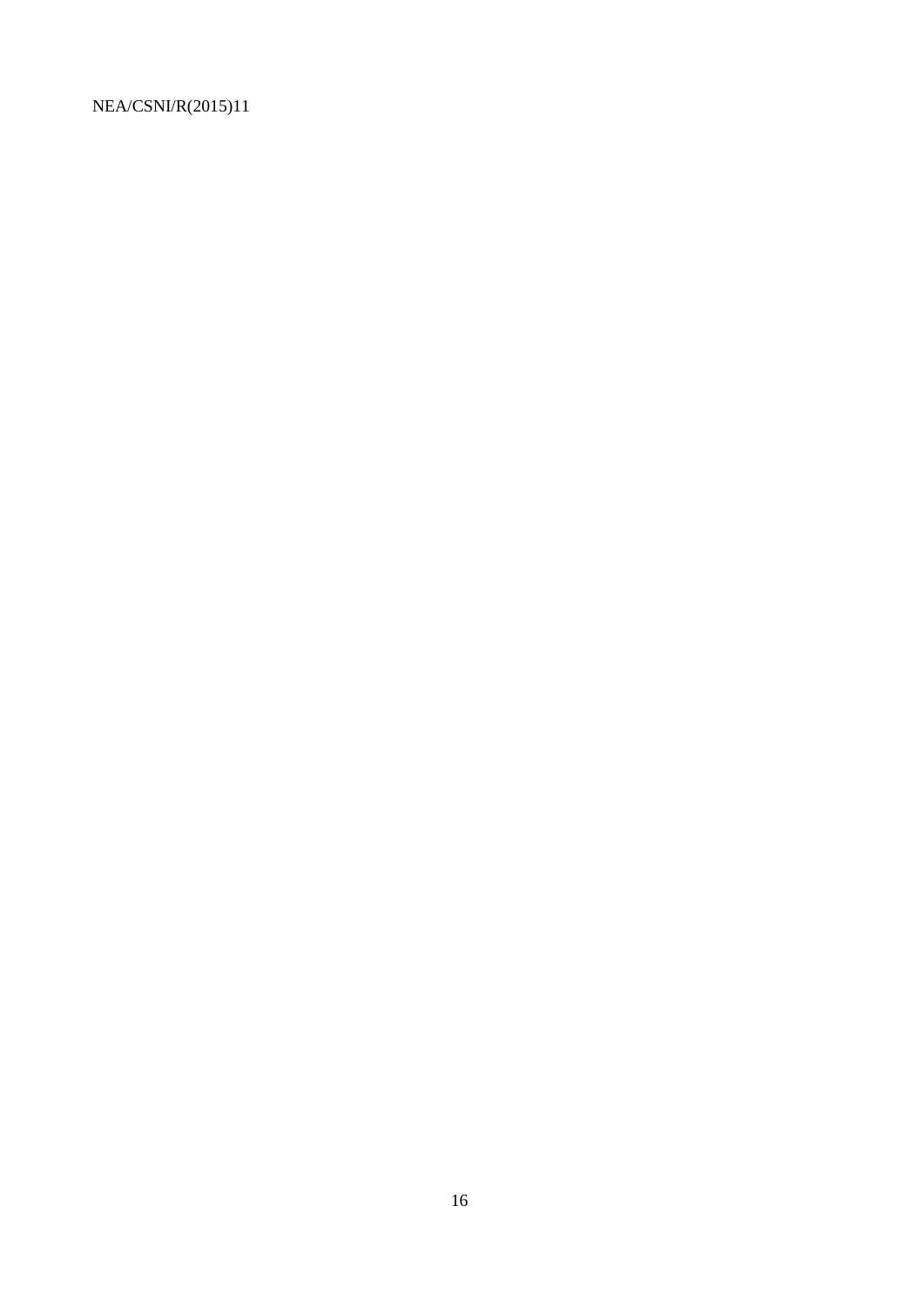### **2. ICDE PROJECT**

#### <span id="page-17-1"></span><span id="page-17-0"></span>**2.1 Background**

Common-cause failure (CCF) events can significantly impact the availability of safety systems of nuclear power plants. In recognition of this, CCF data are systematically being collected and analysed in several countries. A serious obstacle to the use of national qualitative and quantitative data collections by other countries is that the criteria and interpretations applied in the collection and analysis of events and data differ among the various countries. A further impediment is that descriptions of reported events and their root causes and coupling factors, which are important to the assessment of the events, are usually written in the native language of the countries where the events were observed.

To overcome these obstacles, the preparation for the international common-cause data exchange (ICDE) project was initiated in August of 1994. Since April 1998, the NEA has formally operated the project. The Phase II had an agreement period covered years 2000-2002, phase III covered the period 2002-2005, phase IV 2005-2008 and phase V 2008 -2011. Member countries under the current Phase VI Agreement of NEA and the organisations representing them in the project are: Canada (CNSC), Finland (STUK), France (IRSN), Germany (GRS), Japan (JNES), Korea (KAERI), Spain (CSN), Sweden (SSM former SKI), Switzerland (ENSI former HSK), United Kingdom (NII), and United States (NRC).

#### <span id="page-17-2"></span>**2.2 Objectives of the ICDE Project**

The objective of the ICDE activity is to provide a framework for a multinational co-operation:

- a) collect and analyse common-cause failure (CCF) events over the long term so as to better understand such events, their causes, and their prevention
- b) generate qualitative insights into the root causes of CCF events which can then be used to derive approaches or mechanisms for their prevention or for mitigating their consequences
- c) establish a mechanism for the efficient feedback of experience gained in connection with CCF phenomena, including the development of defences against their occurrence, such as indicators for risk based inspections
- d) generate quantitative insights and record event attributes to facilitate quantification of CCF frequencies in member countries
- e) use the ICDE data to estimate CCF parameters, and

The multinational co-operation generates new insights for further development of CCF data collection and methods development. The ICDE Project has furthermore established a principle that it disseminates the engineering insights of its analyses through the NEA Committee on Safety of Nuclear Installations (CSNI) by writing public reports of the analysis results of each component.

### <span id="page-17-3"></span>**2.3 Scope of the ICDE Project**

The ICDE Project aims to include all possible events of interest, comprising complete, partial, and incipient CCF events, called "ICDE events" in this report.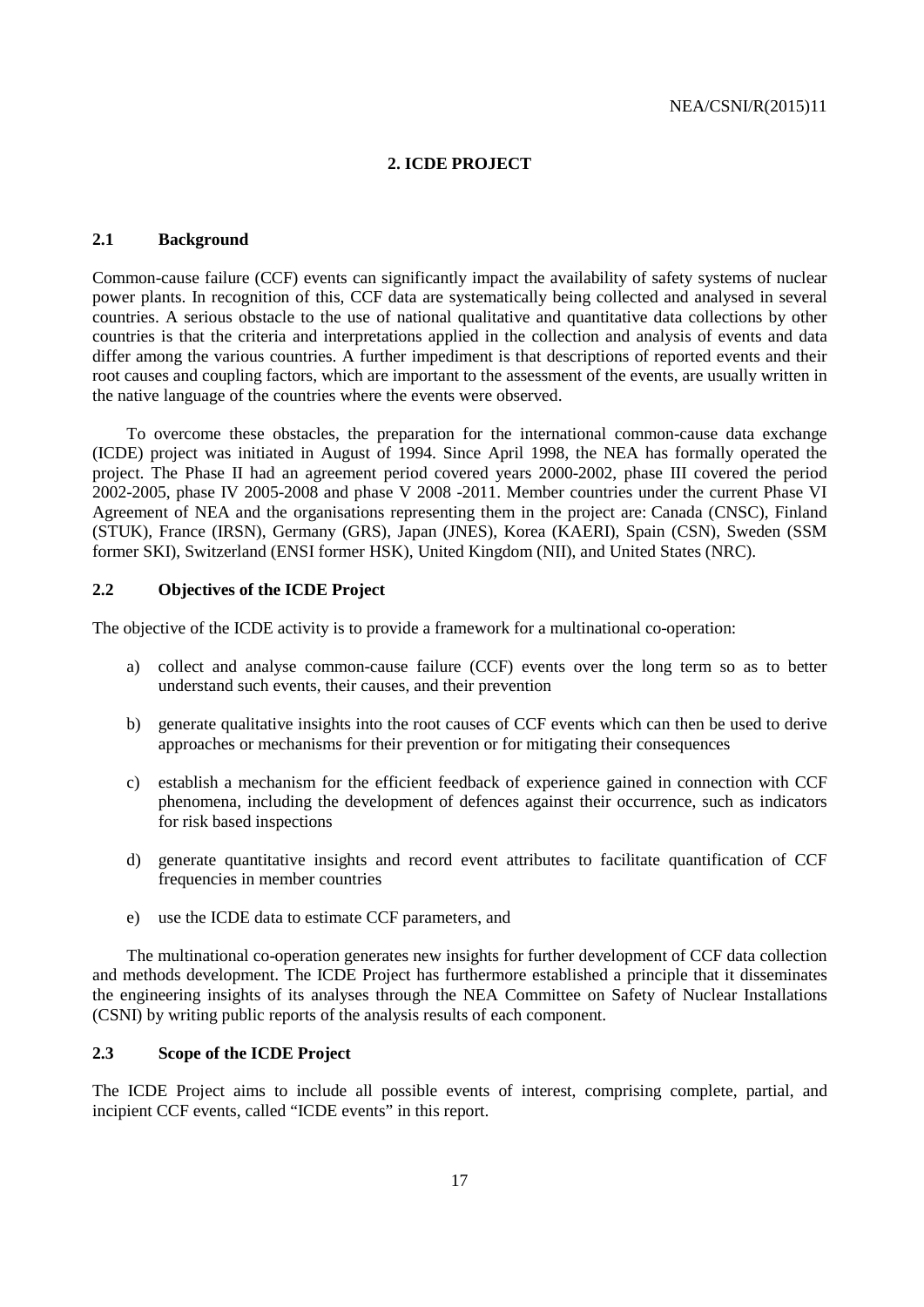So far the project covers the key components of the main safety systems, including centrifugal pumps, diesel generators, motor operated valves, power operated relief valves, safety relief valves, check valves, batteries, control rod drive mechanisms (CRDA), circuit breakers, level measurement, heat exchangers, etc.

### <span id="page-18-0"></span>**2.4 Reporting and documentation**

The ICDE project has produced the following reports, which can be accessed through the OECD/NEA CSNI web site for CSNI reports [1]:

- Collection and analysis of common-cause failure of centrifugal pumps [NEA/CSNI/R(99)2]. Issued September 1999.
- Collection and analysis of common-cause failure of emergency diesel generators [NEA/CSNI/R(2000)20]. Issued May 2000.
- Collection and analysis of common-cause failure of motor-operated valves [NEA/CSNI/R(2001)10]. Issued February 2001.
- Collection and analysis of common-cause failure of safety valves and relief valves [NEA/CSNI/R(2002)19]. Issued October 2002.
- Collection and analysis of common-cause failure of check valves [NEA/CSNI/R(2003)15]. Issued February 2003.
- Collection and analysis of common-cause failure of batteries [NEA/CSNI/R(2003)19]. Issued September 2003.
- Collection and analysis of common-cause failure of switching devices and circuit breakers [NEA/CSNI/R(2008)1]. Issued October 2007.
- ICDE General Coding Guidelines [NEA/CSNI/R(2004)4]. Issued January 2004.
- Proceedings of ICDE Workshop on the qualitative and quantitative use of ICDE Data [NEA/CSNI/R(2001)8. Issued November 2002.
- Collection and analysis of common-cause failure of level measurement components [NEA/CSNI/R(2008)8]. Issued March 2008.

### <span id="page-18-1"></span>**2.5 Database management**

Heat exchanger data is stored and processed in a Microsoft.NET based database implemented and maintained at ES-Konsult, Sweden, the appointed ICDE Operating Agent (OA). The database name is the ICDE Tools. The database is regularly updated. It is operated by the OA following the decisions of the ICDE Steering Group.

### <span id="page-18-2"></span>**2.6 ICDE coding format and coding guidelines**

Data collection guidelines have been developed during the project and are continually revised. They describe the methods and documentation requirements necessary for the development of the ICDE databases and reports. The format for data collection is described in the general coding guideline and in the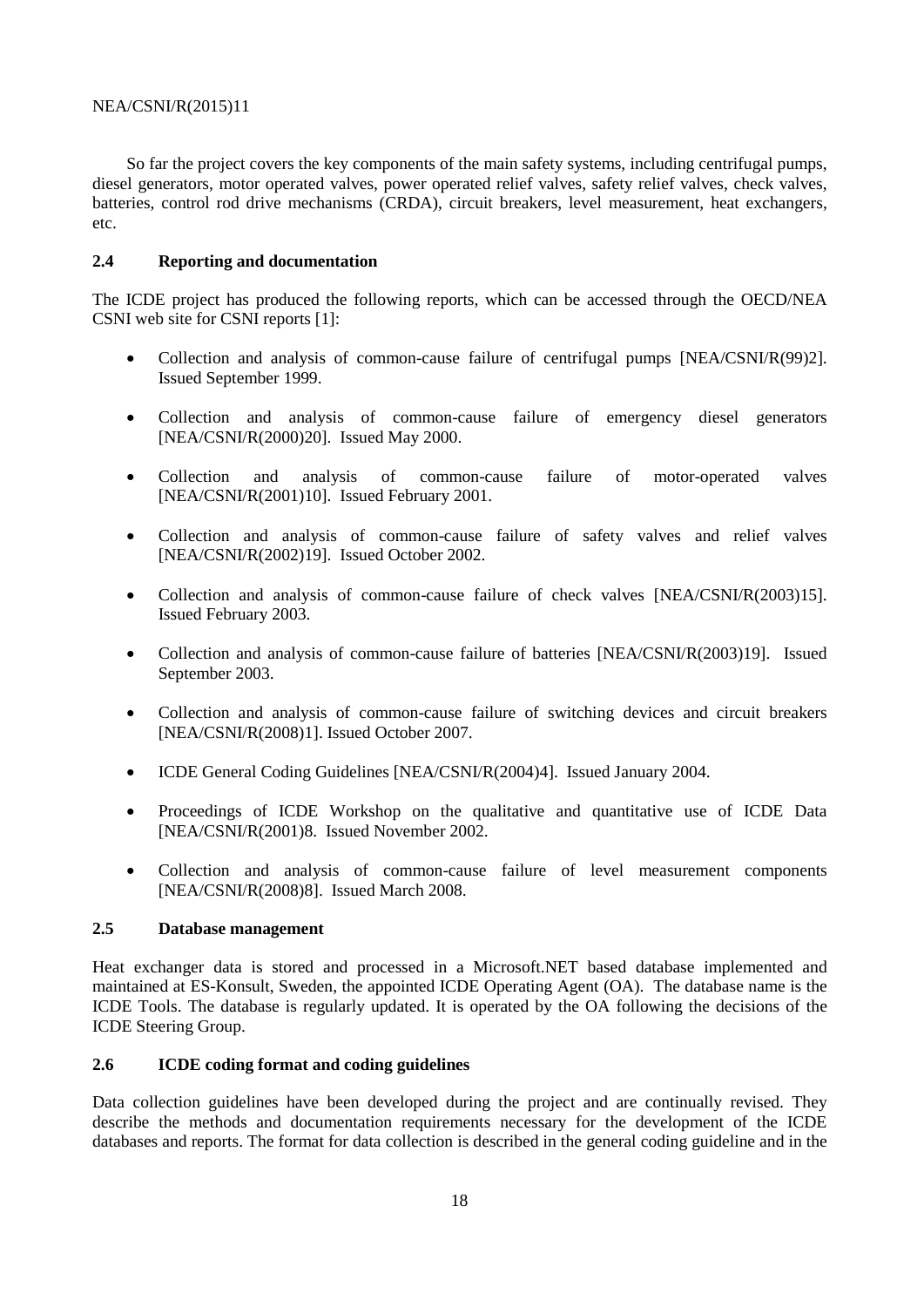component specific guidelines. Component specific guidelines are developed for all analysed component types as the ICDE plans evolve [2].

A specific heat exchanger coding guideline exists for this particular study [Ref. 4].

### <span id="page-19-0"></span>**2.7 Protection of proprietary rights**

Procedures for protecting confidential information have been developed and are documented in the Terms and Conditions of the ICDE project [6].

The co-ordinators in the participating countries are responsible for maintaining proprietary rights according to the stipulations in the ICDE Terms and Conditions for the project operation 2008-2011, [6].

The data collected in the database are password protected and are only available to ICDE participants who have provided data.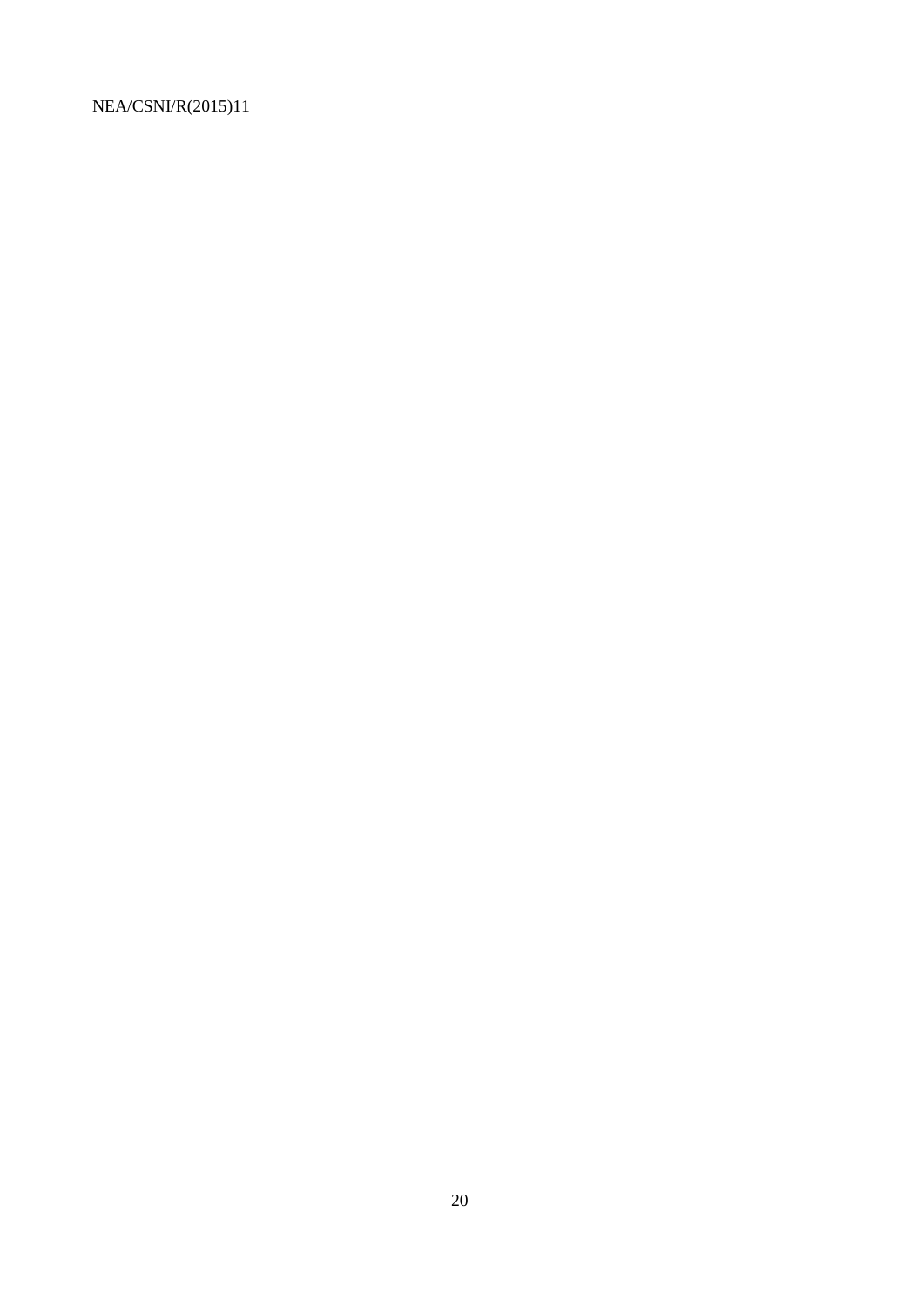### **3. DEFINITION OF COMMON-CAUSE EVENTS AND ICDE EVENTS**

<span id="page-21-0"></span>In the modelling of common-cause failures in systems consisting of several redundant components, two kinds of events are identified:

- Unavailability of a specific set of components of the system, due to a common dependency, for example on a support function. If such dependencies are known, they can be explicitly modelled in a PSA.
- Unavailability of a specific set of components of the system due to shared causes that are not explicitly represented in the system logic model. Such events are also called "residual" CCFs, and are incorporated in PSA analyses by parametric models.

There is no rigid borderline between the two types of CCF events. There are examples in the PSA literature of CCF events that are explicitly modelled in one PSA and are treated as residual CCF in other PSAs (for example, CCF of auxiliary feed-water pumps due to steam binding, resulting from leaking check valves).

Several definitions of CCF events can be found in the literature, for example, "Common Cause Failure Data Collection and Analysis System, Vol. 1, NUREG/CR-6268" [3]:

• Common-cause event: A dependent failure in which two or more component fault states exist simultaneously, or within a short time interval, and are a direct result of a shared cause.

The data collection in the ICDE project comprises complete as well as potential CCF. To include all events of interest, an 'ICDE event' is defined as follows:

• ICDE Event: Impairment<sup>1</sup> of two or more components (with respect to performing a specific function) that exists over a relevant time interval<sup>2</sup> and is the direct result of a shared cause.

The ICDE data analysts may add interesting events that fall outside the ICDE event definition but are examples of recurrent - eventually non-random failures.

 $\overline{a}$ 

<sup>1.</sup> Possible attributes of impairment are the following:

<sup>•</sup> Complete failure of the component to perform its function

<sup>•</sup> Degraded ability of the component to perform its function

<sup>•</sup> Incipient failure of the component

Default is component working according to specifications

<sup>2.</sup> Relevant time interval: two pertinent inspection periods (for the particular impairment) or if unknown, a scheduled outage period.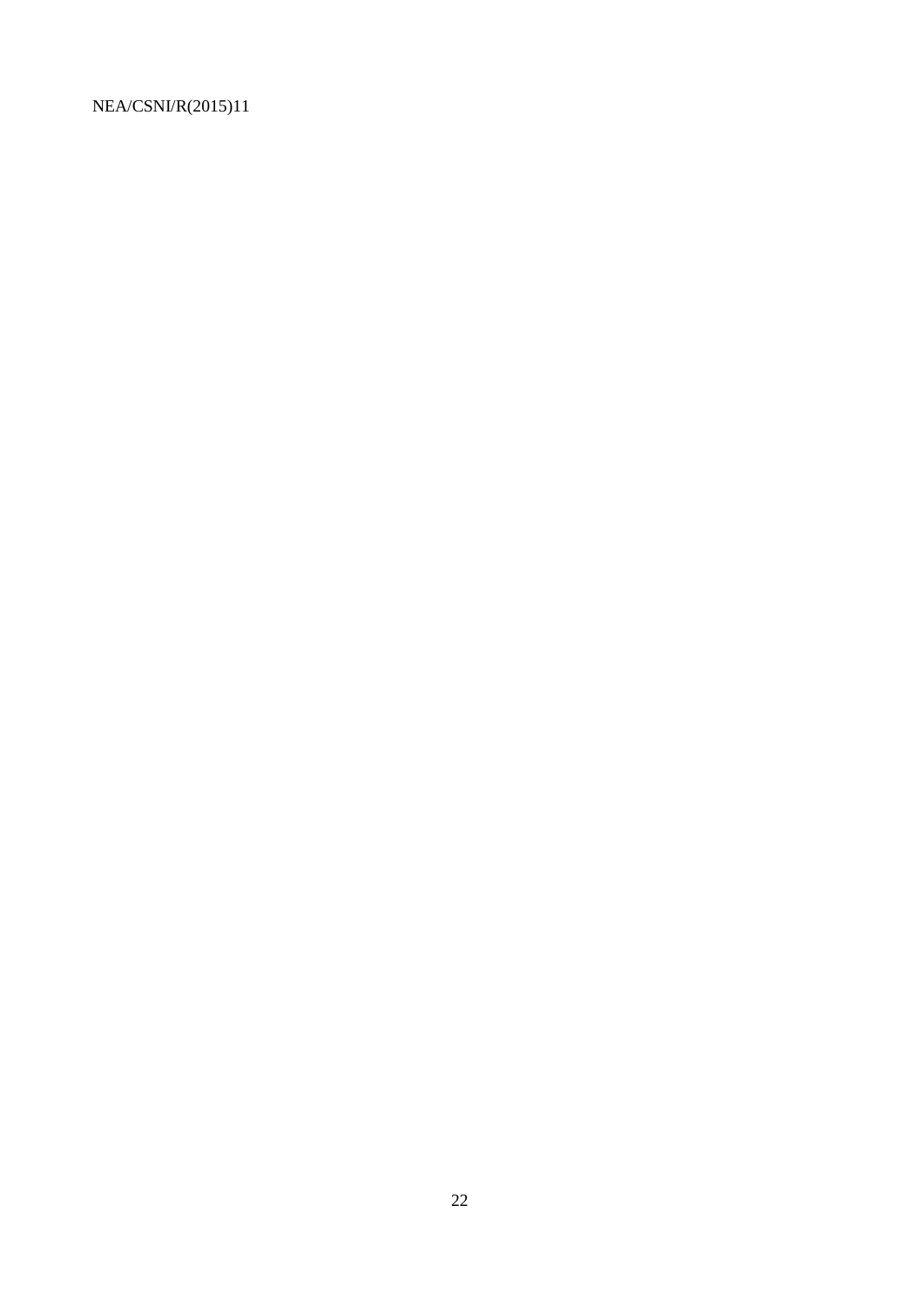### **4. COMPONENT DESCRIPTION**

<span id="page-23-0"></span>The coding guideline for heat exchangers [4] is applied in the following description.

#### <span id="page-23-1"></span>**4.1 General description of the component heat exchanger**

A heat exchanger is a device built for efficient heat transfer from one fluid to another, where the fluids are separated by a solid wall so that they never mix, or are directly contacted. They are widely used in refrigeration, air conditioning, space heating, power production, chemical processing. Hence, typical functions of heat exchangers are to heat or to cool.

There are two types of heat exchangers considered in this study, "shell and tube" and "plate".

Shell and tube heat exchangers

As its name implies, this type of heat exchanger consists of a shell (a large tube) surrounding a bundle of tubes. Two fluids, of different inlet temperatures, flow through the exchanger. One fluid flows through the tubes and the other flow through the shell. Heat is transferred from one fluid to the other.

There can be many variations of the shell and tube design. Most heat exchangers are of either 1, 2, or 4 passage designs. This refers to the number of times the fluid in the tubes passes through the fluid in the shell.

#### Plate heat exchangers

This type of heat exchanger uses metal plates to transfer heat between two liquids. The liquids spread out over the plate.

The medium that carries the transferred heat (the cold side) in a heat exchanger is called the refrigerant. The cooling capacity (the heat transfer capacity, is also called the *k-value*) of a heat exchanger, is usually expressed in  $kW/m^2$  °C. The k-value is very dependent on how clean the tube/plate surfaces are, and on how the heat exchangers are operated.

In most of the cases, the redundant trains are equipped with similar type of heat exchangers.

There are also plants that have mixed (plate and tube) type of heat exchangers. In some systems and in redundant trains, there are HE:s installed in series in one train and in parallel in another train. There are also heat exchangers that are shared by multiple plants at a site area.

Heat exchanger data are collected for the following systems (the corresponding IRS system coding is added in parenthesis and for some systems, also the type of nuclear power plant):

- Component cooling water system (including closed cooling water) (salt / sea water / river / well / lake water) (3.CA)
- Essential raw cooling or service water (3.CB)
- Core cooling system
	- − High pressure systems (3.BG)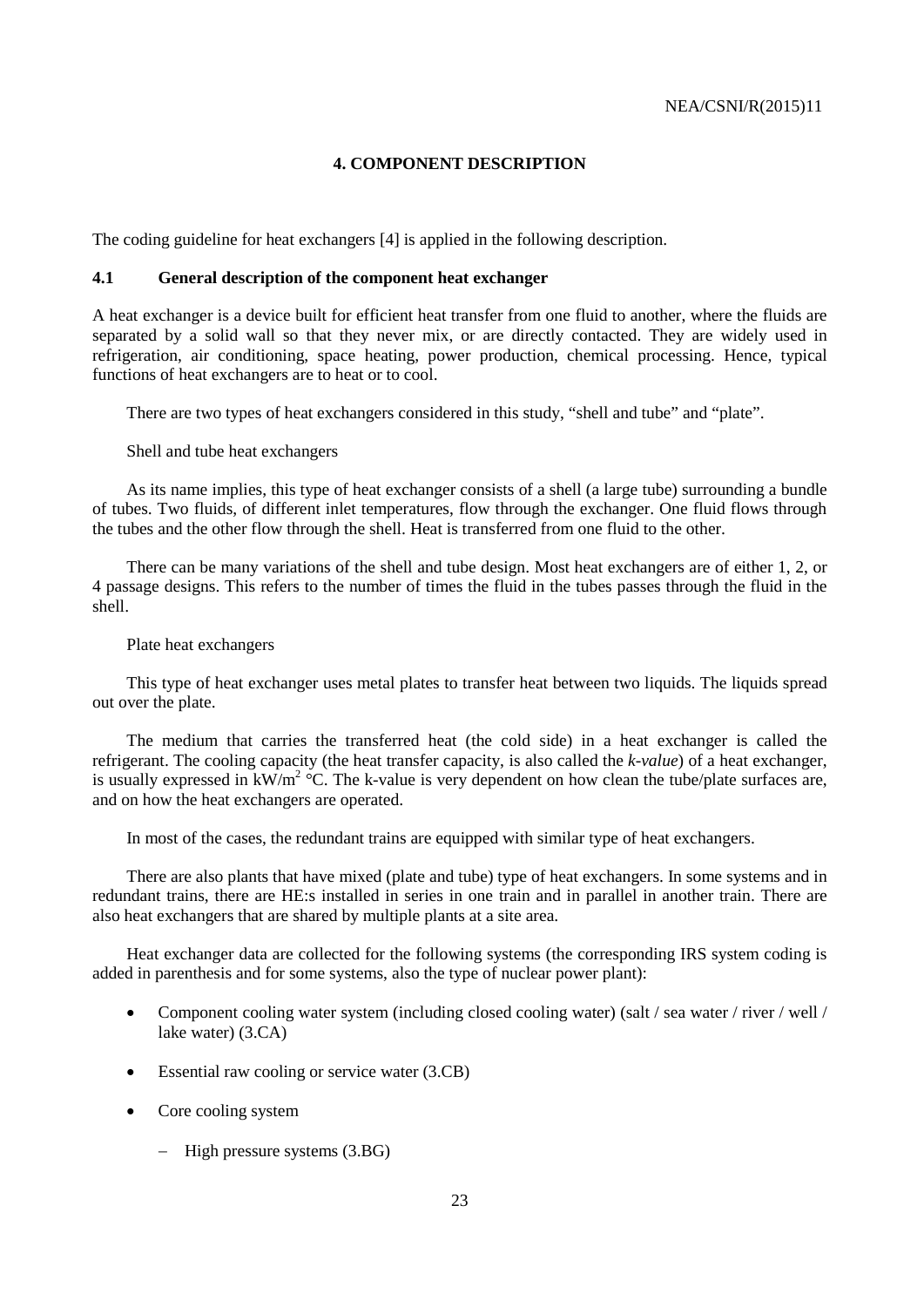- − Low pressure systems including residual heat removal systems (3.BE, 3.BG)
- Chemical and Volume Control System (Let-down system)<sup>3</sup>(3.BF)
- Auxiliary or emergency feed water (3.BB)
- Fuel pool cooling system  $(3,DA)$
- Containment spray system (3.DD)
- Containment cooling water system (sump cooling) (3.DE)
- Reactor water clean-up (BWR, PHWR, LWGR,...) (3.WK)

These systems may be either safety- or operational systems. Further systems can be included in the data exchange if considered as appropriate by a participating country. In this study some countries have also collected data from the following systems:

- Moderator and auxiliaries (PHWR, ...) (3.AD)
- Stand-by liquid control (BWR) (3.BD)

Data is collected from the following types of nuclear power plants;

- **BWR** (Boiling Water Reactor)
- **PWR** (Pressurised Water Reactor)
- **PHWR** (Heavy Water moderated, Pressure tube Reactor)
- **GCR** (Gas Cooled Reactor (graphite or heavy water moderated); includes Magnox AGR, HTGR and HWGCR)

### <span id="page-24-0"></span>**4.2 Component boundaries**

The component boundary includes the following:

- The heat exchanger itself consisting of inlet- and outlet chambers, shell and tubes/plates
- Piping system between the heat exchanger shell and inside of closest valve
- Local valves

 $\overline{a}$ 

Control equipment belonging to heat exchanger is judged not to be a part of the data collection if malfunction of such equipment has no influence on the function of the heat exchanger.

The component boundary is illustrated in figure 4.2-1 below. The figure is from the Reliability data of components in Nordic NPPs, the T-book [5].

<sup>3.</sup> CVCS is both a safety and operational system in Swedish Westinghouse PWR plants, and CS system is part of the PWR PSAs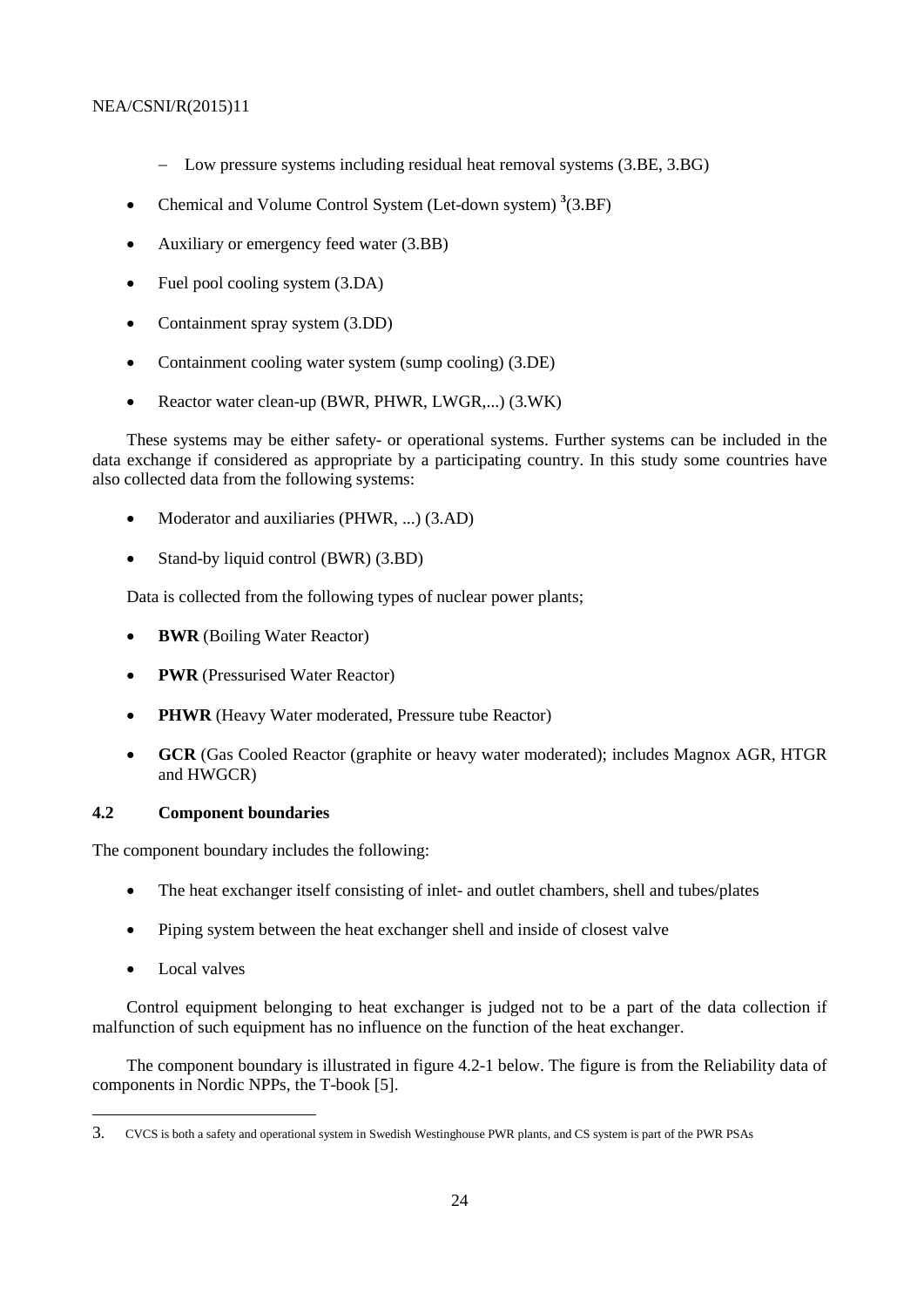

**Figure 4.2-1. Physical boundary of heat exchanger**

### <span id="page-25-0"></span>**4.3 Event boundary**

If there is no indication of component wear out, mechanical degradation or malfunction and there is a sufficient cooling capacity at normal flow, operation of the heat exchanger is judged successful.

### <span id="page-25-1"></span>**4.4 Basic unit for ICDE event collection**

The basic set for heat exchanger data collection is the observed population (OP) and is the total of all redundant heat exchangers components in the systems of interest. The OP sise typically varies from two to four, with the bulk of two OPs. There are also a few OP sises more than four. The system on the primary side of the heat exchangers is identified in the OP records.

### <span id="page-25-2"></span>**4.5 Time frame for ICDE event exchange**

The minimum period of exchange should cover a period of 5 years. It is suggested that data is collected for the time period 2000-2005.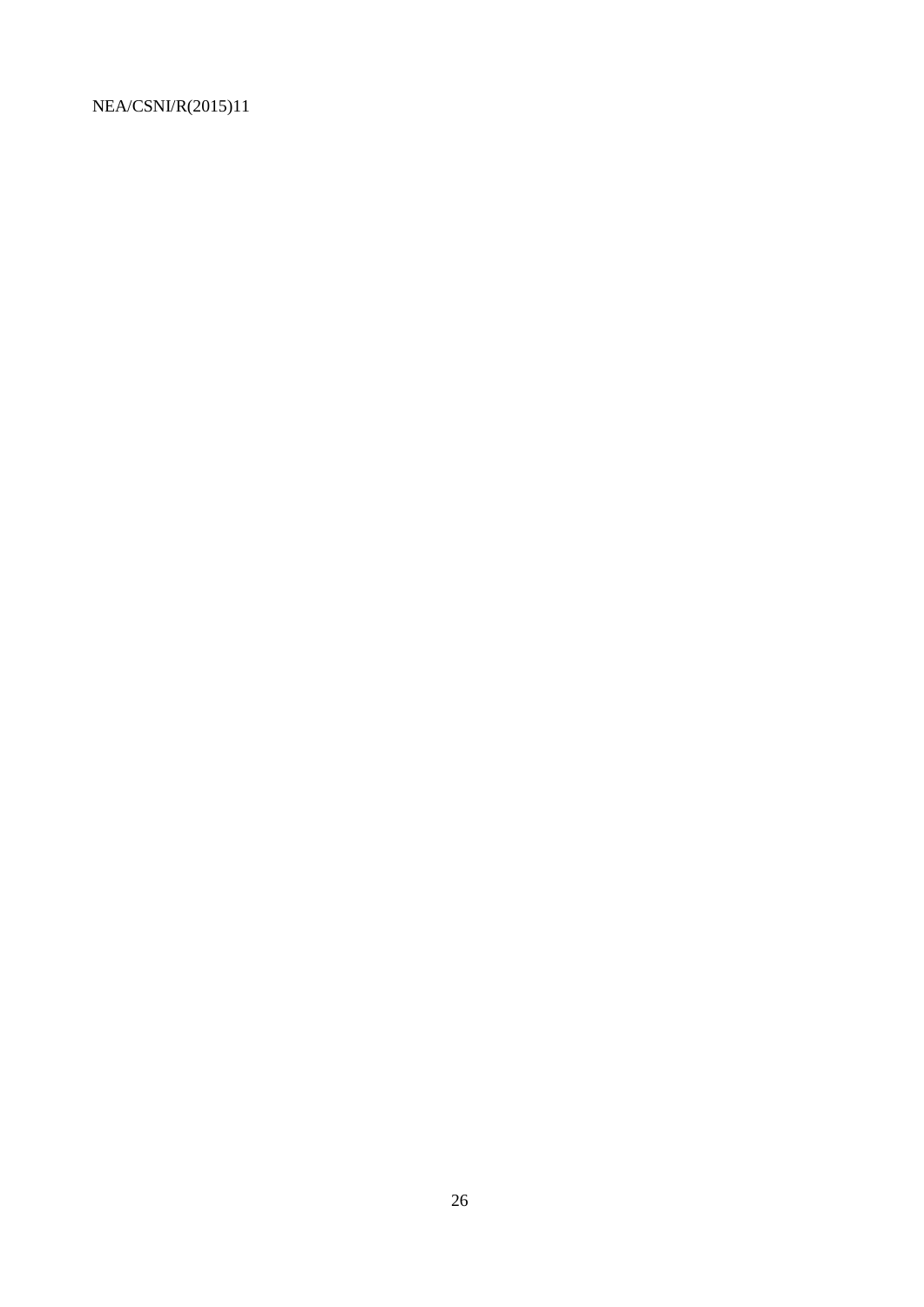### <span id="page-27-0"></span>**5. HEAT EXCHANGER EVENT COLLECTION AND CODING GUIDELINES**

### <span id="page-27-1"></span>**5.1 Coding rules and exceptions**

- 1. In general, the definition of the ICDE event is given in Section 2 of the General ICDE Coding Guidelines [2].
- 2. Some reports may discuss only one actual failure, and do not consider that the same cause will affect other heat exchangers, but the licensee replaces the failed component in all heat exchanger trains as a precautionary measure. This event will be coded as incipient impairment of the components that did not actually fail.
- 3. Administrative in-operability that does not cause the heat exchanger to fail to function is not included as failure. An example is a surveillance test not performed within the required time frame
- 4. In-operability due to external event situations (blockage of salt / sea / river water flow) shall be included.

### <span id="page-27-2"></span>**5.2 Functional failure modes**

In the ICDE data collection the functional heat exchanger failure mode "failure of heat transfer" (FT) should be considered, as defined in the heat exchanger coding guideline [4].

The impairment vector gives information on the impairment status of each heat exchanger of the exposed population, i.e. information about the impairment of the heat transfer function.

Example of complete failure of heat transfer.

Plugging or internal leakage is so important that no significant heat transfer is possible

Example of degraded failure of heat transfer:

Plugging or internal leakage is important enough to reduce heat transfer capacity significantly but the safety function "heat transfer" is not compromised yet.

Example on incipient failure of heat transfer:

Plugging or internal leakage is small and has no safety significance, e.g. only few tubes out of the large number of tubes in a tube heat exchanger are plugged or have leakages and there are much more tubes in the heat exchanger than are necessary to fulfil the safety function "heat transfer".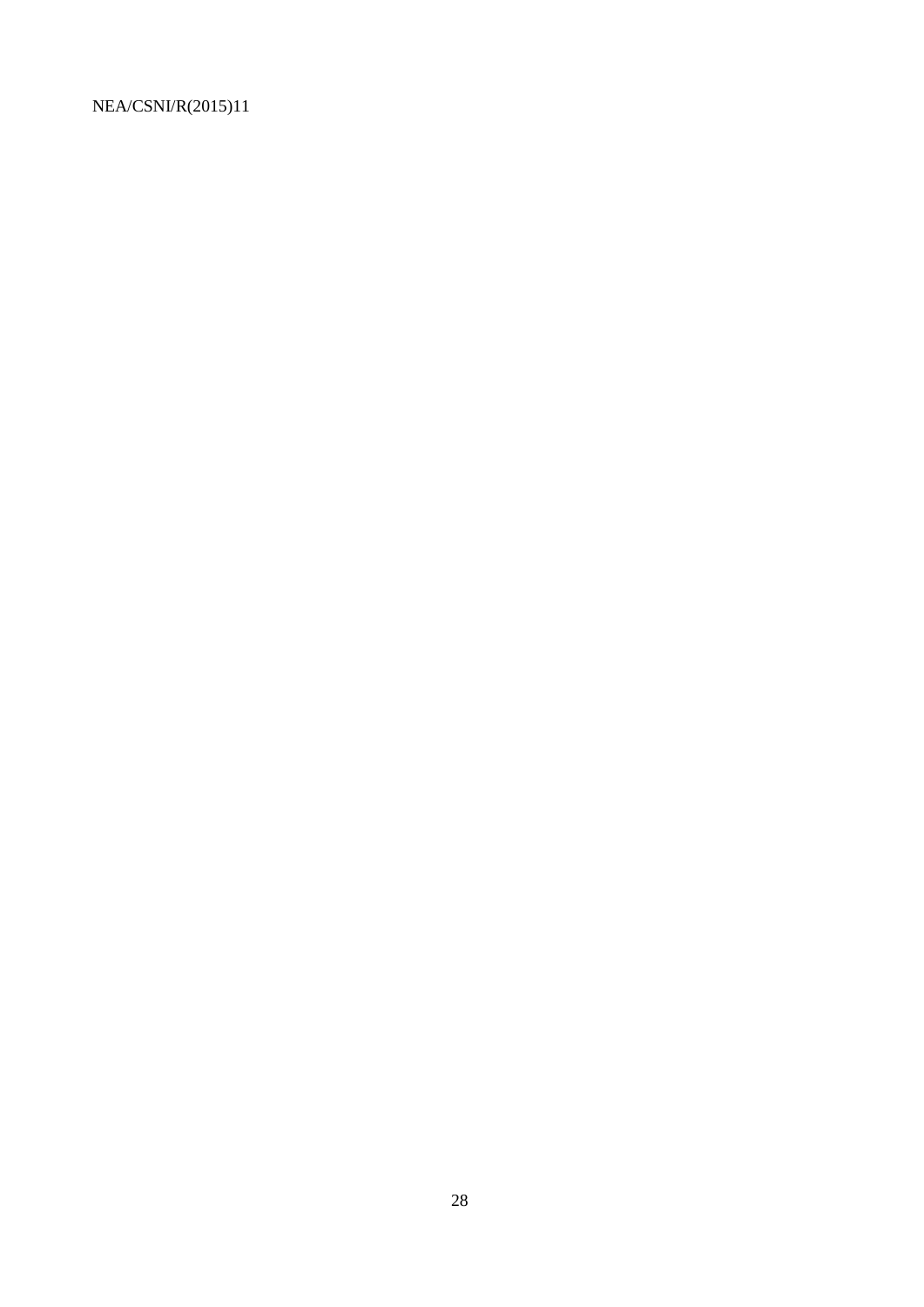### <span id="page-29-0"></span>**6. OVERVIEW OF DATABASE CONTENT**

CCF data have been collected for heat exchangers (HE). Organisations from Canada, Germany, Japan, Sweden and the United States have contributed to this data exchange. Forty-six (46) ICDE events were reported from nuclear power plants (pressurised water reactors, boiling water reactors, heavy water moderated pressure tube reactors, magnox and advanced gas reactors). The data span a period from 1987 through 2007. The data are not necessarily complete for each country throughout this period.

Collecting these events has included both top-down work by identifying events on basis of licensee event reports and bottom-up work by going through events in plant maintenance databases. Although most CCF events are identified through the former mechanism, the latter has led to ICDE events that were not identified otherwise. This bottom-up work is rather resource intensive.

The distributions of events in the following section are strictly based on the classes given in the ICDE coding guidelines [2]. In Section 7, a deeper engineering analysis of the events is presented.

### <span id="page-29-1"></span>**6.1 Failure mode and impact of failure**

For each event in the ICDE database, the **impairment** of each component in the OP has been defined according to the categorisation in the general coding guidelines [2], and are summarised here.

- **C** denotes complete failure. The component has completely failed and will not perform its function. For example, internal leakage is so extensive that no significant heat transfer is possible.
- **D** denotes degraded. The component is capable of performing the major portion of the safety function, but parts of it are degraded. For example, internal leakage is extensive enough to reduce the heat transfer capacity significantly but the safety function "heat transfer" is not compromised.
- **I** denotes incipient. The component is capable of performing the safety function, but parts of it are in a state that - if not corrected - would lead to a degraded state. This coding is selected when slight damage is evident. If an event report discusses only one actual failure, and does not consider that the same cause will affect other Heat exchangers, but the licensee replaces the failed part on parallel components, this code is used for the components that didn't actually experience a failure. This also applies if it was decided to implement said replacement at a later time. For example, internal leakage is small and has no safety significance, e.g. only few tubes out of the large number of tubes in a tube heat exchanger are plugged or have leakages and there are lot of fault free tubes in the heat exchanger that can fulfil the safety function "heat transfer".
- **W** denotes working, i.e. component has suffered no damage. The component is working according to specifications.

The impairments of each component in the exposed population (or observed population respectively) result in an impairment vector, which can be used as a measure of the impact of failure. Complete CCF events are ICDE events in which all components of the exposed population (or observed population respectively) fail completely and where these fault states exist simultaneously and are the direct result of a shared cause*.* A further subclass of ICDE events are partial CCF events having at least two components, but not all of them completely failed and where these fault states exist simultaneously and are the direct result of a shared cause.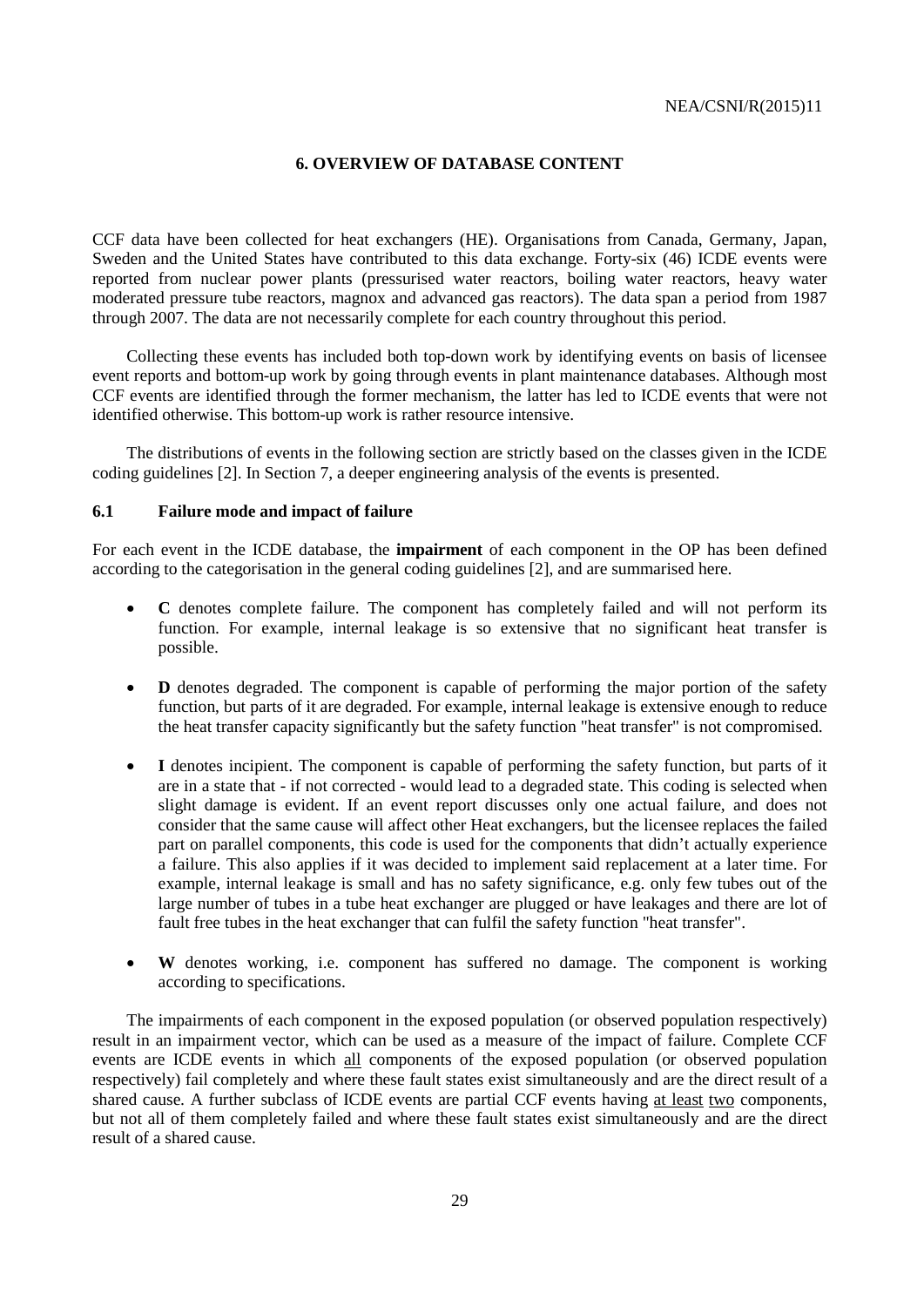Table 6.1-1 summarises the reported ICDE events by impact of failure. 46 ICDE events have been collected in the ICDE database, 4 of them were complete CCF events.

|                                 | No. of<br><b>ICDE</b> events |                               | Impact of failure <sup>1)</sup> |  |
|---------------------------------|------------------------------|-------------------------------|---------------------------------|--|
| <b>FAILURE MODE</b>             |                              | <b>Complete CCF</b><br>events | <b>Partial CCF</b><br>events    |  |
| $HT - Failure of heat transfer$ | 46                           |                               |                                 |  |
| <b>TOTAL</b>                    | 46                           |                               |                                 |  |

### **Table 6.1-1. Impact of failure distribution**

<sup>1</sup> Only events with time factor and shared cause factor "high" are included.

Complete CCF makes up 9% of the HE events and partial CCF makes up for 2%.

### <span id="page-30-0"></span>**6.2 Root cause, coupling factor, corrective action and detection method**

### *6.2.1 Root Cause*

The general coding guidelines [2] define **root cause** as follows. The cause field identifies the most basic reason for the component's failure. Most failure reports address an immediate cause and an underlying cause. For this project, the appropriate code is the one representing the common cause, or if all levels of causes are common cause, the most readily identifiable cause. The following coding is suggested:

- **C** State of other component(s) (if not modelled in PSA). The cause of the state of the component under consideration is due to state of another component. Examples are loss of power and loss of cooling.
- **D** Design, manufacture or construction inadequacy. This category encompasses actions and decisions taken during design, manufacture, or installation of components, both before and after the plant is operational. Included in the design process are the equipment and system specification, material specification, and initial construction that would not be considered a maintenance function. This category also includes design modifications.
- **A** Abnormal environmental stress. Represents causes related to a harsh environment that is not within component design specifications. Specific mechanisms include chemical reactions, electromagnetic interference, fire/smoke, impact loads, moisture (sprays, floods, etc.) radiation, abnormally high or low temperature, vibration load, and severe natural events.
- **H** Human actions. Represents causes related to errors of omission or commission on the part of plant staff or contractor staff. An example is a failure to follow the correct procedure. This category includes accidental actions, and failure to follow procedures for construction, modification, operation, maintenance, calibration, and testing. This category also includes deficient training.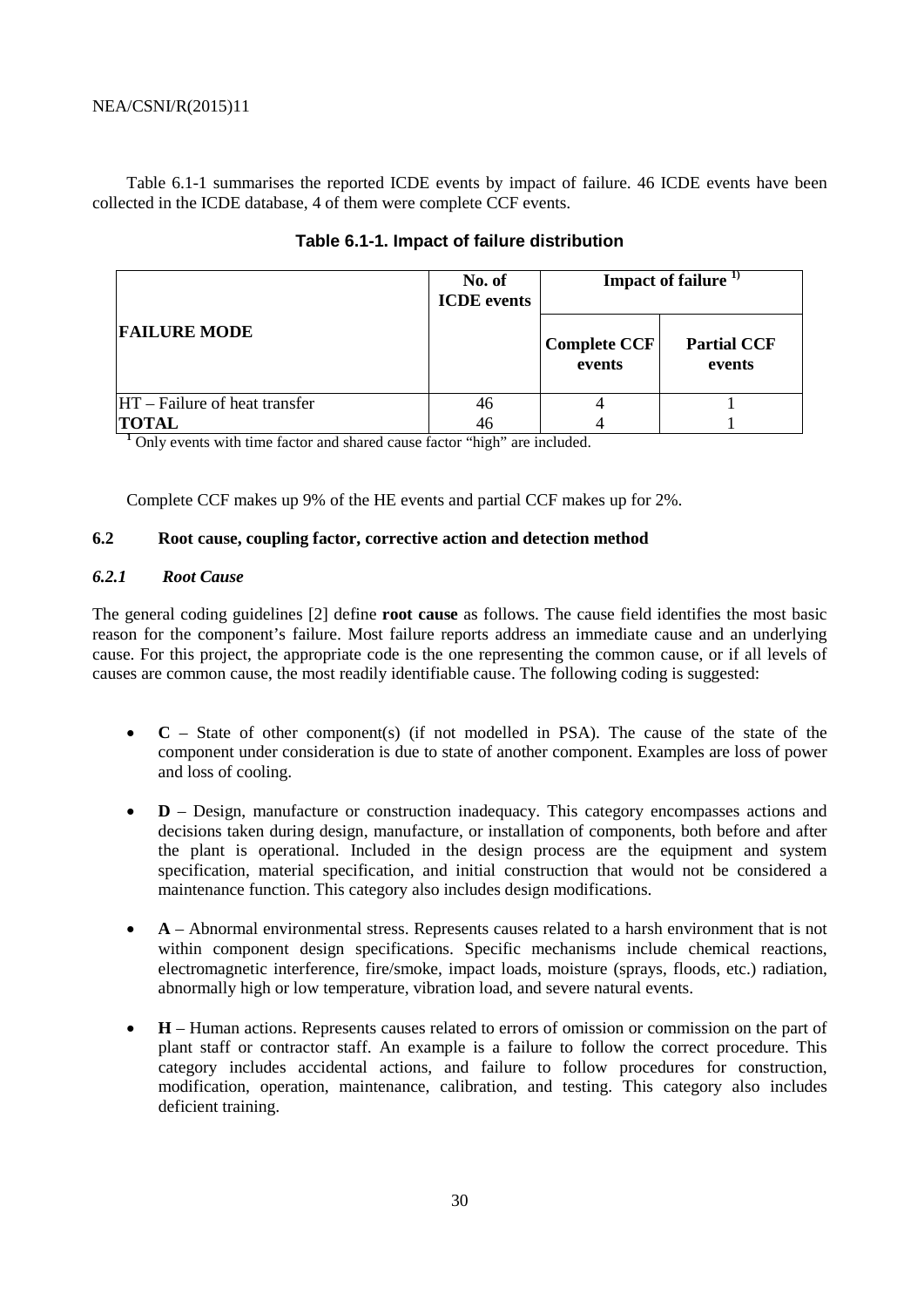- **M** Maintenance. All maintenance not captured by H human actions or P procedure inadequacy.
- **I**  Internal to component, piece part. Deals with malfunctioning of parts internal to the component. Internal causes result from phenomena such as normal wear or other intrinsic failure mechanisms. It includes the influence of the environment of the component. Specific mechanisms include erosion/corrosion, internal contamination, fatigue, and wear out/end of life.
- **P** Procedure inadequacy. Refers to ambiguity, incompleteness, or error in procedures for operation and maintenance of equipment. This includes inadequacy in construction, modification, administrative, operational, maintenance, test and calibration procedures. This can also include the administrative control of procedures, such as change control.
- **O** Other. The cause of events is known, but does not fit in one of the other categories.
- **U** Unknown. This cause category is used when the cause of the component state cannot be identified.

**Figure 6.2.1-1 s**ummaries the root causes of the analysed events as coded in the ICDE database.



**Figure 6.2.1-1. Root cause distribution**

The dominant root causes based on ICDE codes is "**A** - Abnormal environmental stress" accounting for 28% of the events, followed by "**D** - Design, manufacture or construction inadequacy" and "**P** - Internal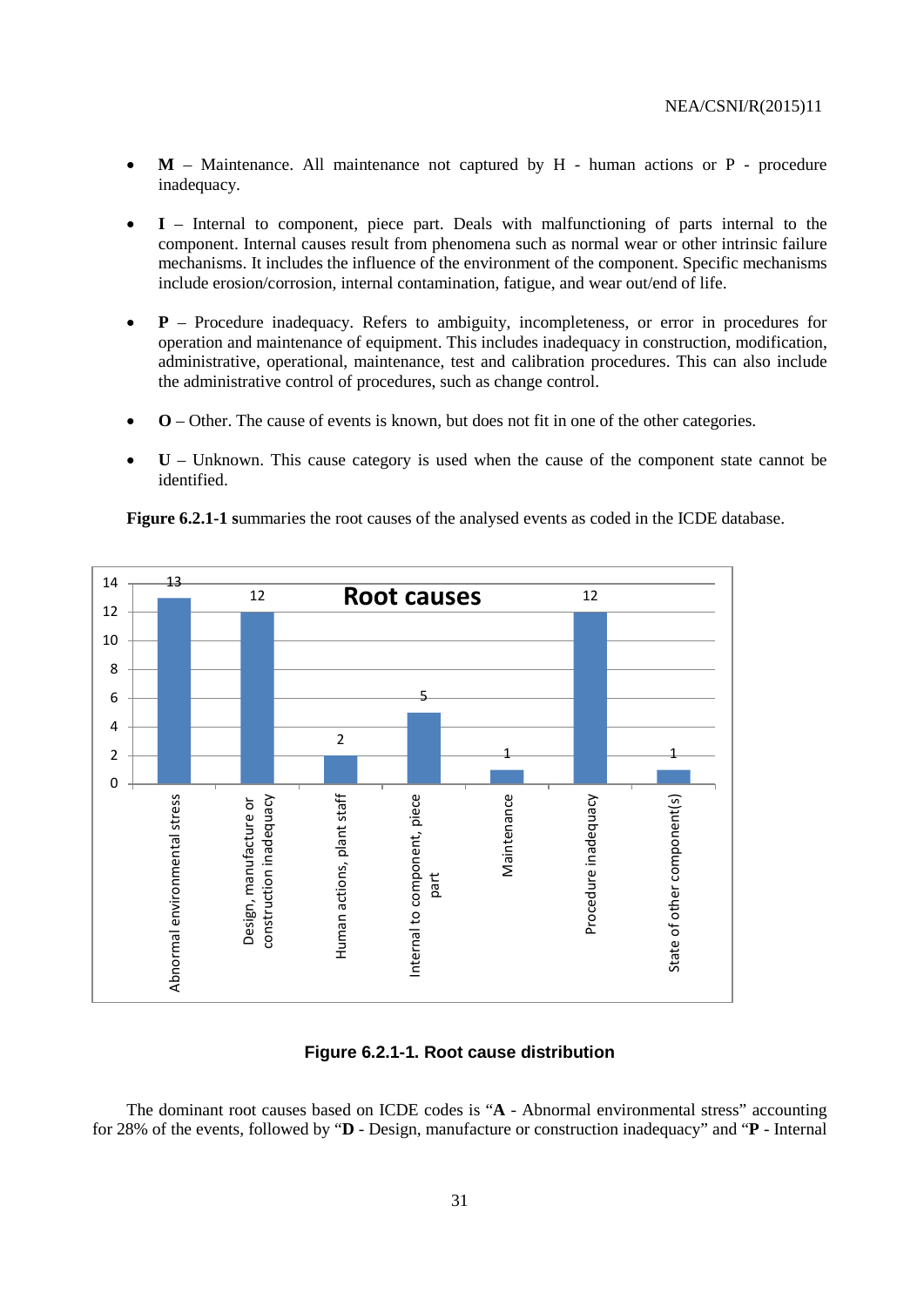to component, piece part" accounting for 26% of the events each. ICDE codes A, D and P represent in total 80% of all heat exchanger root causes.

The complete heat exchanger CCFs are caused by root cause D - design, manufacture or construction inadequacy (one event), H - human action (one event) and I - internal to component (two events).

### *6.2.2 Coupling factor*

The general coding guidelines [2] define **coupling factor** as follows. The coupling factor field describes the mechanism that ties multiple impairments together and identifies the influences that created the conditions for multiple components to be affected. For some events, the root cause and the coupling factor are broadly similar, with the combination of coding serving to give more detail as to the causal mechanisms.

Selection is made from the following codes:

- **H** Hardware (component, system configuration, manufacturing quality, installation configuration quality). Coded if none of or more than one of HC, HS or HQ applies, or if there is not enough information to identify the specific "hardware" coupling factor.
- **HC** Hardware design. Components share the same design and internal parts.
- **HS** –System design. The CCF event is the result of design features within the system in which the components are located.
- **HQ** Hardware quality deficiency. Components share hardware quality deficiencies from the manufacturing process. Components share installation or construction features, from initial installation, construction, or subsequent modifications.
- **O** Operational (maintenance/test (M/T) schedule, M/T procedures, M/T staff, operation procedure, operation staff). Coded if none of or more than one of OMS, OMP, OMF, OP or OF applies, or if there is not enough information to identify the specific "maintenance or operation" coupling factor.
- **OMS** Maintenance/test (M/T) schedule. Components share maintenance and test schedules. For example, the component failed because maintenance was delayed until failure.
- **OMP** M/T procedure. Components are affected by the same inadequate maintenance or test procedure. For example, the component failed because the maintenance procedure was incorrect or a calibration set point was incorrectly specified.
- **OMF** M/T staff. Components are affected by a maintenance staff error.
- **OP** Operation procedure. Components are affected by an inadequate operations procedure.
- **OF** Operation staff. Components are affected by the same operations staff personnel error.
- **EI** Environmental internal. Components share the same internal environment. For example, the process fluid flowing through the component was too hot.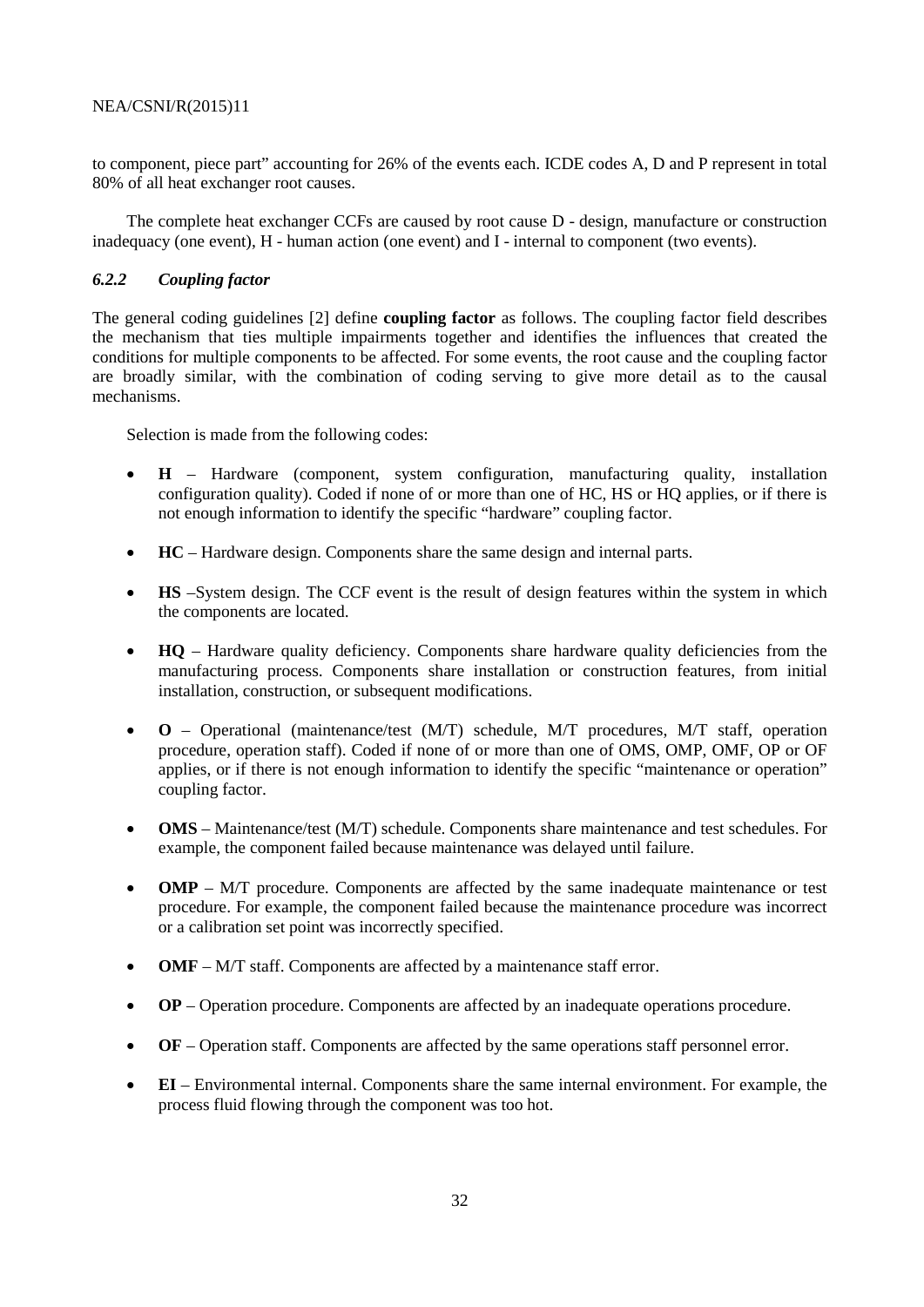- **EE** Environmental external. Components share the same external environment. For example, the room that contains the components was too hot.
- **U** Unknown. Sufficient information was not available in the event report to determine a definitive coupling factor.

Some of the ICDE events have been classified using the top-level categories only (e.g. H), whereas for others also sub-categories (e.g. HC) have been used.

**Figure 6.2.2-1** shows the coupling factors of the analysed events as coded in the ICDE database.



**Figure 6.2.2-1. Coupling factor distribution**

In figure 6.2.2-1 it can be seen that the dominant coupling factor is "**EI** - environmental internal", accounting for 28% of the events. However, if considering the top-level categories of coupling factors, environmental, hardware and operational, there are no dominant group since the shares are 32%, 32% respectively 35%.

The 4 complete CCFs are represented in all the three coupling factor groups.

Most often affected component impairment for **EI** in this study is DD, DI, IIII and IIWW.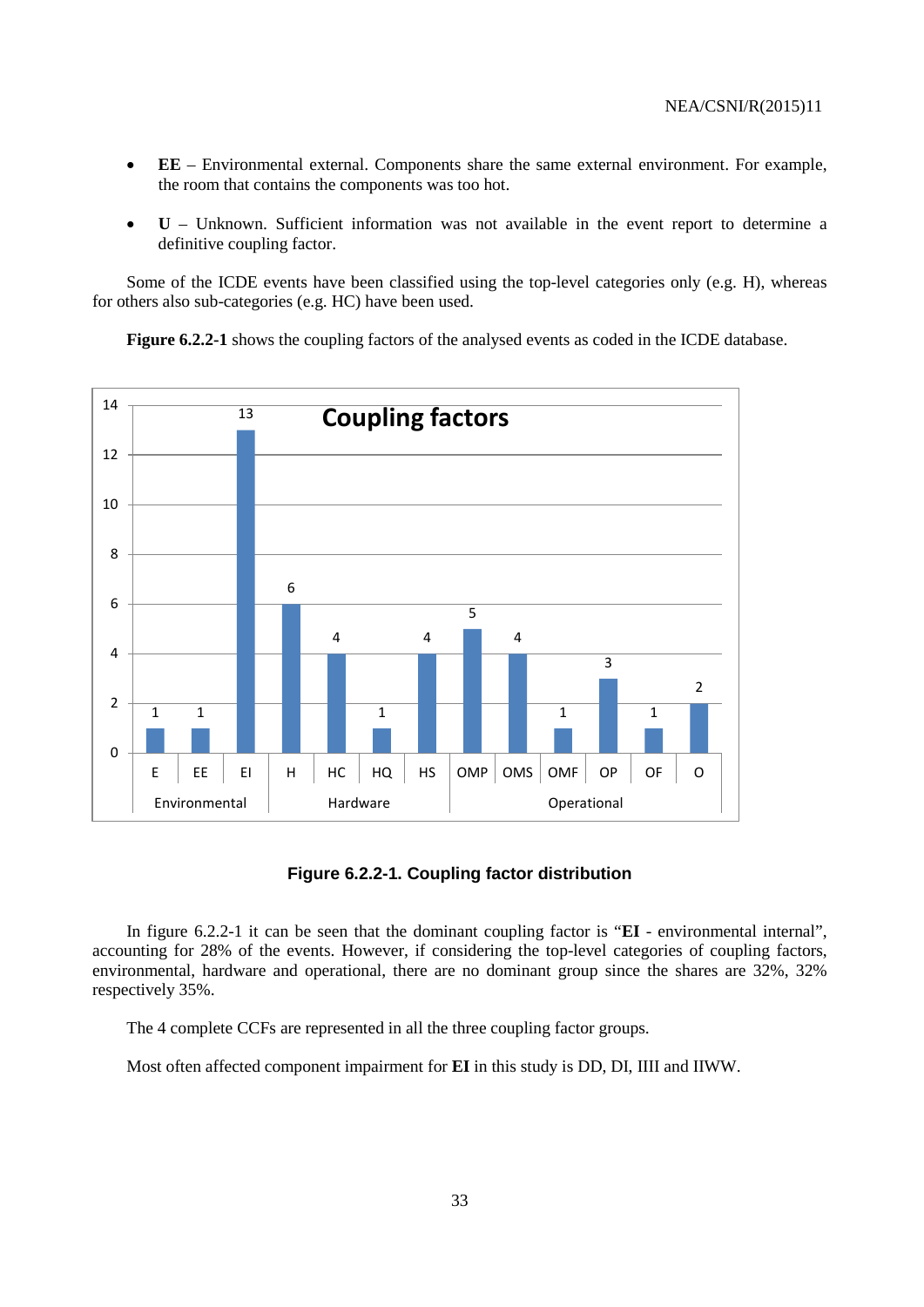### *6.2.3 Corrective actions*

The ICDE general coding guidelines [2] define **corrective action** as follows. The corrective actions field describes the actions taken by the licensee to prevent the CCF event from re-occurring. The defence mechanism selection is based on an assessment of the root cause and/or coupling factor between the impairments.

Selection is made from the following codes:

- **A** General administrative/procedure controls.
- **B** Specific maintenance/operation practices.
- **C** Design modifications.
- **D** Diversity. This includes diversity in equipment, types of equipment, procedures, equipment functions, manufacturers, suppliers, personnel, etc.
- **E** Functional/spatial separation. Modification of the equipment barrier (functional and/or physical interconnections). Physical restriction, barrier, or separation.
- **F**  Test and maintenance policies. Maintenance program modification. The modification includes items such as staggered testing and maintenance/operation staff diversity.
- $\bullet$  **G** Fixing of component.
- **O** Other. The corrective action is not included in the classification scheme.
- **U** Unknown. Adequate detail is not provided to make adequate corrective action identification.

**Figure 6.2.3-1** summarises the corrective actions of the analysed events as coded in the ICDE database.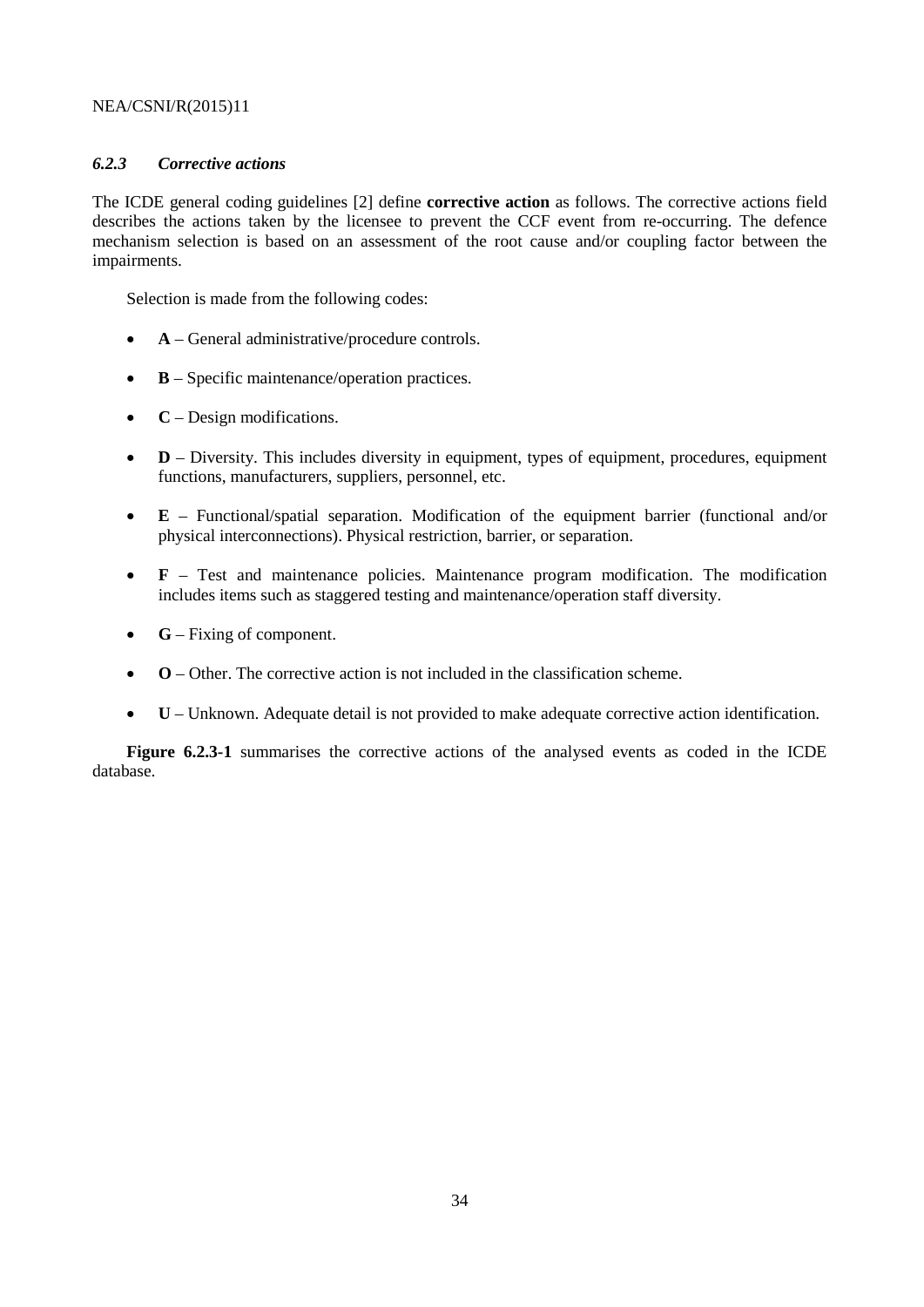

### **Figure 6.2.3-1. Corrective actions distribution**

Improvement of maintenance and test procedures (the corrective action codes **B** – specific maintenance/operation practices and **F** - test and maintenance policies) makes up 41% of the corrective actions taken, while actions related to **C** – design modifications make up 32% of the corrective actions. Corrective action **A** - general administrative/procedure controls was undertaken in all 4 complete CCFs in this study.

### *6.2.4 Detection methods*

Figure 6.2.4-1summarises how the failures were detected. The whole list of the detection codes used in the ICDE data collections are found in the General Coding Guidelines (Ref. 2]. In cases where the detection method for at least one component was unknown and the rest in the observed population had the same code, the coding of the event was changed from "several detection methods" to the specified detection method. This did only concern one event which was changed to detection method "monitoring in control room".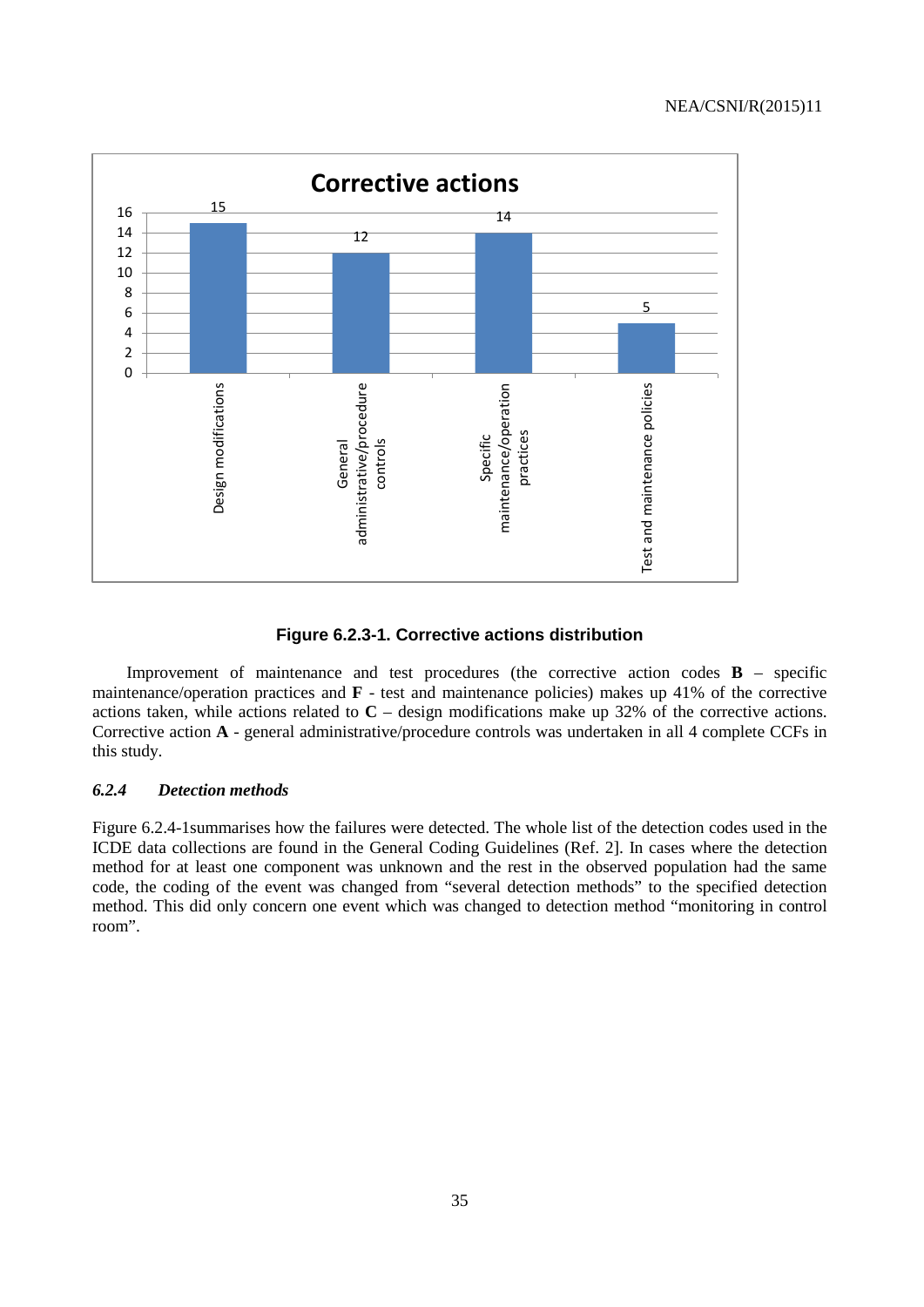

**Figure 6.2.4-1. Detection methods distribution**

26 ICDE events (57%) were discovered during test and maintenance activities (**TA** - test during annual overhaul, **TI** - test during operation, **TU** - unscheduled test and **MA** - maintenance/test), i.e. the equipment failure was discovered during the performance of a scheduled test or during maintenance activities, usually during preventive activities. 13 events (28%) were discovered by monitoring, either by walkdown or in the control room.

7 events (15%) were revealed by demand events. Among the events revealed by a demand, none of them were complete CCFs.

3 of the 4 complete CCFs were revealed by "test during operation" which implies that the employed procedures and practices for detecting common-cause failures have been effective.

### <span id="page-36-0"></span>**6.3 Component impairment vectors**

The severity of heat exchanger CCF events is presented in the next table 6.3-1.

Possible attributes of impairments are the following (see definitions in chapter 6.1):

- C Complete
- D Degraded
- I Incipient
- W Working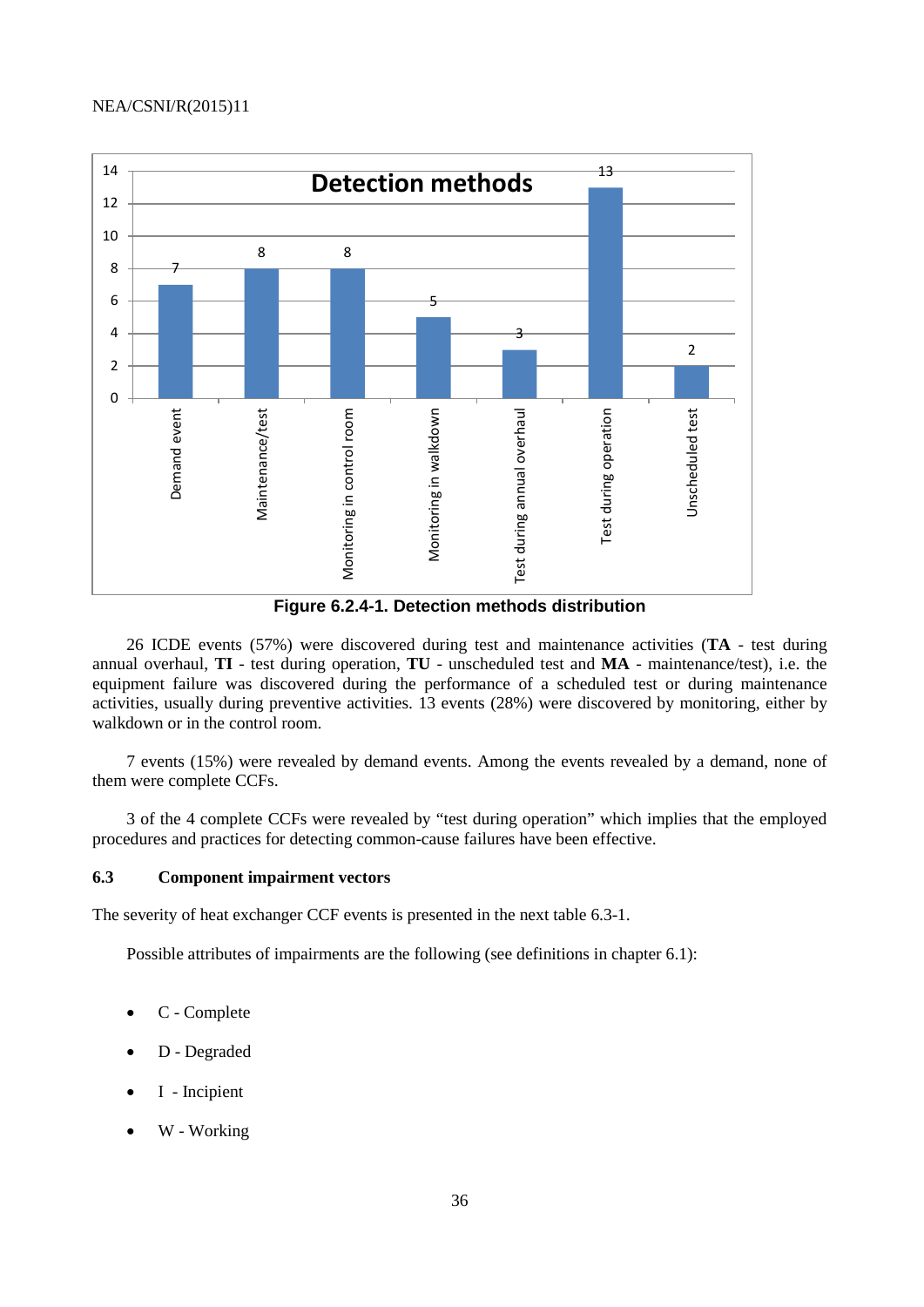The ICDE project defines the following classes of events, depending on the severity of observed impairments:

Complete CCF: is defined as a dependent failure of all components of an exposed population where the fault state of each of its components is "complete failure to perform its function" and where these fault states exist simultaneously and are the direct result of a shared cause.

Partial CCF: is a complete failure of at least two components, but not all of the exposed population, where these fault states exist simultaneously and are the direct result of a shared cause.

CCF impaired: ICDE events with at least one C and at least one additional impairment, but not partial CCF or complete CCF. This counts the number of events with multiple impairments where failure mechanisms surely may lead to complete failure. It includes the events with multiple complete failures but shared cause and/or time factor not high.

Complete impairment (all D or I): No complete failures but complete impairment, all components in the exposed population are affected (all degraded or incipient failures) - This counts the number of events where all components in the affected component group are impaired. This count does not include any events from "CCF impaired", "Partial CCF" and "Complete CCF".

Incipient impairment: Multiple impairments but at least one component working. No complete failure. Incomplete but multiple impairments with no C.

The severity of heat exchanger CCF events is presented in the next table 6.3-1.

| <b>Impairments</b>   | <b>Number of events</b> |
|----------------------|-------------------------|
| Complete CCF         |                         |
| <b>Partial CCF</b>   |                         |
| CCF impaired         |                         |
| Complete impairment  | 29                      |
| Incipient impairment | 10                      |
| <b>Total</b>         |                         |

**Table 6.3-1. Distribution of event impairments**

In total, 19 different impairment combinations have been found among the 46 approved heat exchanger CCF event records. The 5 most common impairments are DD, DI, IIWW, II and IIII, representing in total 39 CCF event records or 85% of all events.

- Among the 4 complete CCFs (all C:s) three occurred in a 2-train system and one in a 4-train system
- The partial CCF is an event with 2 completely failed components in a 4-train system
- The majority of the CCF events are reported from 2-train and 4-train systems, 22 events and 21 events in each of the group sises respectively

Because of the small number of complete CCFs, the statistical significance of any result concerning complete CCFs should be handled carefully.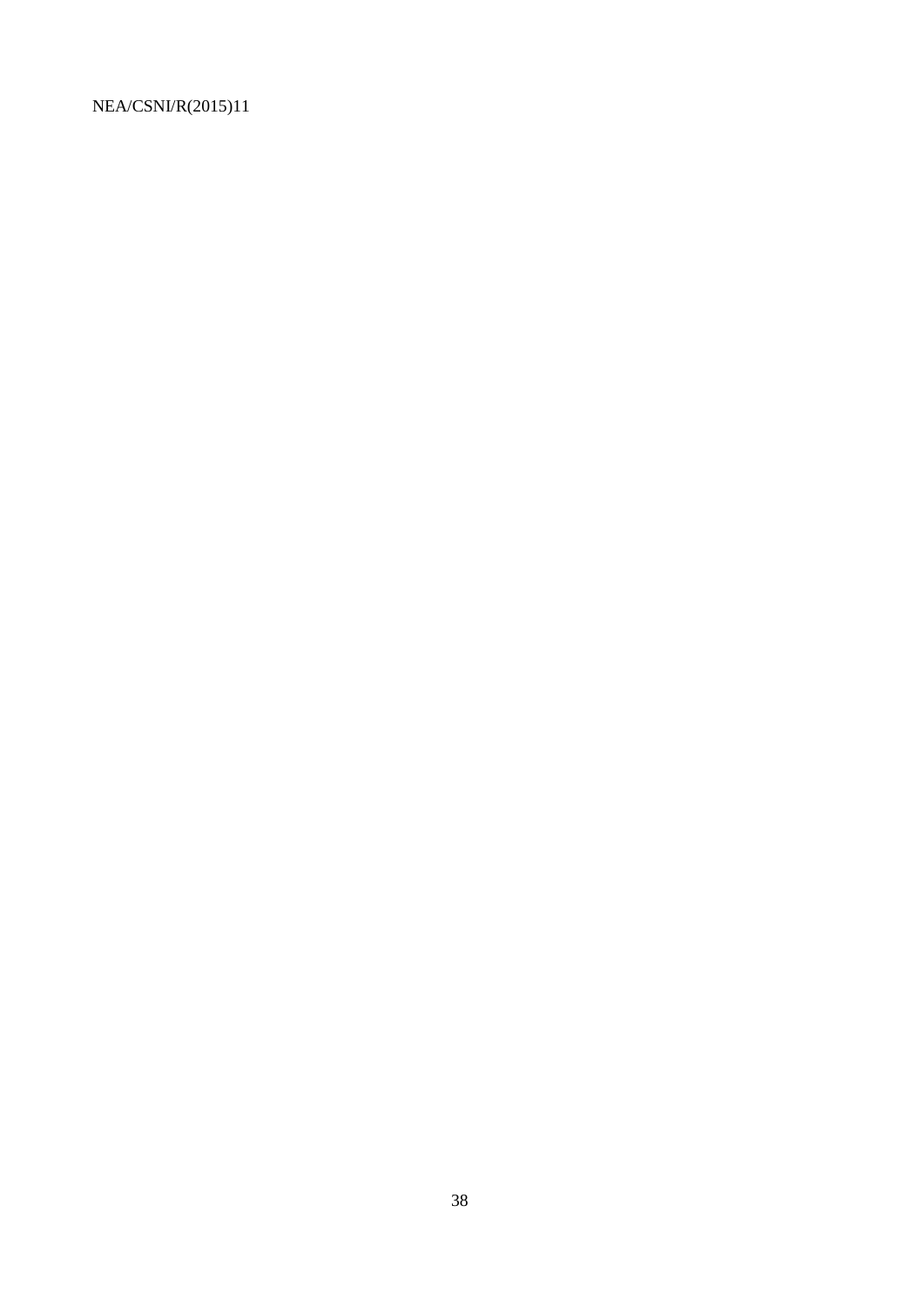### **7. ENGINEERING ASPECTS OF THE COLLECTED EVENTS**

#### <span id="page-39-1"></span><span id="page-39-0"></span>**7.1 Scope**

The intention of this section is to provide the reader with a deeper qualitative insight in the database content beyond that obtained from using the database coding only (as performed in Section 6 of this report). In the subsequent paragraphs a detailed analysis of failure symptoms and failure causes is presented.

### <span id="page-39-2"></span>**7.2 Assessment basis**

In the following sections the events are analysed with respect to failure symptom categories, failure symptom aspects and failure causes categories. The following definitions are applied:

*Failure Symptom* is an observed deviation from the normal condition or state of a component, indicating degradation or loss of the ability to perform its mission.

*Failure Symptom Aspects* are component-type specific observed faults or deviant conditions which have led to the CCF event. They are derived from the event descriptions.

*Failure Symptom Categories* are component-type-specific groupings of similar failure symptom aspects.

*Failure Cause Categories* are a list of potential deficiencies in operation and in design, construction and manufacturing which rendered possible CCF event to occur.

Appropriate failure symptom categories and failure symptom aspects are identified by engineering binning derived from the verbal event descriptions.

For the identification of the failure cause categories, root causes are combined with coupling factors, because, by definition, it is the coupling factor that identifies the mechanism that ties together multiple failures and the influences that created the conditions for multiple components to be affected. The root cause alone does not provide the information required for identifying failure cause categories.

Finally, the mapping of failure symptom categories onto failure cause categories is shown by the assessment matrix; see Figure 7.6-1 for details. This matrix provides the basis for deriving insights and conclusions. Furthermore, matrices presenting test intervals and test procedures are also relevant for the final conclusions.

#### <span id="page-39-3"></span>**7.3 Failure symptom categories**

The first step in the failure analysis procedure chain is to examine the failure symptoms. Failure symptom aspects are derived from the event descriptions. Up to five similar failure symptom aspects are grouped to one failure symptom category. The following failure symptom categories and corresponding failure symptom aspects were identified as being important to the analysis:

- Internal leakage (HE-IL) due to erosion/corrosion and wear
	- − Corrosion/erosion of tubes due to intrusion of foreign material (HE-a1)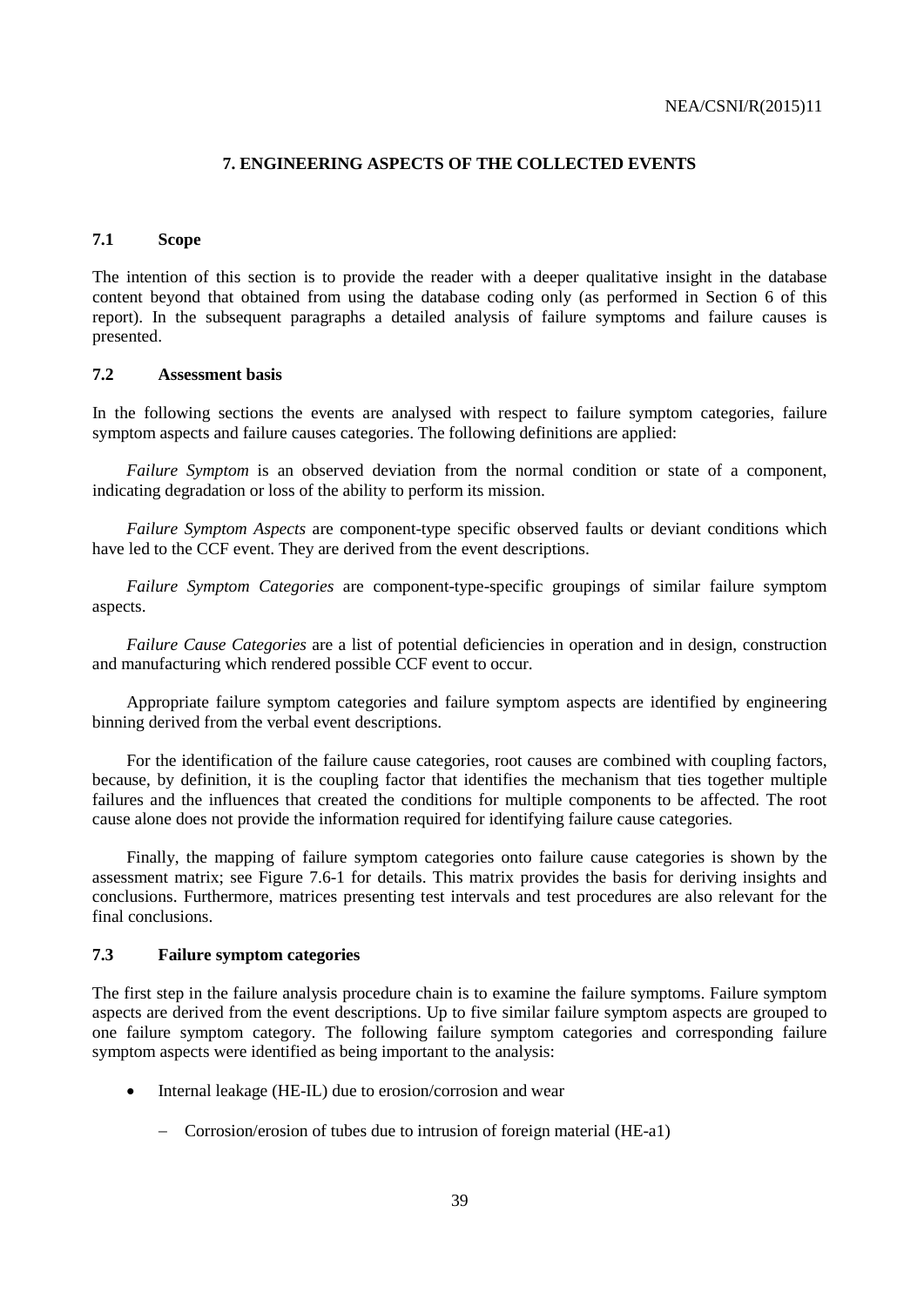- − Corrosion due to vibration (HE-a2)
- − Corrosion/erosion of tubes (not caused by foreign material or vibration) (HE-a3)
- − Cracks of dividing plates (HE-a4)
- Clogging or blocking (no or reduced flow) (HE-CB)
	- − Foreign material passed through degraded screens (HE-b1)
	- Foreign material clogs the screens (HE-b2)
	- − Dirt accumulation or fouling impedes flow (HE-b3)
	- − Closed flow path due to faulty alignment (HE-b4)
	- Foreign objects impede flow (HE-b5)
- Bypass (faulty alignment) of the heat exchanger (HE-FA)
	- − Bypass of the heat exchanger due to faulty alignment (HE-c1)
- Others (HE-OT)
	- − Problems to perform test, inspections (HE-d1)

**Table 7.3-1. Heat exchanger event severities (see definitions in chapter 6.3) vs. Failure symptom categories**

| <b>Event severity</b> | <b>Failure Symptom Categories</b> |          |         |       |              |
|-----------------------|-----------------------------------|----------|---------|-------|--------------|
|                       |                                   | $HE-II.$ | $HE-CB$ | HE-FA | <b>Total</b> |
| Complete CCF          |                                   |          |         |       |              |
| Partial CCF           |                                   |          |         |       |              |
| CCF impaired          |                                   |          |         |       |              |
| Complete impairment   |                                   | 10       | 19      |       | 29           |
| Incipient impairment  |                                   | 8        |         |       |              |
|                       | Total                             | 14       | 25      |       |              |

The most often observed failure symptom category is HE-CB in total 54% events followed by the category HE-IL in total 41% of the event reports.

Each of the identified failure symptom categories were affected in the heat exchanger events leading to a complete CCFs.

Causes of the complete failures are;

- Erosion/corrosion twice leading to internal leaks
- Faulty alignment of heat exchanger once due to by-pass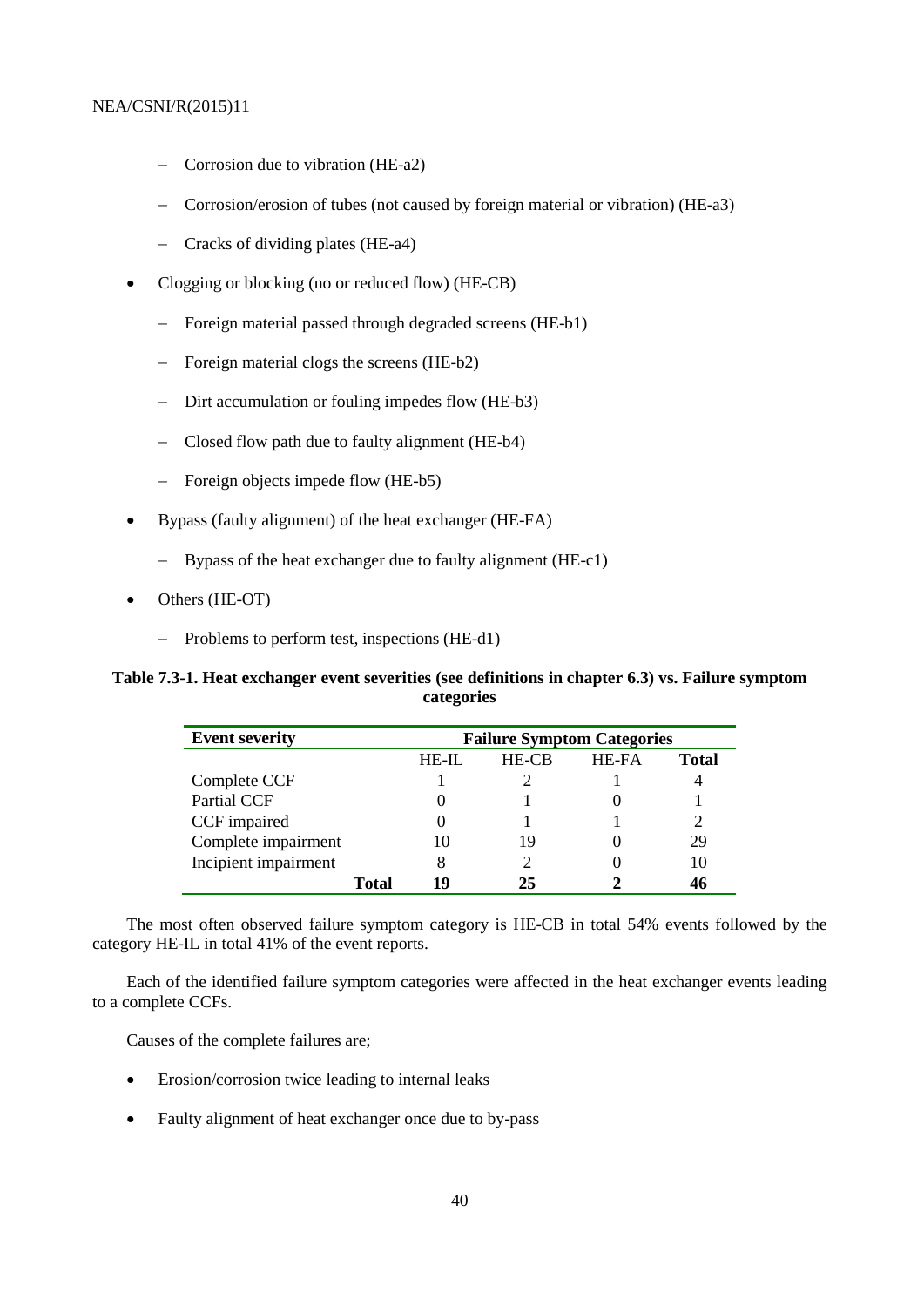• Clogging/blockage of heat exchanger once due to fouling/foreign material

The severity group "Complete impairment" and failure symptom category HE-CB dominates strongly in 19 events (41%) followed by HE-IL in 10 events (22%).

The severity group "Complete impairment" dominates strongly, with 63% of the events and second largest severity group is "Incipient impairment" in about 22% of the events.

- Failure symptom category HE-CB and failure symptom aspects fouling (HE-b3) and foreign objects impede flow (HE-b5) dominate strongly in this symptom category, followed by failure symptom category HE-IL with different failure symptom aspects of erosion/corrosion.
	- HE are often affected by corrosion of any kind (bad environment) e.g., of fouling
	- − Absence of capacity testing on Containment Spray System HE:s have in one case been the major cause to failing HE:s.
	- − One Initiating event found among all HE events Residual Heat Removal System and Diesel generator cooling HE:s affected during the refueling plant mode, by degraded cooling system.
	- Leaking tubes due to cracks, corrosion attacks (of any kind) and testing problems are often the cause to HE failures.

There is just one event in total belonging to severity group "Partial CCF" and this event is found among the failure symptom category HE-CB with the symptom aspect HE-b5 "foreign objects impede flow".

The failure symptom category HE-CB - Clogging or blockage (no or reduced flow) is very often detected and observed by the detection method **TI** - test during operation/annual overhaul/ laboratory. Some examples are;

• Mesh seals before heat exchangers have in several CCF events created dependencies between heat exchanger trains. Strainers ought to be tested more frequently and/or ought to be cleaned more often than today. Filters in the strainers should be changed more often e.g., as a preventive maintenance measure.

### <span id="page-41-0"></span>**7.4 Failure cause categories**

The second step in the failure analysis chain is to examine the failure cause categories. This is an additional analyst code which classifies the identified causes in hardware and operator errors. It allows fast comparison, e.g. with the failure symptom aspects and failure symptoms category coding. Two principal categories of failure causes are introduced:

### *7.4.1 Deficiencies in operation*

This group comprises all ICDE events that involve human errors, expressed by a human error related root cause, or a human error related coupling factor. Note that, following this definition, events are included in this group if: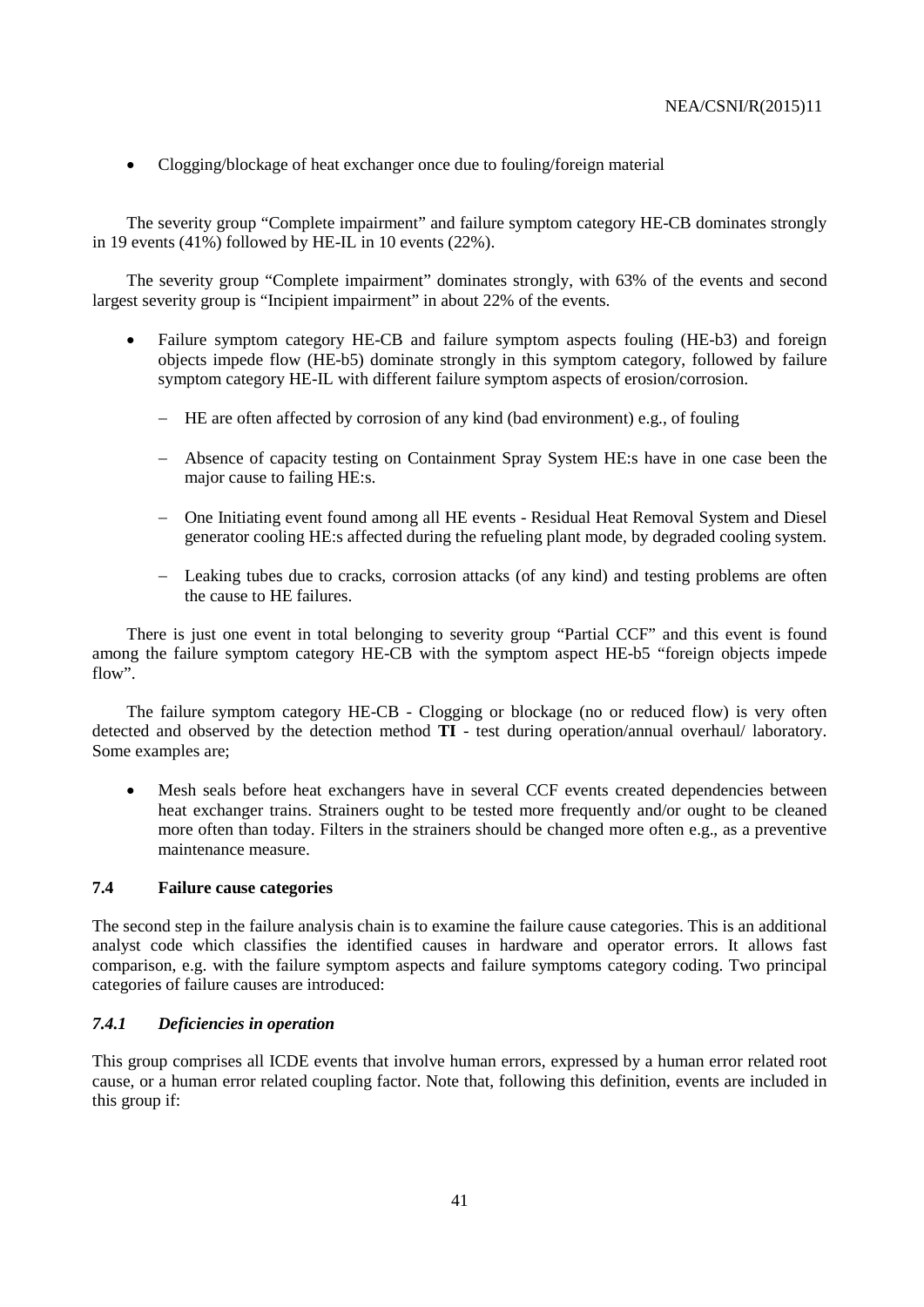- The root cause is human error related or
- The root cause is hardware related but human errors have created the conditions for multiple components to be affected by a shared cause, i.e. if the coupling factor is human error related.
- The root cause and coupling factor are human error related

Three failure cause categories have been identified as being important in this group:

- O1 Deficient procedures for maintenance and/or testing
- O2 Insufficient attention to aging of piece parts
- O3 Operator performance error during maintenance/test activities

### *7.4.2 Deficiencies in design, construction, manufacturing*

This group comprises all events with hardware related root cause and hardware related coupling factor. Thus, an event is only included, for example, in category D (design deficiency) if the root cause is coded as "design", combined with any hardware related coupling factor, or if the coupling factor is coded as "hardware design" or "system design", combined with any hardware related root cause. Three failure cause categories have been identified for this group:

D Deficiency in design of hardware

C/M Deficiency in construction or manufacturing of hardware D-MOD Deficient design modifications

Table 7.4.2-1 summarises the identified failure cause categories vs. severity of events.

### **Table 7.4.2-1. Heat exchanger events severities (see definitions in chapter 6.3) vs. Failure cause categories.**

|                             | <b>Failure cause categories</b><br>$\overline{O}$ codes = Deficiencies in operation (root cause or coupling factors are<br>human error related)<br>$\bm{D}$ codes = Design, construction, manufacturing deficiencies (root cause |                         |                                           |    |          |                         |              |
|-----------------------------|----------------------------------------------------------------------------------------------------------------------------------------------------------------------------------------------------------------------------------|-------------------------|-------------------------------------------|----|----------|-------------------------|--------------|
|                             |                                                                                                                                                                                                                                  |                         | and coupling factor are hardware related) |    |          |                         |              |
| <b>Comp Imp Vector</b>      |                                                                                                                                                                                                                                  | <b>Hardware related</b> |                                           |    |          | <b>Operator related</b> |              |
|                             | D                                                                                                                                                                                                                                | CMM                     | <b>D-MOD</b>                              | 01 | $\Omega$ | <b>O3</b>               | <b>Total</b> |
|                             |                                                                                                                                                                                                                                  |                         |                                           |    |          |                         |              |
| Complete                    | 3                                                                                                                                                                                                                                |                         |                                           |    |          |                         |              |
| <b>Partial CCF</b>          |                                                                                                                                                                                                                                  |                         |                                           |    |          |                         |              |
| <b>CCF</b> impaired         |                                                                                                                                                                                                                                  |                         |                                           |    |          |                         | 2            |
| Complete impairment         | 16                                                                                                                                                                                                                               |                         |                                           | 12 |          |                         | 29           |
| <b>Incipient impairment</b> | 8                                                                                                                                                                                                                                |                         |                                           | 1  |          |                         | 10           |
|                             | 29                                                                                                                                                                                                                               |                         | 0                                         | 14 | 0        |                         | 46           |

The most dominant failure cause category is hardware related, with 63% accounting for "D deficiencies in design of hardware", followed by the operator related failure cause category "O1- deficient maintenance/test procedures" accounting for 30%.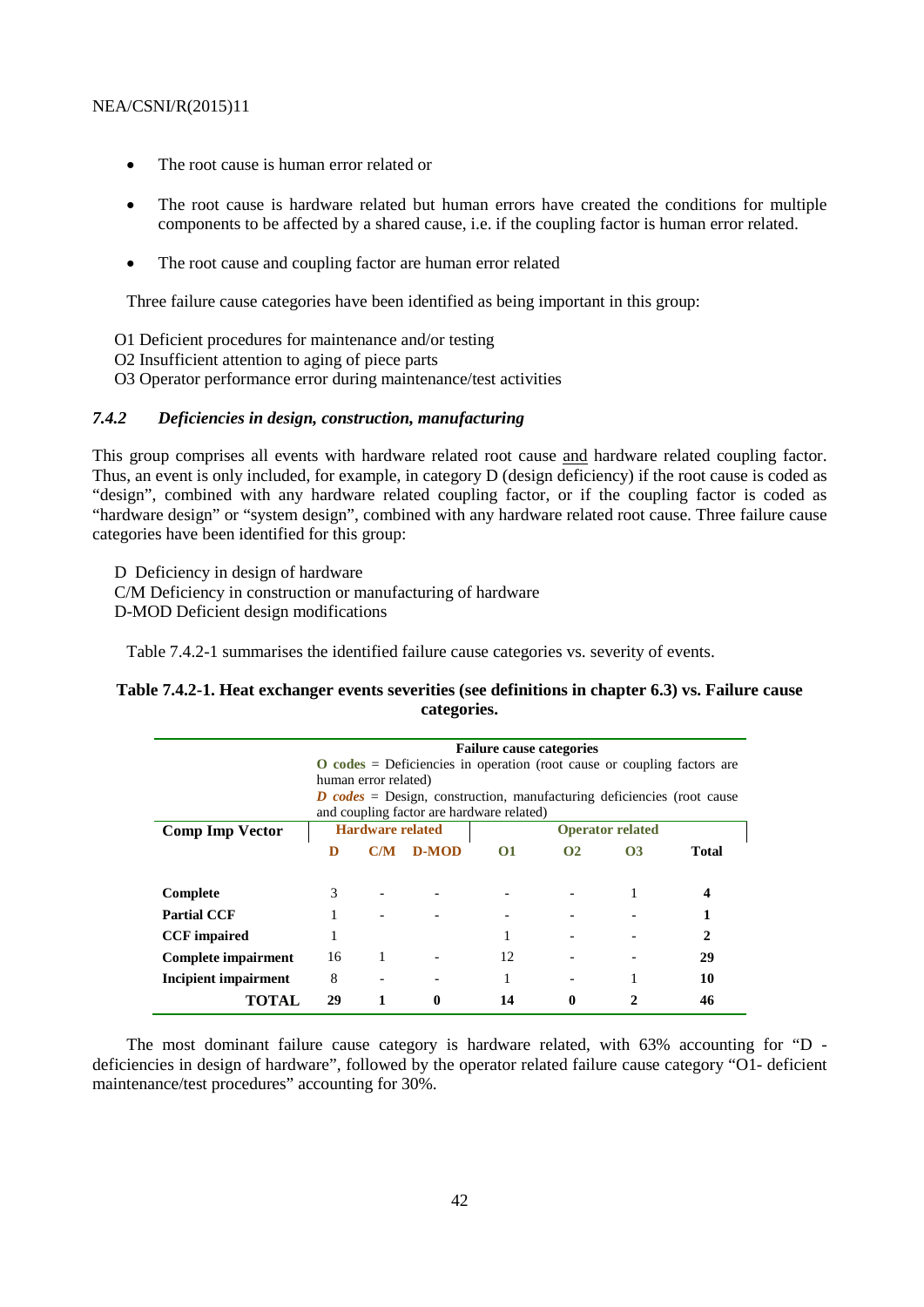It is noted that 3 of 4 complete CCFs are hardware related "D" (Deficiencies in design of hardware)". This category of failure cause also contains one partial CCF. The fourth complete HE CCF is operator related, "O3" (Insufficient re-qualification and/or work control, after maintenance).

74% of the events have occurred in tube heat exchangers. Also, all complete CCFs concerns tube heat exchangers. 2 of 4 complete CCFs are due to failure in a flow dividing plate and an alignment error.

CCF events on plate heat exchangers are only reported from one country.

### <span id="page-43-0"></span>**7.5 Assessment matrices**

Table 7.5.1 summarises the dominating causes and symptoms in heat exchanger CCF events according to the failure analysis performed. The failure symptom categories as defined in Section 7.3 are assigned to the columns of the matrix, and the failure cause categories as defined in Section 7.4 are assigned to the rows of the matrix.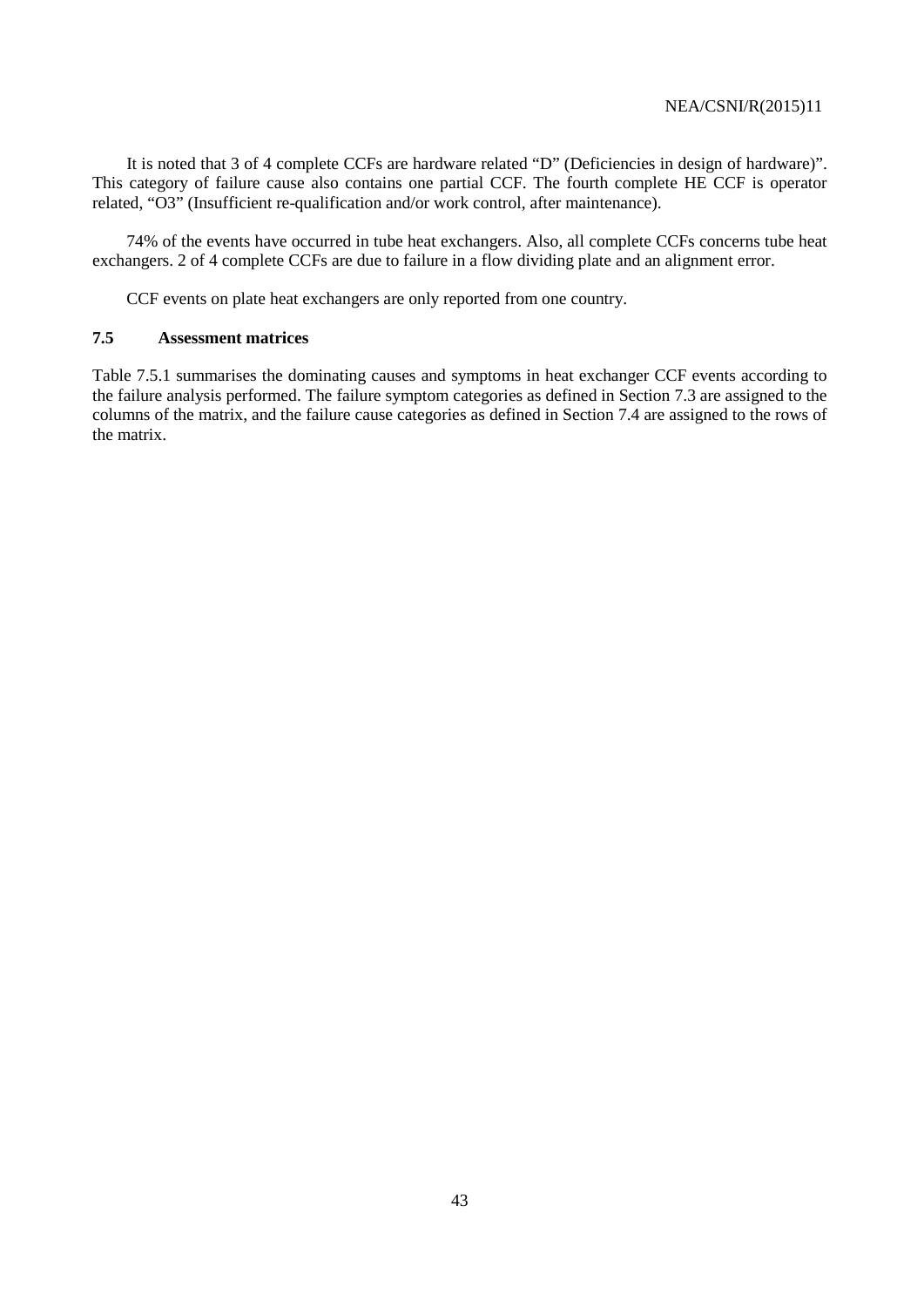|                                                                                                                     |                                                          | <b>Failure Symptom Categories</b>            |                                               |                  |  |  |  |  |
|---------------------------------------------------------------------------------------------------------------------|----------------------------------------------------------|----------------------------------------------|-----------------------------------------------|------------------|--|--|--|--|
|                                                                                                                     | $HE-IL$                                                  | HE-CB                                        | <b>HE-FA</b>                                  |                  |  |  |  |  |
| <b>Failure Cause</b><br><b>Categories</b>                                                                           | Internal leakage due to<br>erosion/corrosion and<br>wear | Clogging or blocking<br>(no or reduced flow) | <b>Bypass</b> (faulty<br>alignment) of the HE | <b>Total</b>     |  |  |  |  |
| Deficiencies in<br>operation<br>Root cause or coupling<br>factor are human error<br>related                         | 3                                                        | 11                                           | $\overline{2}$                                | 16               |  |  |  |  |
| <b>O1</b><br>Deficient maintenance<br>test procedures                                                               | $\boldsymbol{2}$                                         | 11                                           | $\mathbf{1}$                                  | 14               |  |  |  |  |
| O <sub>2</sub>                                                                                                      |                                                          |                                              |                                               | $\boldsymbol{0}$ |  |  |  |  |
| <b>Insufficient attention</b><br>to aging of piece parts                                                            |                                                          |                                              |                                               |                  |  |  |  |  |
| <b>O3</b><br>Operator performance<br>error during<br>maintenance / test<br>activities                               | $\mathbf{1}$                                             |                                              | $\mathbf{1}$                                  | $\boldsymbol{2}$ |  |  |  |  |
| Design, construction,<br>manufacturing<br>deficiencies<br>Root cause and<br>coupling factor are<br>hardware related | 16                                                       | 14                                           | $\overline{2}$                                | 30               |  |  |  |  |
| D<br>Deficiencies in design<br>of hardware                                                                          | 15                                                       | 14                                           |                                               | 29               |  |  |  |  |
| C/M<br>Deficiencies in<br>construction /<br>manufacturing of<br>hardware                                            | $\mathbf{1}$                                             |                                              |                                               | $\mathbf{1}$     |  |  |  |  |
| D-MOD<br>Deficient design<br>modifications                                                                          |                                                          |                                              |                                               | $\bf{0}$         |  |  |  |  |
| <b>Total</b>                                                                                                        | 19                                                       | 25                                           | $\overline{2}$                                | 46               |  |  |  |  |
| Unknown failure cause<br>category                                                                                   |                                                          |                                              |                                               | $\boldsymbol{0}$ |  |  |  |  |

### **Table 7.5-1. Relationship of Failure Symptom Categories and Failure Cause Categories for the failure of heat transfer.**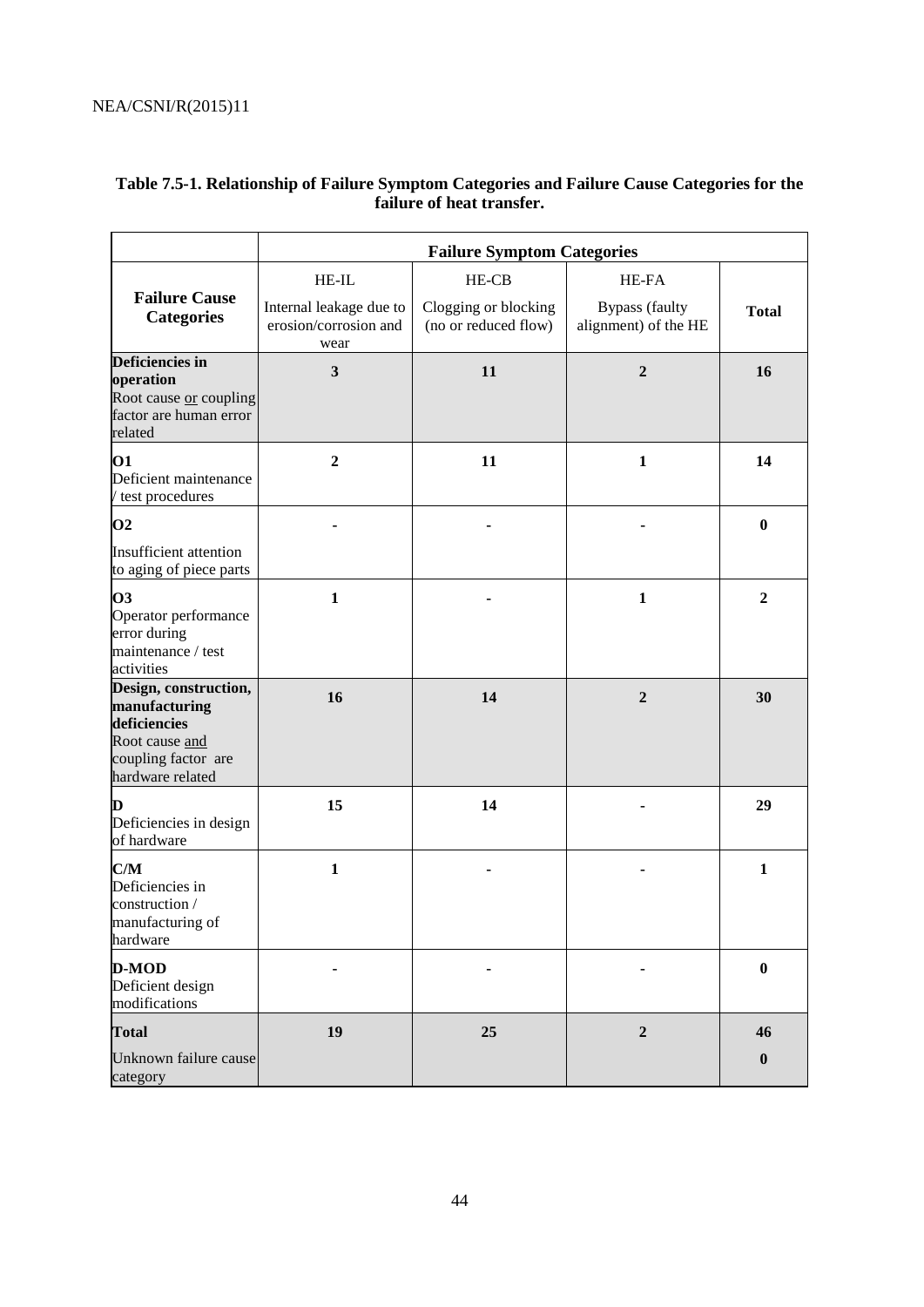The most dominant failure cause category is hardware related, accounting for 65% followed by the operator related "Deficiencies in operation (root cause or coupling factors are human error related)", accounting for 35%.

The combination of failure cause category  $D = design$  and failure symptom category HE-IL = *Internal leakage*, is the dominating contributor to hardware related dependent failures on heat exchangers – 33% of all events. The second largest group is the combination D and HE-CB = *Clogging or blocking (no or reduced flow)* – 30% of all events. The third largest group is the combination operator related failure  $O1 =$ *deficient procedures for maintenance and/or testing* and failure symptom category HE-CB – in 24% of all events.

One of the two HT-FA = *Bypass (faulty alignment) of the HE* is a complete CCF. Both faulty alignments have occurred in 2-train systems. The heat exchanger study also points out that there is high probability that the few faulty alignments documented will end up in a complete CCF.

Heat exchangers are passive components operated in different systems and environmental conditions. Heat exchangers are also components that are operated for very long time and are therefore affected by the flows through them. In majority of the heat exchanger CCF event records, dependencies occur in systems with an aggressive environment affecting heat exchanger internals as tubes, plates, chambers. At long surveillance intervals this can lead to leaks and impeded flow due to corrosions (corrosion, erosion) and dirt accumulation (pitting, fouling). There are also direct human/operator related faults causing dependencies on heat exchanger train, e.g. by faulty alignment of valve configuration and by wrong maintenance procedures and/or –practices.

A good defence against serious dependent failures is to have good control of the causes of impairments with low impacts.

Better requalification of Eddy current testing method and –probe use, could reduce harm to heat exchanger tubes.

### *7.6 Test procedures and test intervals*

Due to the relatively large share of events (57%) discovered during test and maintenance activities see section 6.2.4, it is of interest to look into the test procedures and test intervals of the reported events. In table 7.6-1 information is given about the test procedures which were applied in those observed populations of components that showed an ICDE event.

|       | <b>Test procedures</b>                   |  |  |  |  |
|-------|------------------------------------------|--|--|--|--|
|       | Sequential Staggered<br>Total<br>No data |  |  |  |  |
| Total |                                          |  |  |  |  |

| Table 7.6-1. Heat exchangers events vs. test procedures |  |  |
|---------------------------------------------------------|--|--|
|---------------------------------------------------------|--|--|

All complete heat exchanger CCFs were observed during staggered testing. No obvious trend can be observed from this table.

In table 7.6-2 the variety of test intervals used in comparison with test procedures is presented for the 46 ICDE events. Please note that the test intervals coded in the Tools database are reduced from 8 to 3 test interval groups in this report to get more homogenous interval groups. The test intervals shown are the intervals for the recurrent functional tests.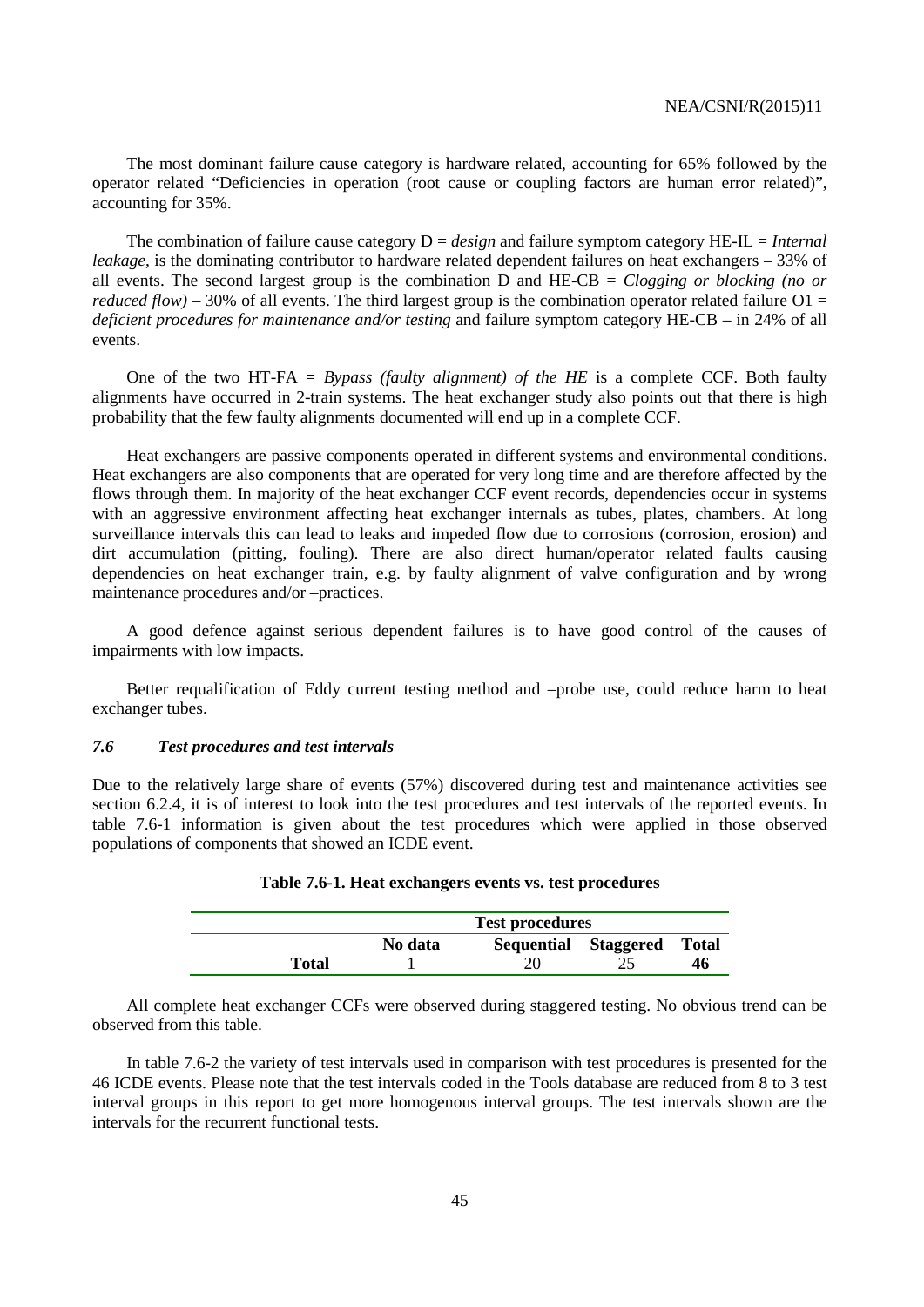The test intervals are modified as follows;

| <b>Test interval length</b> |         |     |      |       |  |  |  |
|-----------------------------|---------|-----|------|-------|--|--|--|
| <b>Test</b>                 | $<$ 12m | 12m | >12m | Total |  |  |  |
| procedures                  |         |     |      |       |  |  |  |
| No data                     |         |     |      |       |  |  |  |
| Sequential                  |         | 13  | 6    | 20    |  |  |  |
| Staggered                   | 15      |     |      | 25    |  |  |  |
|                             |         |     |      |       |  |  |  |
| Total                       | 16      | 14  | 16   | 46    |  |  |  |

**Table 7.6-2. Heat exchanger test intervals vs. test procedures**

**Remark**: Reduced numbers of test interval groups are shown in this table. The database contains 8 different test interval lengths. In this table these have been collapsed to 3 (also in other tables where test intervals are compared).

In the previous table 7.6-2 it can be seen that the test interval  $\langle 12 \rangle$  months in combination with staggered testing is the most frequently used test interval, in 35% of all the events. The second largest test interval group is sequential testing at 12 month represented in 28% of all the CCF events. Test interval group >12 months are found in 35% of the event reports.

12 months test intervals and longer are present in 65% of all CCF events.

| Severity groups and         | <b>Failure symptom categories</b> |                       |              |                |  |  |
|-----------------------------|-----------------------------------|-----------------------|--------------|----------------|--|--|
| test intervals              |                                   |                       |              |                |  |  |
|                             | <b>HE-IL</b>                      | <b>HE-CB</b>          | <b>HE-FA</b> | <b>Total</b>   |  |  |
| <b>Complete CCF</b>         |                                   | 2                     |              |                |  |  |
| < 12m                       |                                   |                       |              | 0              |  |  |
| >12m                        |                                   | 2                     |              |                |  |  |
| <b>Partial CCF</b>          |                                   |                       |              |                |  |  |
| < 12m                       |                                   |                       |              |                |  |  |
| >12m                        |                                   |                       |              |                |  |  |
| <b>CCF</b> impaired         |                                   |                       |              | 2              |  |  |
| < 12m                       |                                   |                       |              | $\overline{2}$ |  |  |
| >12m                        |                                   |                       |              | 0              |  |  |
| <b>Complete impairment</b>  | 10                                | 19                    |              | 29             |  |  |
| < 12m                       | 3                                 | 16                    |              | 19             |  |  |
| >12m                        |                                   | 3                     |              | 10             |  |  |
| <b>Incipient impairment</b> | 8                                 | $\mathcal{D}_{\cdot}$ |              | 10             |  |  |
| < 12m                       | 8                                 |                       |              | 9              |  |  |
| >12m                        |                                   |                       |              |                |  |  |
| Total                       | 19                                | 25                    |              | 46             |  |  |

**Table 7.6-3. Test interval lengths vs. failure symptom categories**

In table 7.6-3 the observed test intervals in the ICDE database are presented and re-grouped into 2 distinct test interval lengths, <12 months, and longer than 12 months. The table gives the amount of events observed per the two test interval length.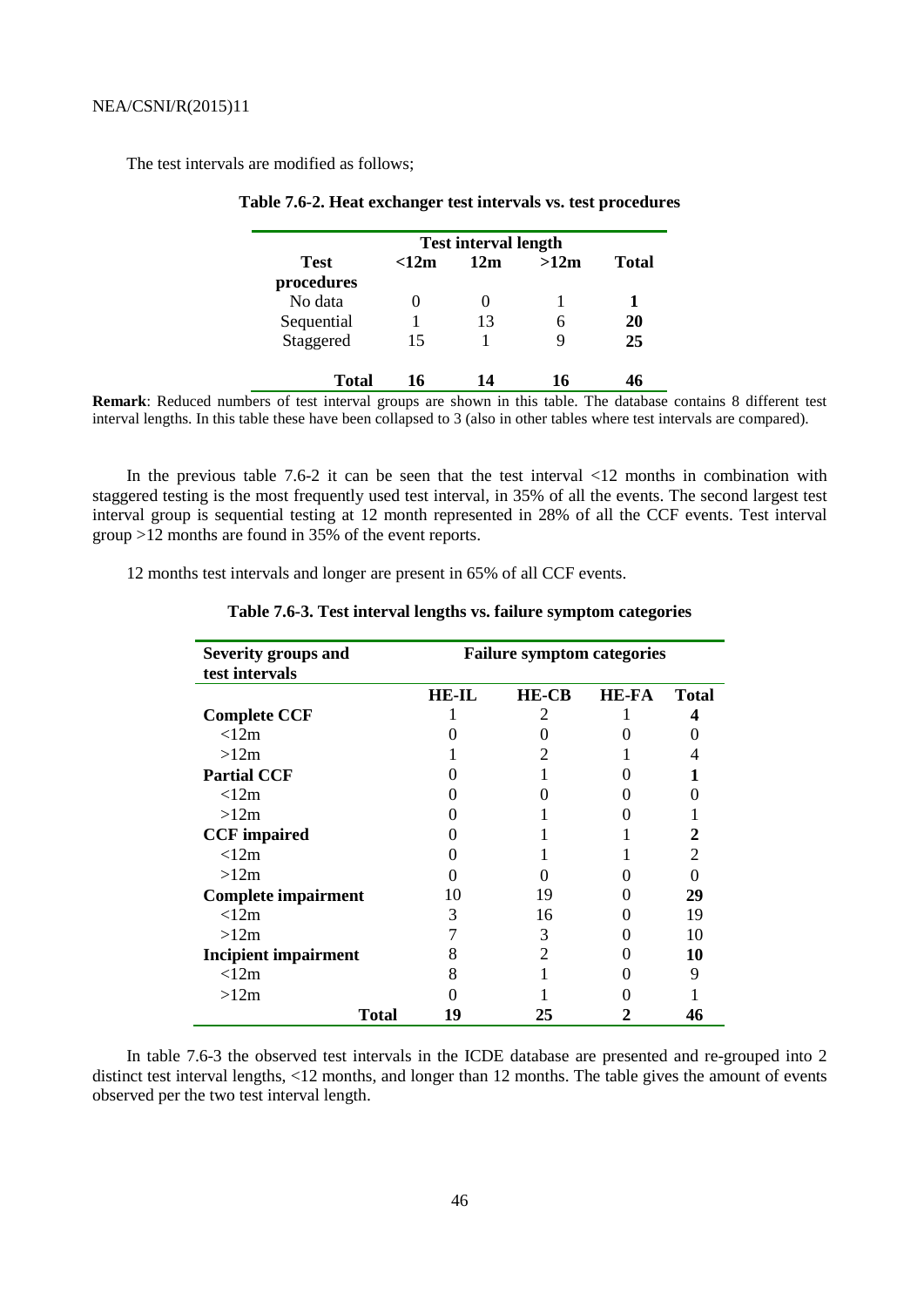The failure symptom category "HE-CB" (Clogging or blocking (no or reduced flow)) can be found in 18 events with test intervals up to 12 months.

All (4) of the complete CCFs have occurred in heat exchangers with a test interval of 18 months. A defence against CCFs according to this observation is to practice shorter test intervals.

In next table 7.6- the relationship of failure symptom categories to test intervals is examined.

| <b>Failure Symptom Category</b>                  | $<$ 12M  | 12M | >12M | <b>Total</b> |
|--------------------------------------------------|----------|-----|------|--------------|
| HE-IL, Internal leakage                          | 8        | 3   | 8    | 19           |
| HE-CB, Clogging or blocking (no or reduced flow) | 8        | 10  |      | 25           |
| HE-FA, Bypass (faulty alignment) of the HE       | $\theta$ |     |      |              |
| HE-OT, Others                                    |          |     |      |              |
| <b>Total</b>                                     | 16       | 14  | 16   | 46           |

### **Table 7.6-4. Failure symptom categories vs. test intervals**

From table 7.6-4 no strong correlation is found – however 65% of all occurred failure symptom categories are discovered by test intervals ranging from 12 month or above.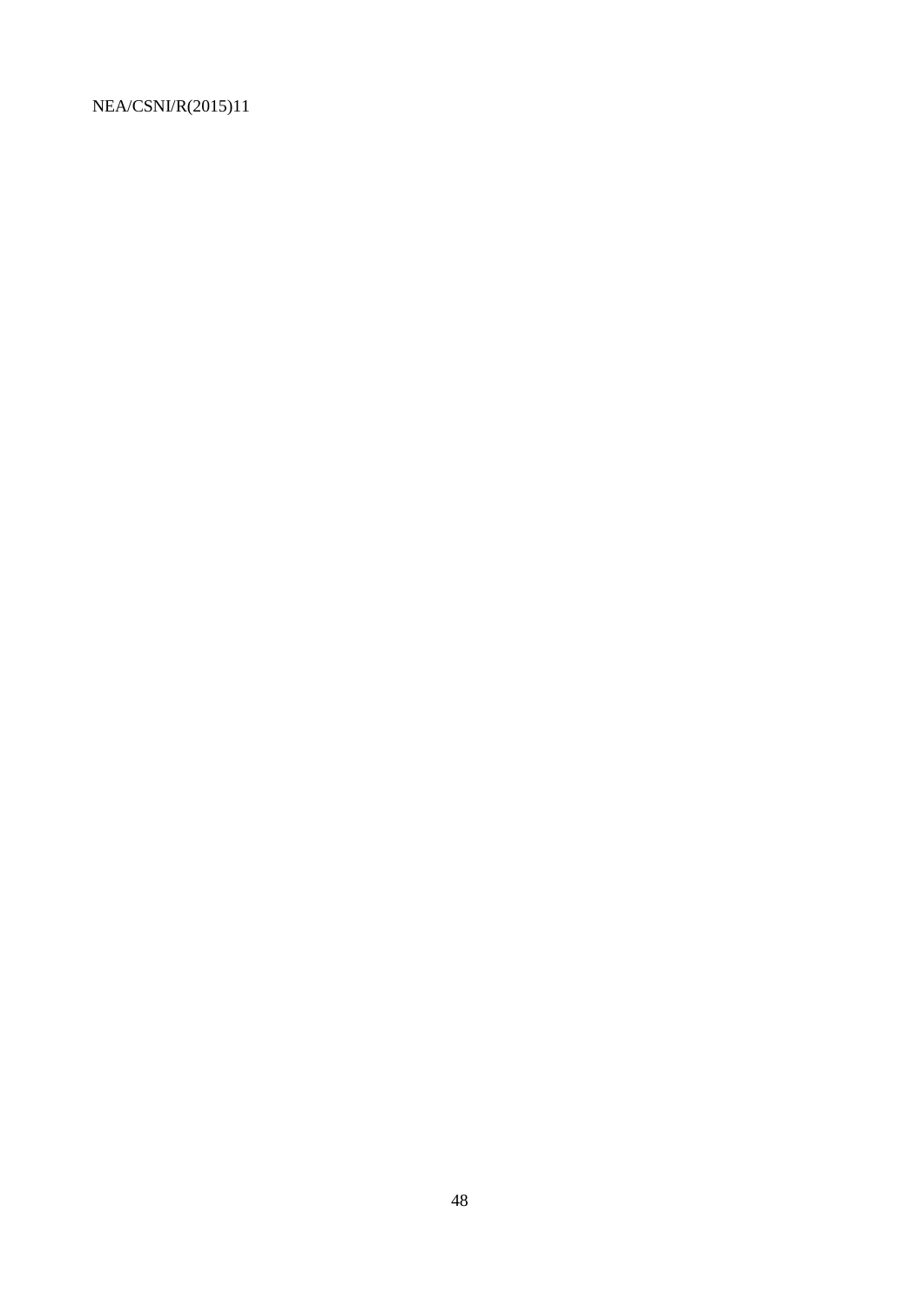### <span id="page-49-0"></span>**8. SUMMARY AND CONCLUSIONS**

Organisations from Canada, Germany, Japan, Sweden and the United States contributed with CCF data of heat exchangers to this data exchange. Forty-six (46) ICDE events were reported from Nuclear Power Plants in these countries.

All of the events were reviewed in more detail in Section 7.3, 7.4, 7.5 and 7.6 of this report with respect to impact of — failure symptom categories, failure cause categories, test procedures and test intervals.

The objective was to look beyond the CCF parameter estimates that can be obtained from the ICDE CCF data, to gain further understanding of why CCF events have occurred and what measures may be taken to prevent, or at least to mitigate the effects of heat exchanger CCF events.

4 of the events (9%) are complete CCFs while 1 event is defined as partial CCF (2%). All complete CCFs concern tube heat exchangers.

The most dominating failure cause category obtained is hardware related, with 63% accounting for "D — deficiencies in design of hardware", followed by the operator related failure cause category "O1 deficient maintenance/test procedures" accounting for 30%.

Heat exchangers are passive components operated in different systems and environmental conditions. In the majority of the events, dependencies occur in systems with an aggressive environment affecting heat exchanger internals as tubes, plates, chambers in multiple trains and components. In some cases leading to leaks and impeded flow due to corrosions (corrosion, erosion) and dirt accumulation (pitting, fouling). There are also direct human/operator related faults causing dependencies of heat exchanger trains, e.g. by faulty alignment of valve configuration and wrong maintenance procedures and/or –practices.

The dominant root causes based on ICDE codes is "A — Abnormal environmental stress" accounting for 28% of the events. The complete heat exchanger CCFs are caused by root cause  $D -$  Design,  $H$ human action (one event each) and I — internal to component (two events).

The dominant coupling factor is "EI - environmental internal", accounting for 28% of the CCF events. The 4 complete CCFs are represented in the three coupling factor groups environment, hardware and operational.

Dominating corrective actions are - improvement of maintenance and test procedures (the corrective action codes  $B$  — specific maintenance/operation practices together with  $F$  — test and maintenance policies), these make up 41% of the corrective actions taken. Concerning corrective actions - design related actions make up only 33% of the corrective actions, although "deficiencies in design, hardware and manufacturing" were involved in 65% of the events.

26 events (57%) were detected during test and maintenance activities, i.e. the equipment failure was discovered during the performance of a scheduled test or during maintenance activities. Only 7 events (15%) were revealed by demand events. Among the events revealed by a demand, none of them were complete CCFs. Furthermore, 3 of 4 of the complete CCFs were revealed by "test during operation". These results imply that the employed procedures and practices for detecting common-cause failures have been effective.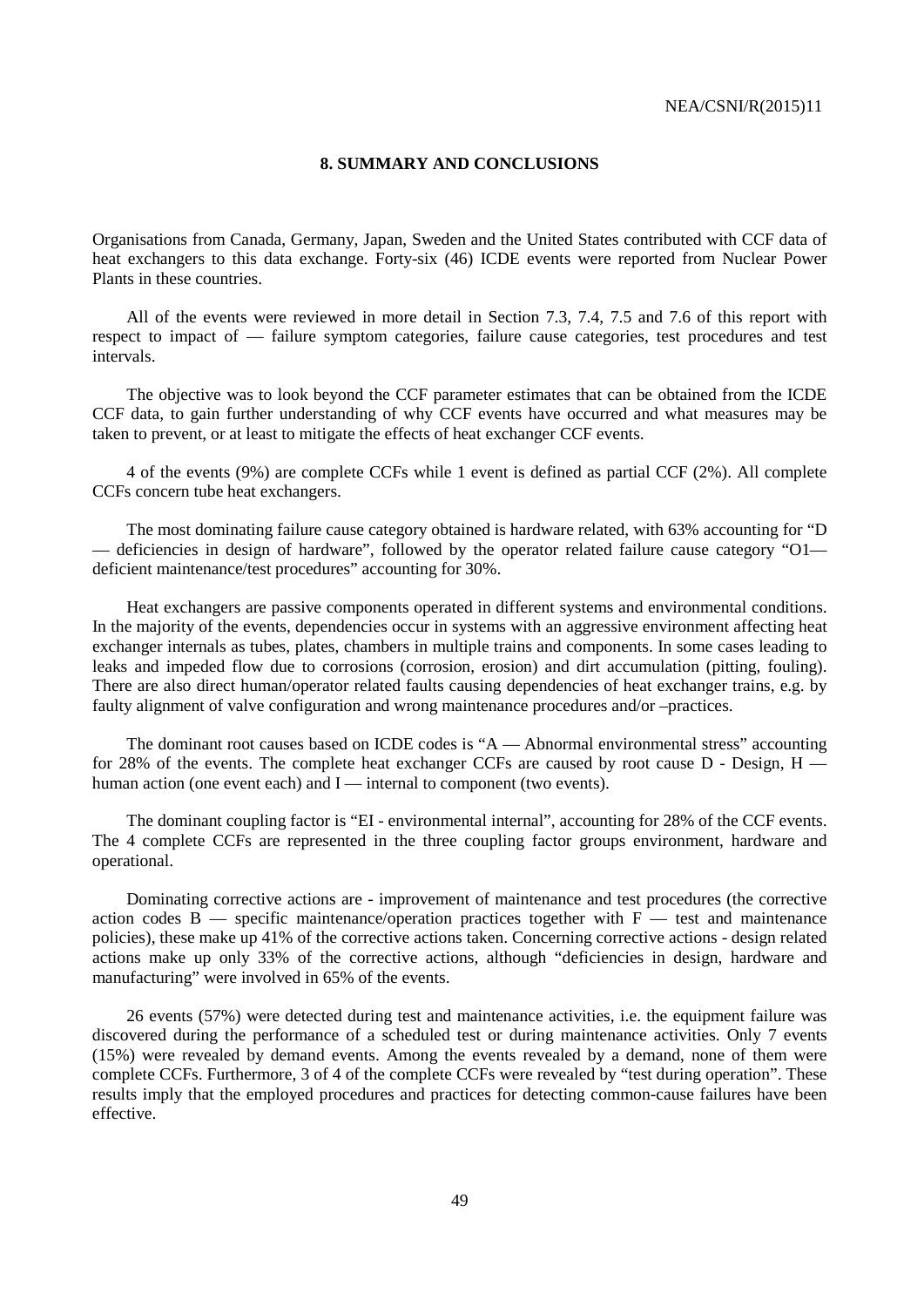Furthermore, the study shows that there are several test interval lengths practiced in the member countries. A more frequent testing and maintenance practice would be a powerful approach to reduce failures on less important failures.

Each of the identified failure symptom categories were affected in the heat exchanger events leading to a complete CCF.

The severity group "Complete impairment" and failure symptom category HE-CB (clogging or blocking (no or reduced flow)) dominates strongly in 19 events (41%) followed by HE-IL (Internal leakage) in 10 events (22%). HE are often affected by corrosion of any kind (bad environment) e.g., of fouling.

The failure symptom category HE-CB Clogging or blocking (no or reduced flow) is very often detected and observed by the detection method TI - test during operation/annual overhaul/ laboratory.

A good defence against serious dependent failures is to have good control of the causes of impairments with low impacts.

Better requalification of Eddy current testing method and –probe use, could reduce harm to heat exchanger tubes.